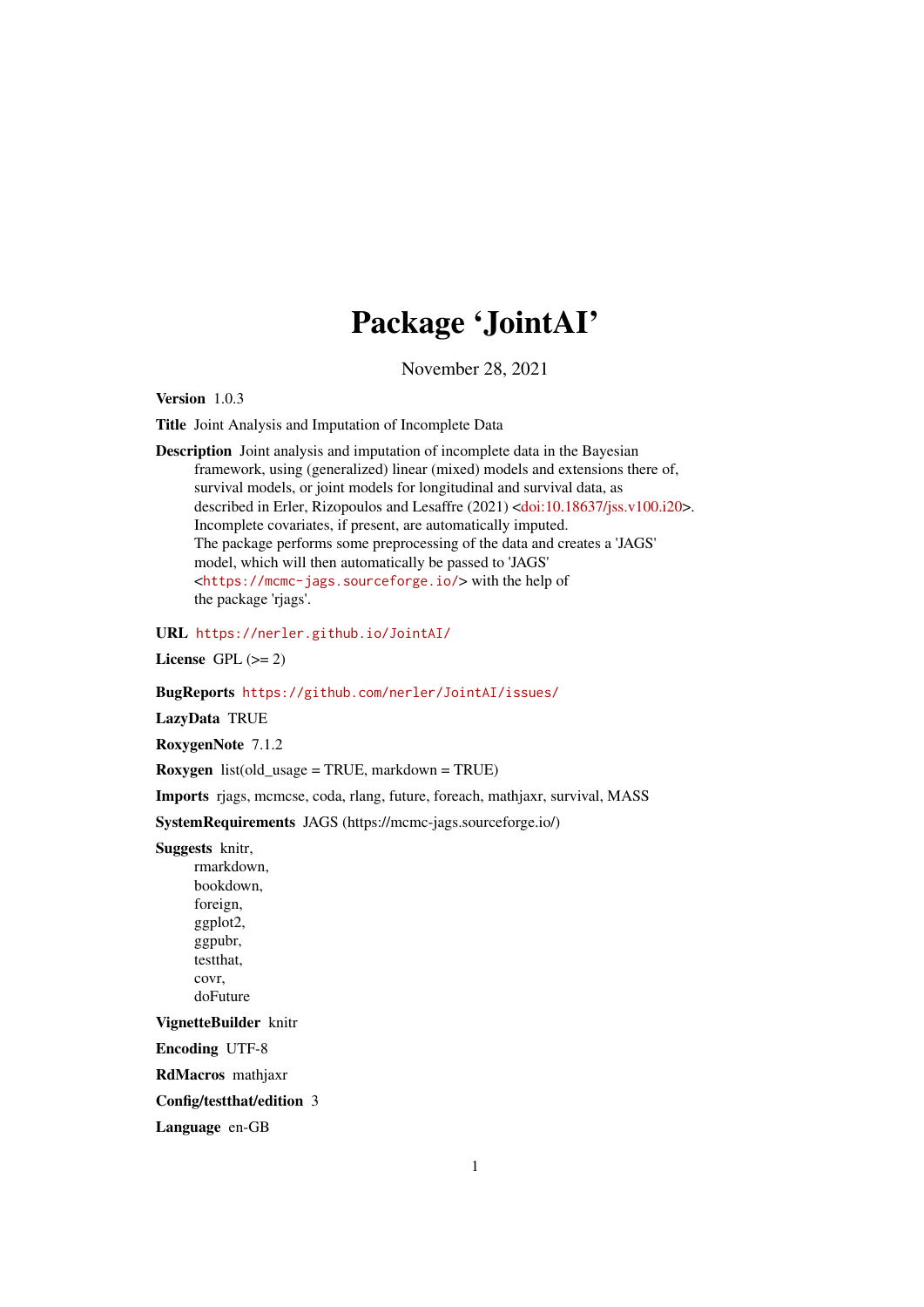## <span id="page-1-0"></span>R topics documented:

|  | $\overline{2}$ |
|--|----------------|
|  | $\overline{3}$ |
|  | $\overline{4}$ |
|  | 6              |
|  | $\overline{7}$ |
|  | 8              |
|  | 9              |
|  | <b>10</b>      |
|  | 11             |
|  | 13             |
|  | 15             |
|  | 16             |
|  | 17             |
|  | 19             |
|  | <b>20</b>      |
|  | 32             |
|  | 33             |
|  | 33             |
|  | 34             |
|  | 35             |
|  | 36             |
|  | 36             |
|  | 37             |
|  | 39             |
|  | 41             |
|  | 42             |
|  | 42             |
|  | 43             |
|  | 45             |
|  | 46             |
|  | 48             |
|  | 49             |

```
add_samples Continue sampling from an object of class JointAI
```
### Description

This function continues the sampling from the MCMC chains of an existing object of class 'JointAI'.

### Usage

```
add_samples(object, n.iter, add = TRUE, thin = NULL,
 monitor_params = NULL, progress.bar = "text", mess = TRUE)
```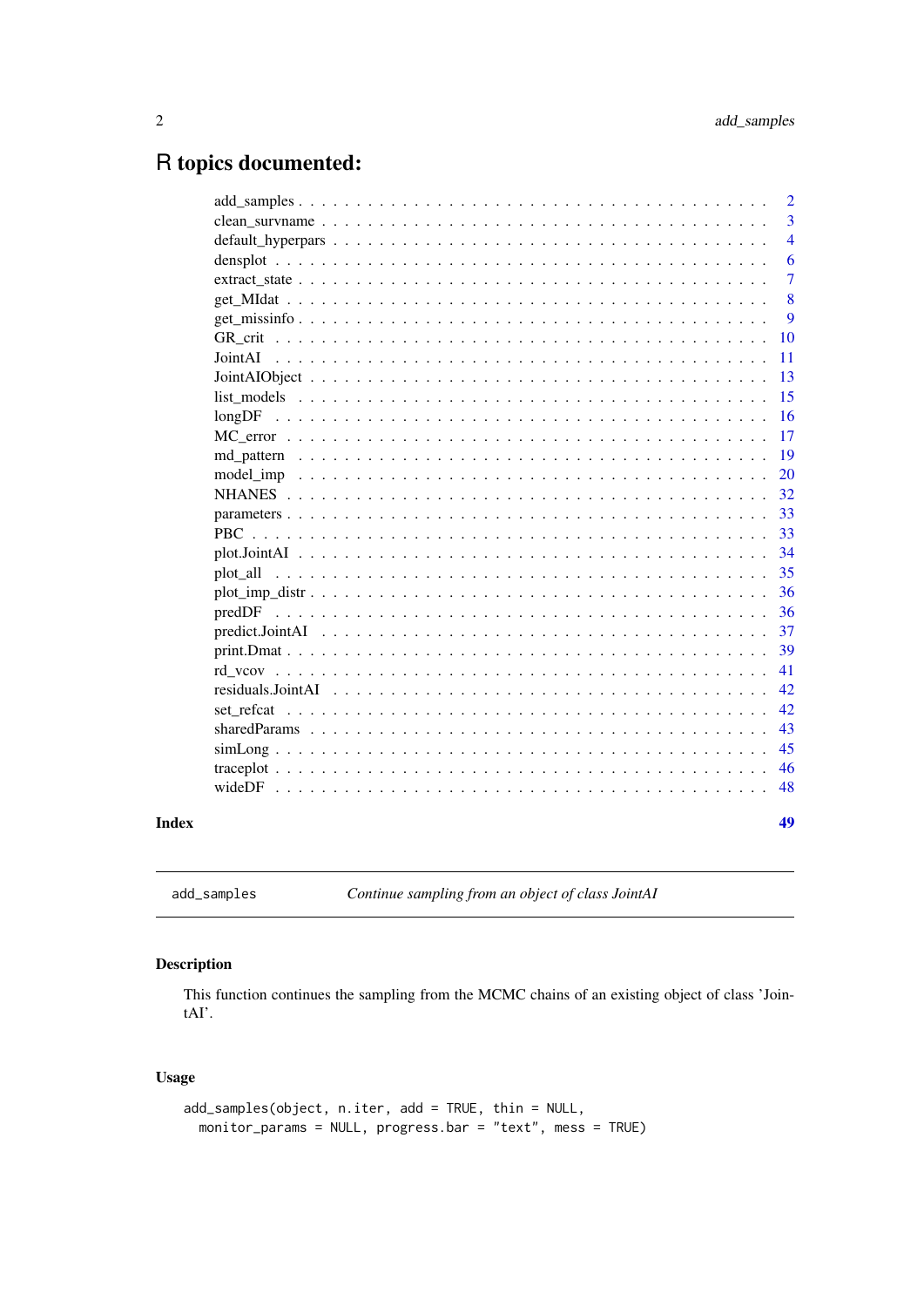### <span id="page-2-0"></span>Arguments

| object       | object inheriting from class 'JointAI'                                                                                                                                                                                       |
|--------------|------------------------------------------------------------------------------------------------------------------------------------------------------------------------------------------------------------------------------|
| n.iter       | the number of additional iterations of the MCMC chain                                                                                                                                                                        |
| add          | logical; should the new MCMC samples be added to the existing samples (TRUE;<br>default) or replace them? If samples are added the arguments monitor_params<br>and thin are ignored.                                         |
| thin         | thinning interval (see window $m$ cmc); ignored when add = TRUE.                                                                                                                                                             |
|              | monitor params named list or vector specifying which parameters should be monitored. For<br>details, see $\star$ _imp and the vignette Parameter Selection. Ignored when add =<br>TRUE.                                      |
| progress.bar | character string specifying the type of progress bar. Possible values are "text"<br>(default), "gui", and "none" (see update). Note: when sampling is performed in<br>parallel it is not possible to display a progress bar. |
| mess         | logical; should messages be given? Default is TRUE.                                                                                                                                                                          |

### See Also

#### [\\*\\_imp](#page-0-0)

The vignette [Parameter Selection](https://nerler.github.io/JointAI/articles/SelectingParameters.html) contains some examples on how to specify the argument monitor\_params.

### Examples

```
# Example 1:
# Run an initial JointAI model:
mod \le \text{lm}\_\text{imp}(y \sim C1 + C2, \text{ data} = \text{wideDF}, \text{ n.iter} = 100)# Continue sampling:
mod_add <- add_samples(mod, n.iter = 200, add = TRUE)
# Example 2:
# Continue sampling, but additionally sample imputed values.
# Note: Setting different parameters to monitor than in the original model
# requires add = FALSE.
imps <- add_samples(mod, n.iter = 200, monitor_params = c("imps" = TRUE),
                     add = FALSE)
```

| clean_survname |  | Convert a survival outcome to a model name |  |
|----------------|--|--------------------------------------------|--|
|----------------|--|--------------------------------------------|--|

#### Description

A helper function that converts the "name of a survival model" (the "Surv(time, status)" specification) into a valid variable name so that it can be used in the JAGS model syntax.

### Usage

clean\_survname(x)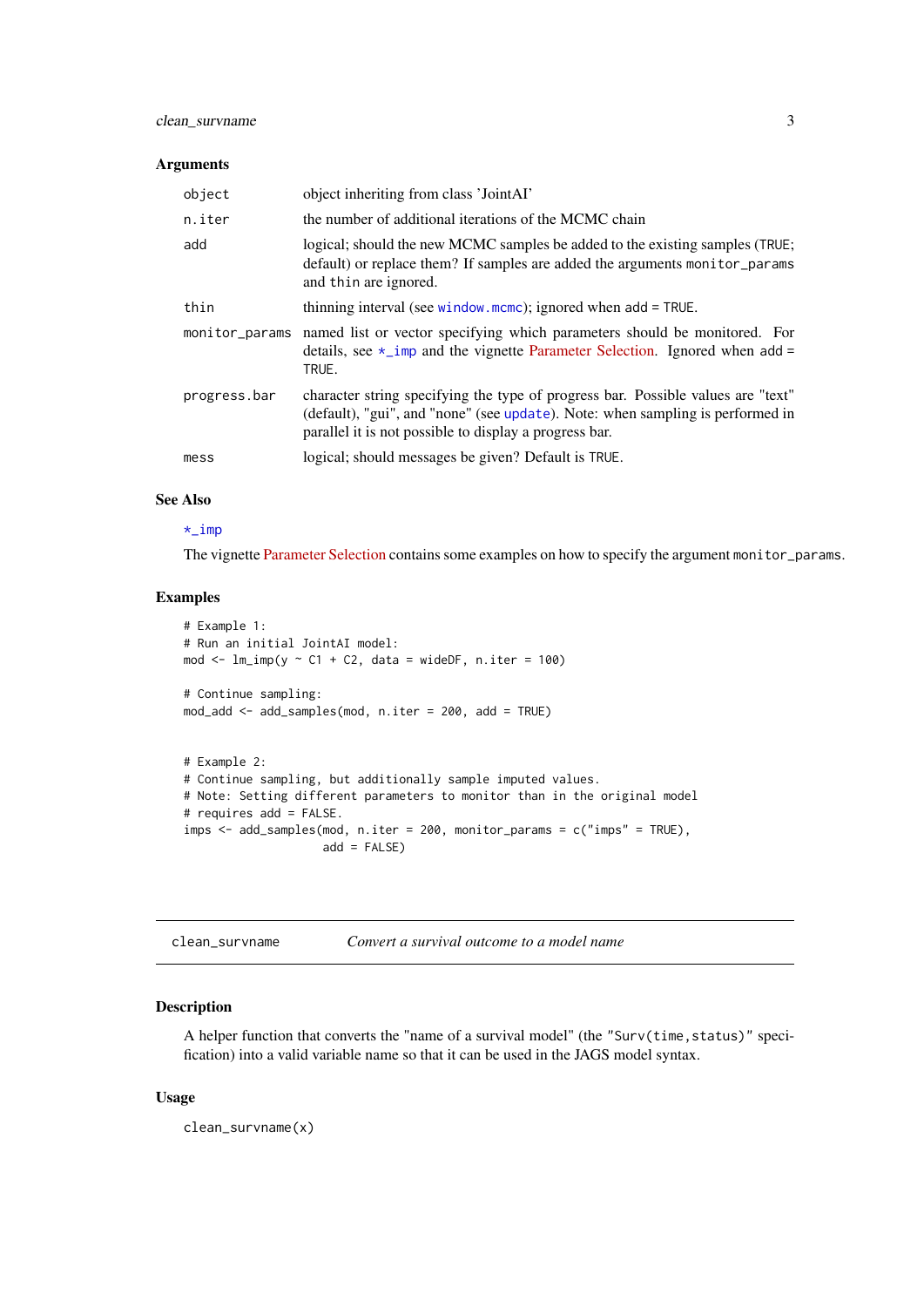### <span id="page-3-0"></span>Arguments

x a character string or vector of character strings

#### Examples

```
clean_survname("Surv(eventtime, event != 'censored')")
```
<span id="page-3-1"></span>default\_hyperpars *Get the default values for hyper-parameters*

### Description

This function returns a list of default values for the hyper-parameters.

### Usage

default\_hyperpars()

#### Details

norm: hyper-parameters for normal and log-normal models

| mu_reg_norm    | mean in the priors for regression coefficients                                    |
|----------------|-----------------------------------------------------------------------------------|
| tau_reg_norm   | precision in the priors for regression coefficients                               |
| shape_tau_norm | shape parameter in Gamma prior for the precision of the (log-)normal distribution |
| rate tau norm  | rate parameter in Gamma prior for the precision of the (log-)normal distribution  |

gamma: hyper-parameters for Gamma models

| mu_reg_gamma    | mean in the priors for regression coefficients                             |
|-----------------|----------------------------------------------------------------------------|
| tau_reg_gamma   | precision in the priors for regression coefficients                        |
| shape_tau_gamma | shape parameter in Gamma prior for the precision of the Gamma distribution |
| rate_tau_gamma  | rate parameter in Gamma prior for the precision of the Gamma distribution  |

beta: hyper-parameters for beta models

| mu_reg_beta    | mean in the priors for regression coefficients                              |
|----------------|-----------------------------------------------------------------------------|
| tau_reg_beta   | precision in the priors for regression coefficients                         |
| shape tau beta | shape parameter in Gamma prior for the precision of the beta distribution   |
| rate_tau_beta  | rate parameter in Gamma prior for precision of the of the beta distribution |

binom: hyper-parameters for binomial models

| mu_reg_binom | mean in the priors for regression coefficients                    |
|--------------|-------------------------------------------------------------------|
|              | tau_reg_binom precision in the priors for regression coefficients |

poisson: hyper-parameters for poisson models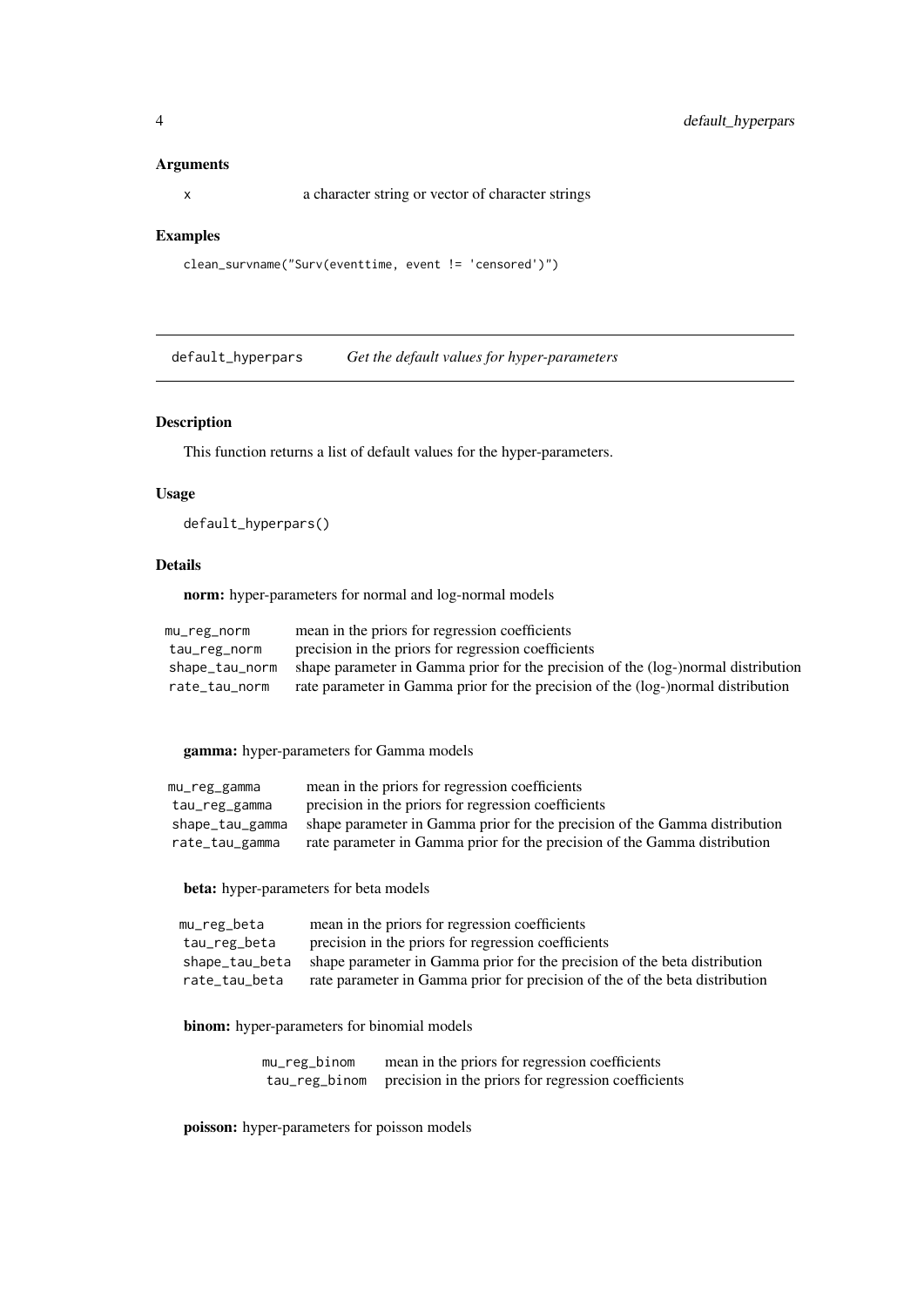| mu_reg_poisson | mean in the priors for regression coefficients                      |
|----------------|---------------------------------------------------------------------|
|                | tau_reg_poisson precision in the priors for regression coefficients |

multinomial: hyper-parameters for multinomial models

| mu_reg_multinomial  | mean in the priors for regression coefficients      |
|---------------------|-----------------------------------------------------|
| tau_reg_multinomial | precision in the priors for regression coefficients |

ordinal: hyper-parameters for ordinal models

| mean in the priors for regression coefficients      |
|-----------------------------------------------------|
| precision in the priors for regression coefficients |
| mean in the prior for the intercepts                |
| precision in the priors for the intercepts          |
|                                                     |

ranef: hyper-parameters for the random effects variance-covariance matrices (when there is only one random effect a Gamma distribution is used instead of the Wishart distribution)

|            | shape_diag_RinvD shape parameter in Gamma prior for the diagonal elements of RinvD                    |  |
|------------|-------------------------------------------------------------------------------------------------------|--|
|            | rate_diag_RinvD rate parameter in Gamma prior for the diagonal elements of RinvD                      |  |
| KinvD_expr | a character string that can be evaluated to calculate the number of degrees of freedom in the Wishard |  |

surv: parameters for survival models (survreg, coxph and JM)

| mu_reg_surv  | mean in the priors for regression coefficients      |
|--------------|-----------------------------------------------------|
| tau_reg_surv | precision in the priors for regression coefficients |

### Note

### From the [JAGS user manual](https://sourceforge.net/projects/mcmc-jags/files/Manuals/) on the specification of the Wishart distribution:

For KinvD larger than the dimension of the variance-covariance matrix the prior on the correlation between the random effects is concentrated around 0, so that larger values of KinvD indicate stronger prior belief that the elements of the multivariate normal distribution are independent. For KinvD equal to the number of random effects the Wishart prior puts most weight on the extreme values (correlation 1 or -1).

#### Examples

```
default_hyperpars()
```

```
# To change the hyper-parameters:
hyp <- default_hyperpars()
hyp$norm['rate_tau_norm'] <- 1e-3
\frac{1}{2} mod <- \text{lm}\_\text{imp}(y \sim C1 + C2 + B1, \text{ data} = \text{wideDF}, \text{ hyperpars} = \text{hyp}, \text{ mess} = \text{FALSE}
```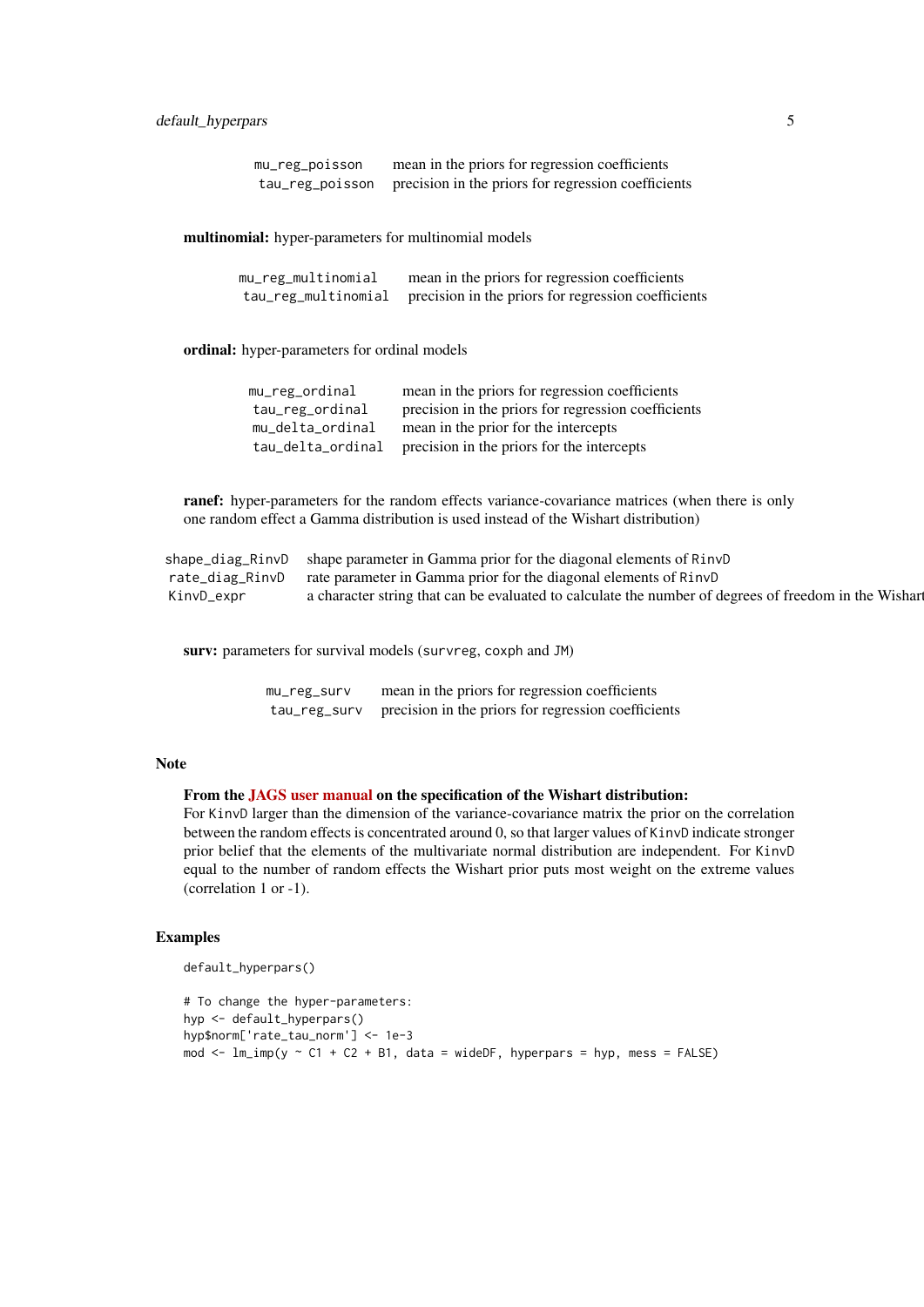<span id="page-5-1"></span><span id="page-5-0"></span>

### Description

The function plots a set of densities (per chain and coefficient) from the MCMC sample of an object of class "JointAI".

### Usage

```
densplot(object, ...)
## S3 method for class 'JointAI'
densplot(object, start = NULL, end = NULL, thin = NULL,
 subset = c(analysis_main = TRUE), outcome = NULL,
 exclude_chains = NULL, vlines = NULL, nrow = NULL, ncol = NULL,
 joined = FALSE, use_ggplot = FALSE, warn = TRUE, mess = TRUE, ...)
```
### Arguments

| object         | object inheriting from class 'JointAI'                                                                                                                                                                                                                                                                                                                       |
|----------------|--------------------------------------------------------------------------------------------------------------------------------------------------------------------------------------------------------------------------------------------------------------------------------------------------------------------------------------------------------------|
| .              | additional parameters passed to plot()                                                                                                                                                                                                                                                                                                                       |
| start          | the first iteration of interest (see window.mcmc)                                                                                                                                                                                                                                                                                                            |
| end            | the last iteration of interest (see window.mcmc)                                                                                                                                                                                                                                                                                                             |
| thin           | thinning interval (integer; see window mcmc). For example, thin $= 1$ (default)<br>will keep the MCMC samples from all iterations; thin = 5 would only keep<br>every 5th iteration.                                                                                                                                                                          |
| subset         | subset of parameters/variables/nodes (columns in the MCMC sample). Follows<br>the same principle as the argument monitor_params in $\star$ _imp.                                                                                                                                                                                                             |
| outcome        | optional; vector identifying a subset of sub-models included in the output, either<br>by specifying their indices (using the order used in the list of model formulas),<br>or their names (LHS of the respective model formula as character string)                                                                                                          |
| exclude_chains | optional vector of the index numbers of chains that should be excluded                                                                                                                                                                                                                                                                                       |
|                |                                                                                                                                                                                                                                                                                                                                                              |
| vlines         | list, where each element is a named list of parameters that can be passed to<br>graphics::abline() to create vertical lines. Each of the list elements needs<br>to contain at least $v = \langle x \cdot \text{location} \rangle$ , where $\langle x \cdot \text{location} \rangle$ is a vector of the same<br>length as the number of plots (see examples). |
| nrow           | optional; number of rows in the plot layout; automatically chosen if unspecified                                                                                                                                                                                                                                                                             |
| ncol           | optional; number of columns in the plot layout; automatically chosen if unspec-<br>ified                                                                                                                                                                                                                                                                     |
| joined         | logical; should the chains be combined before plotting?                                                                                                                                                                                                                                                                                                      |
| use_ggplot     | logical; Should ggplot be used instead of the base graphics?                                                                                                                                                                                                                                                                                                 |
| warn           | logical; should warnings be given? Default is TRUE.                                                                                                                                                                                                                                                                                                          |

### See Also

The vignette [Parameter Selection](https://nerler.github.io/JointAI/articles/SelectingParameters.html) contains some examples how to specify the argument subset.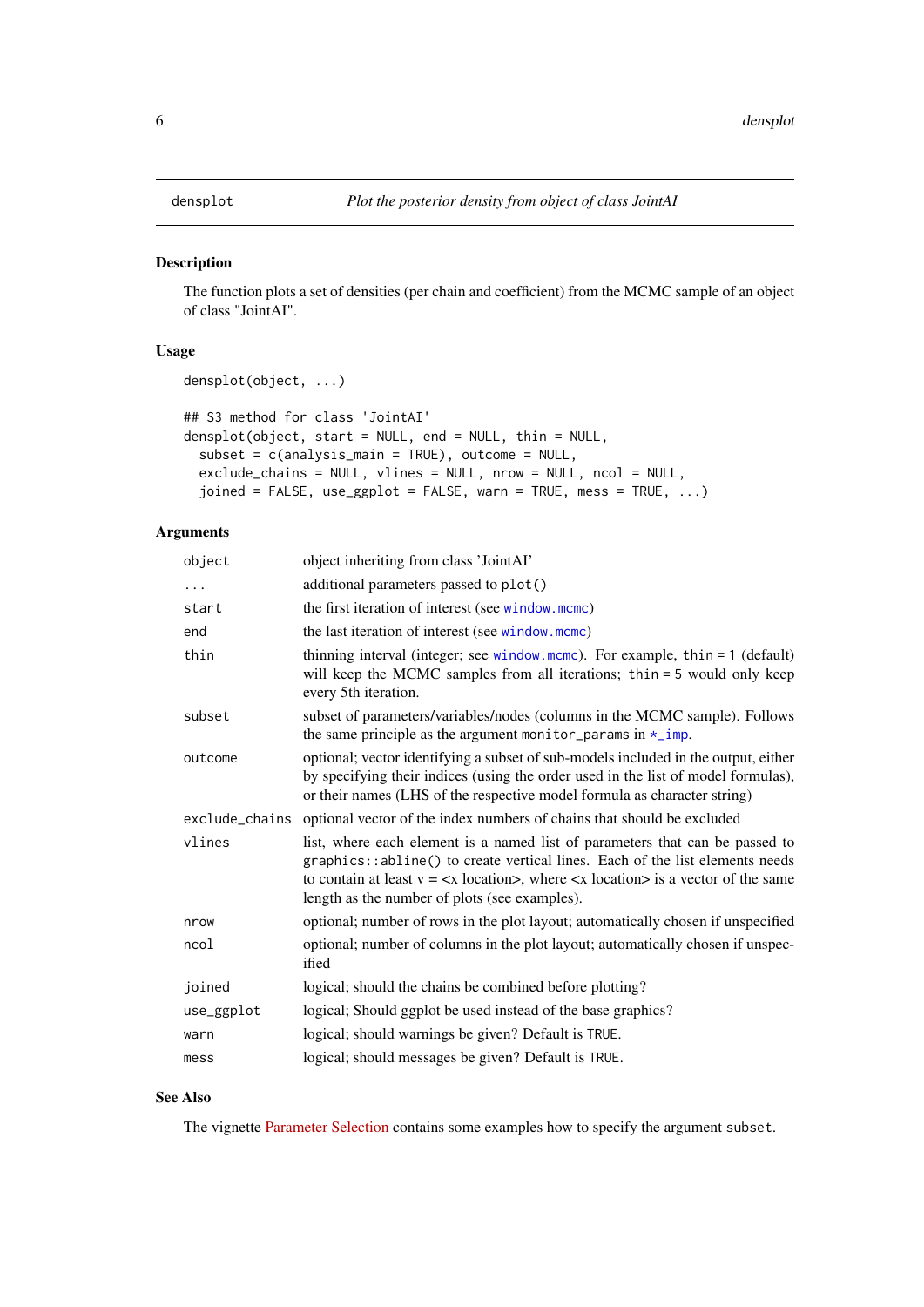### <span id="page-6-0"></span>extract\_state 7

#### Examples

```
## Not run:
# fit a JointAI object:
mod \le - lm\{imp}(y \sim C1 + C2 + M1, data = wideDF, n.iter = 100)
# Example 1: basic densityplot
densplot(mod)
densplot(mod, exclude_chains = 2)
# Example 2: use vlines to mark zero
densplot(mod, col = c("darkred", "darkblue", "darkgreen"),
         vlines = list(list(v = rep(0, nrow(summary(mod)$res$y$regcoef)),
                            col = grey(0.8))))# Example 3: use vlines to visualize posterior mean and 2.5%/97.5% quantiles
res <- rbind(summary(mod)$res$y$regcoef[, c('Mean', '2.5%', '97.5%')],
             summary(mod)$res$y$sigma[, c('Mean', '2.5%', '97.5%'),
             drop = FALSE]
             \lambdadensplot(mod, vlines = list(list(v = res[, "Mean"], Ity = 1, lwd = 2),list(v = res[, "2.5\%"], lty = 2),
                             list(v = res[, "97.5%], lty = 2))# Example 4: ggplot version
densplot(mod, use_ggplot = TRUE)
# Example 5: change how the ggplot version looks
library(ggplot2)
densplot(mod, use_ggplot = TRUE) +
  xlab("value") +
  theme(legend.position = 'bottom') +
  scale_color_brewer(palette = 'Dark2', name = 'chain')
## End(Not run)
```

| extract_state | Return the current state of a 'JointAI' model |
|---------------|-----------------------------------------------|
|---------------|-----------------------------------------------|

#### Description

Return the current state of a 'JointAI' model

### Usage

```
extract_state(object, pattern = paste0("^", c("RinvD", "invD", "tau", "b"),
 "_"))
```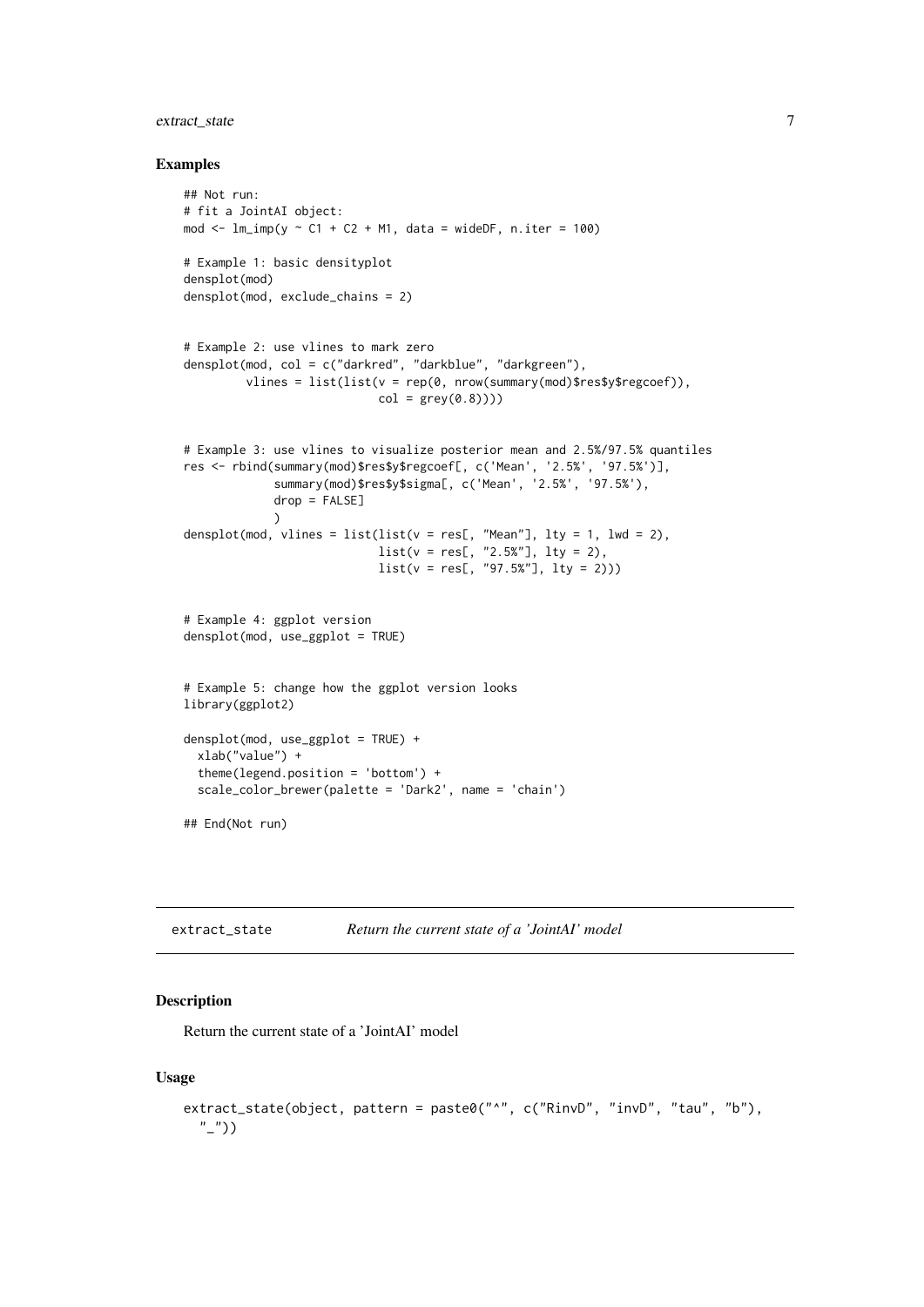#### <span id="page-7-0"></span>Arguments

| object  | an object of class 'JointAI'                                 |
|---------|--------------------------------------------------------------|
| pattern | vector of patterns to be matched with the names of the nodes |

#### Value

A list with one element per chain of the MCMC sampler, containing the Returns the current state of the MCMC sampler (values of the last iteration) for the subset of nodes identified based on the pattern the user has specified.

<span id="page-7-1"></span>get\_MIdat *Extract multiple imputed datasets from an object of class JointAI*

### Description

This function returns a dataset containing multiple imputed datasets stacked onto each other (i.e., long format; optionally including the original, incomplete data).

These data can be automatically exported to SPSS (as a .txt file containing the data and a .sps file containing syntax to generate a .sav file). For the export function the **[foreign](https://CRAN.R-project.org/package=foreign)** package needs to be installed.

#### Usage

```
get_MIdat(object, m = 10, include = TRUE, start = NULL, minspace = 50,
  seed = NULL, export_to_SPSS = FALSE, resdir = NULL, filename = NULL)
```
#### Arguments

| object   | object inheriting from class 'JointAI'                                                                                                                                                                  |
|----------|---------------------------------------------------------------------------------------------------------------------------------------------------------------------------------------------------------|
| m        | number of imputed datasets                                                                                                                                                                              |
| include  | should the original, incomplete data be included? Default is TRUE.                                                                                                                                      |
| start    | the first iteration of interest (see window.mcmc)                                                                                                                                                       |
| minspace | minimum number of iterations between iterations to be chosen as imputed val-<br>ues (to prevent strong correlation between imputed datasets in the case of high<br>autocorrelation of the MCMC chains). |
| seed     | optional seed value                                                                                                                                                                                     |
|          | export_to_SPSS logical; should the completed data be exported to SPSS?                                                                                                                                  |
| resdir   | optional; directory for results. If unspecified and export_to_SPSS = TRUE the<br>current working directory is used.                                                                                     |
| filename | optional; file name (without ending). If unspecified and export_to_SPSS =<br>TRUE a name is generated automatically.                                                                                    |

### Value

A data.frame in which the original data (if include = TRUE) and the imputed datasets are stacked onto each other.

The variable Imputation\_ indexes the imputation, while .rownr links the rows to the rows of the original data. In cross-sectional datasets the variable .id is added as subject identifier.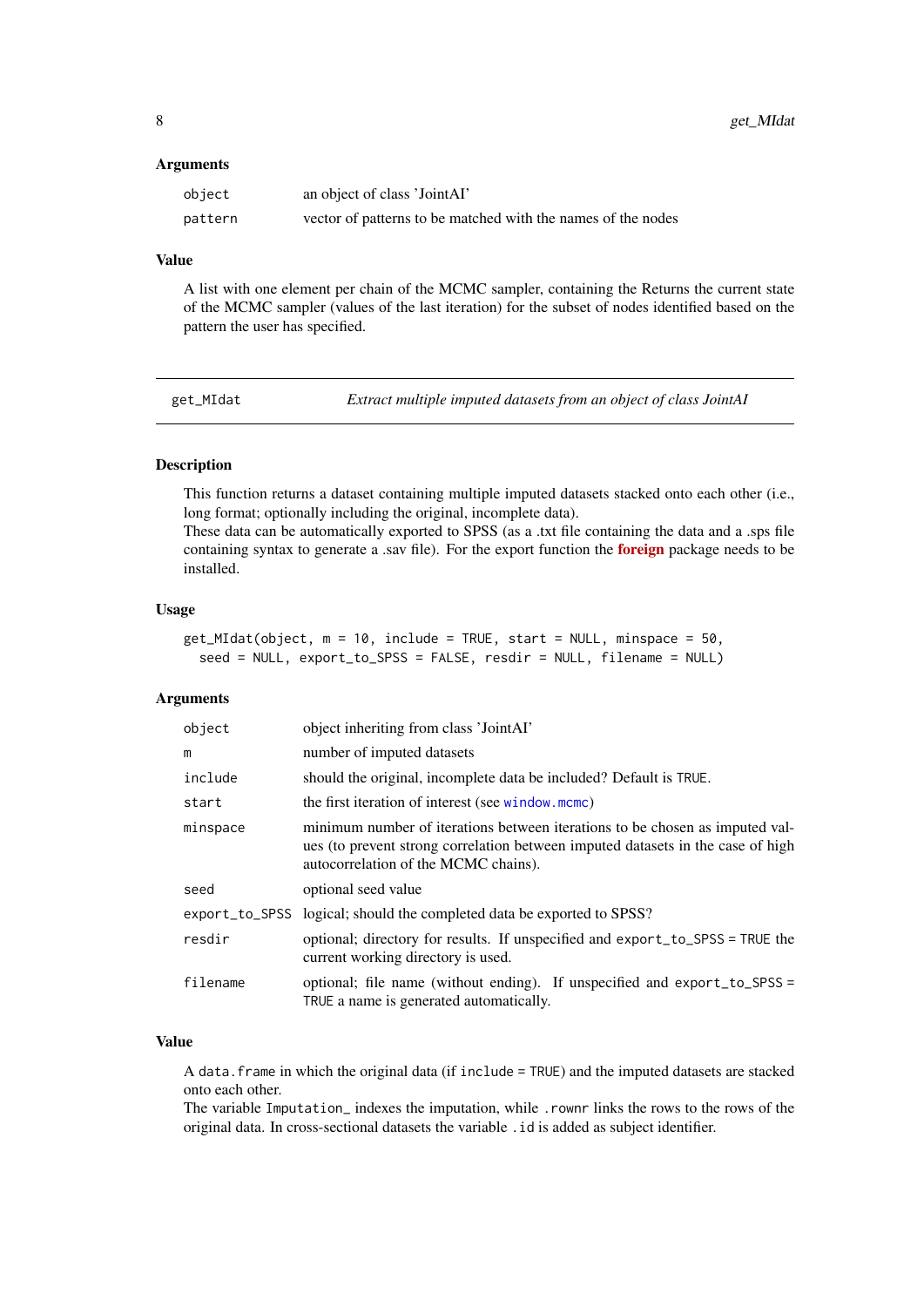#### <span id="page-8-0"></span>get\_missinfo 9

#### Note

In order to be able to extract (multiple) imputed datasets the imputed values must have been monitored, i.e., imps = TRUE had to be specified in the argument monitor\_params in  $\star$ \_imp.

### See Also

[plot\\_imp\\_distr](#page-35-1)

### Examples

```
## Not run:
# fit a model and monitor the imputed values with
# monitor_params = c(imps = TRUE)
mod \leq -\lim_{n \to \infty} (y \sim C1 + C2 + M2, \text{data} = \text{wideDF},monitor_params = c(imps = TRUE), n.iter = 100)
# Example 1: without export to SPSS
MIs <- get_MIdat(mod, m = 3, seed = 123)
# Example 2: with export for SPSS
# (here: to the temporary directory "temp_dir")
temp_dir <- tempdir()
MIs <- get_MIdat(mod, m = 3, seed = 123, resdir = temp_dir,
                  filename = "example_imputation",
                  export_to_SPSS = TRUE)
```
## End(Not run)

get\_missinfo *Obtain a summary of the missing values involved in an object of class JointAI*

### Description

This function returns a data.frame or a list of data.frames per grouping level. Each of the data.frames has columns variable, #NA (number of missing values) and %NA (proportion of missing values in percent).

### Usage

get\_missinfo(object)

### Arguments

object object inheriting from class JointAI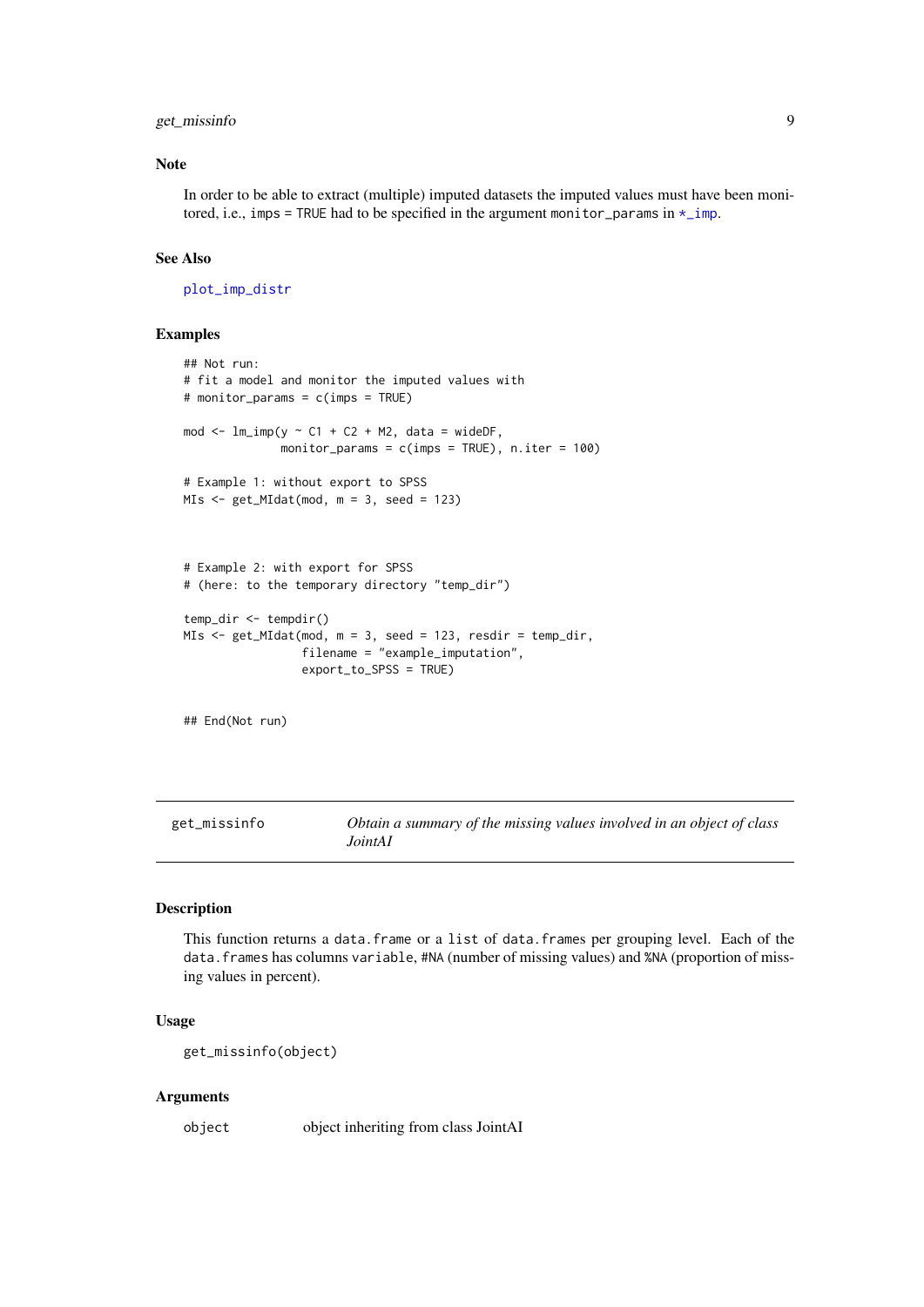### Examples

```
mod \le \ln\imp(y \sim C1 + B2 + C2, data = wideDF, n.iter = 100)
get_missinfo(mod)
```
<span id="page-9-1"></span>GR\_crit *Gelman-Rubin criterion for convergence*

### Description

Calculates the Gelman-Rubin criterion for convergence (uses [gelman.diag](#page-0-0) from package coda).

### Usage

```
GR_crit(object, confidence = 0.95, transform = FALSE, autoburnin = TRUE,
  multivariate = TRUE, subset = NULL, exclude_chains = NULL,
  start = NULL, end = NULL, thin = NULL, warn = TRUE, mess = TRUE,
  ...)
```
### Arguments

| object       | object inheriting from class 'JointAI'                                                                                                                                                                                                                             |
|--------------|--------------------------------------------------------------------------------------------------------------------------------------------------------------------------------------------------------------------------------------------------------------------|
| confidence   | the coverage probability of the confidence interval for the potential scale reduc-<br>tion factor                                                                                                                                                                  |
| transform    | a logical flag indicating whether variables in x should be transformed to im-<br>prove the normality of the distribution. If set to TRUE, a log transform or logit<br>transform, as appropriate, will be applied.                                                  |
| autoburnin   | a logical flag indicating whether only the second half of the series should be<br>used in the computation. If set to TRUE (default) and $start(x)$ is less than<br>$end(x)/2$ then start of series will be adjusted so that only second half of series<br>is used. |
| multivariate | a logical flag indicating whether the multivariate potential scale reduction factor<br>should be calculated for multivariate chains                                                                                                                                |
| subset       | subset of parameters/variables/nodes (columns in the MCMC sample). Follows<br>the same principle as the argument monitor_params in $\star$ _imp.                                                                                                                   |
|              | exclude_chains optional vector of the index numbers of chains that should be excluded                                                                                                                                                                              |
| start        | the first iteration of interest (see window.mcmc)                                                                                                                                                                                                                  |
| end          | the last iteration of interest (see window.mcmc)                                                                                                                                                                                                                   |
| thin         | thinning interval (integer; see window mcmc). For example, thin $= 1$ (default)<br>will keep the MCMC samples from all iterations; thin = 5 would only keep<br>every 5th iteration.                                                                                |
| warn         | logical; should warnings be given? Default is TRUE.                                                                                                                                                                                                                |
| mess         | logical; should messages be given? Default is TRUE.                                                                                                                                                                                                                |
| $\cdots$     | currently not used                                                                                                                                                                                                                                                 |

<span id="page-9-0"></span>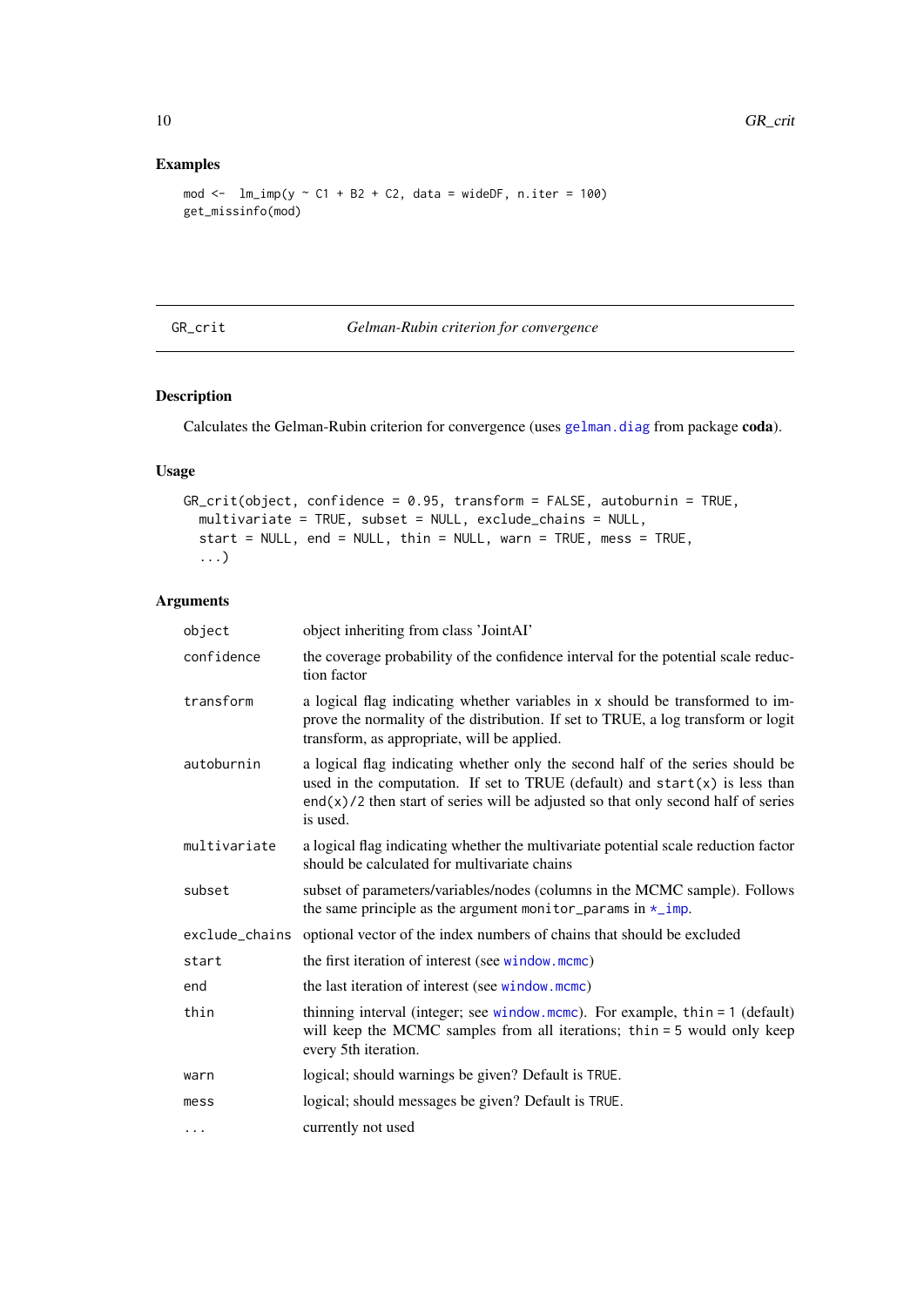#### <span id="page-10-0"></span>JointAI 11

#### References

Gelman, A and Rubin, DB (1992) Inference from iterative simulation using multiple sequences, *Statistical Science*, 7, 457-511.

Brooks, SP. and Gelman, A. (1998) General methods for monitoring convergence of iterative simulations. *Journal of Computational and Graphical Statistics*, 7, 434-455.

### See Also

The vignette [Parameter Selection](https://nerler.github.io/JointAI/articles/SelectingParameters.html) contains some examples how to specify the argument subset.

### Examples

```
mod1 <- lm\text{-}imp(y \sim C1 + C2 + M2, data = wideDF, n.iter = 100)
GR_crit(mod1)
```
JointAI *JointAI: Joint Analysis and Imputation of Incomplete Data*

### Description

The JointAI package performs simultaneous imputation and inference for incomplete or complete data under the Bayesian framework. Models for incomplete covariates, conditional on other covariates, are specified automatically and modelled jointly with the analysis model. MCMC sampling is performed in ['JAGS'](https://mcmc-jags.sourceforge.io/) via the R package [rjags](https://CRAN.R-project.org/package=rjags).

### Main functions

JointAI provides the following main functions that facilitate analysis with different models:

- **[lm\\_imp](#page-19-1)** for linear regression
- [glm\\_imp](#page-19-1) for generalized linear regression
- [betareg\\_imp](#page-19-1) for regression using a beta distribution
- [lognorm\\_imp](#page-19-1) for regression using a log-normal distribution
- [clm\\_imp](#page-19-1) for (ordinal) cumulative logit models
- [mlogit\\_imp](#page-19-1) for multinomial models
- [lme\\_imp](#page-19-1) or [lmer\\_imp](#page-19-1) for linear mixed models
- [glme\\_imp](#page-19-1) or [glmer\\_imp](#page-19-1) for generalized linear mixed models
- [betamm\\_imp](#page-19-1) for mixed models using a beta distribution
- [lognormmm\\_imp](#page-19-1) for mixed models using a log-normal distribution
- [clmm\\_imp](#page-19-1) for (ordinal) cumulative logit mixed models
- [survreg\\_imp](#page-19-1) for parametric (Weibull) survival models
- [coxph\\_imp](#page-19-1) for (Cox) proportional hazard models
- [JM\\_imp](#page-19-1) for joint models of longitudinal and survival data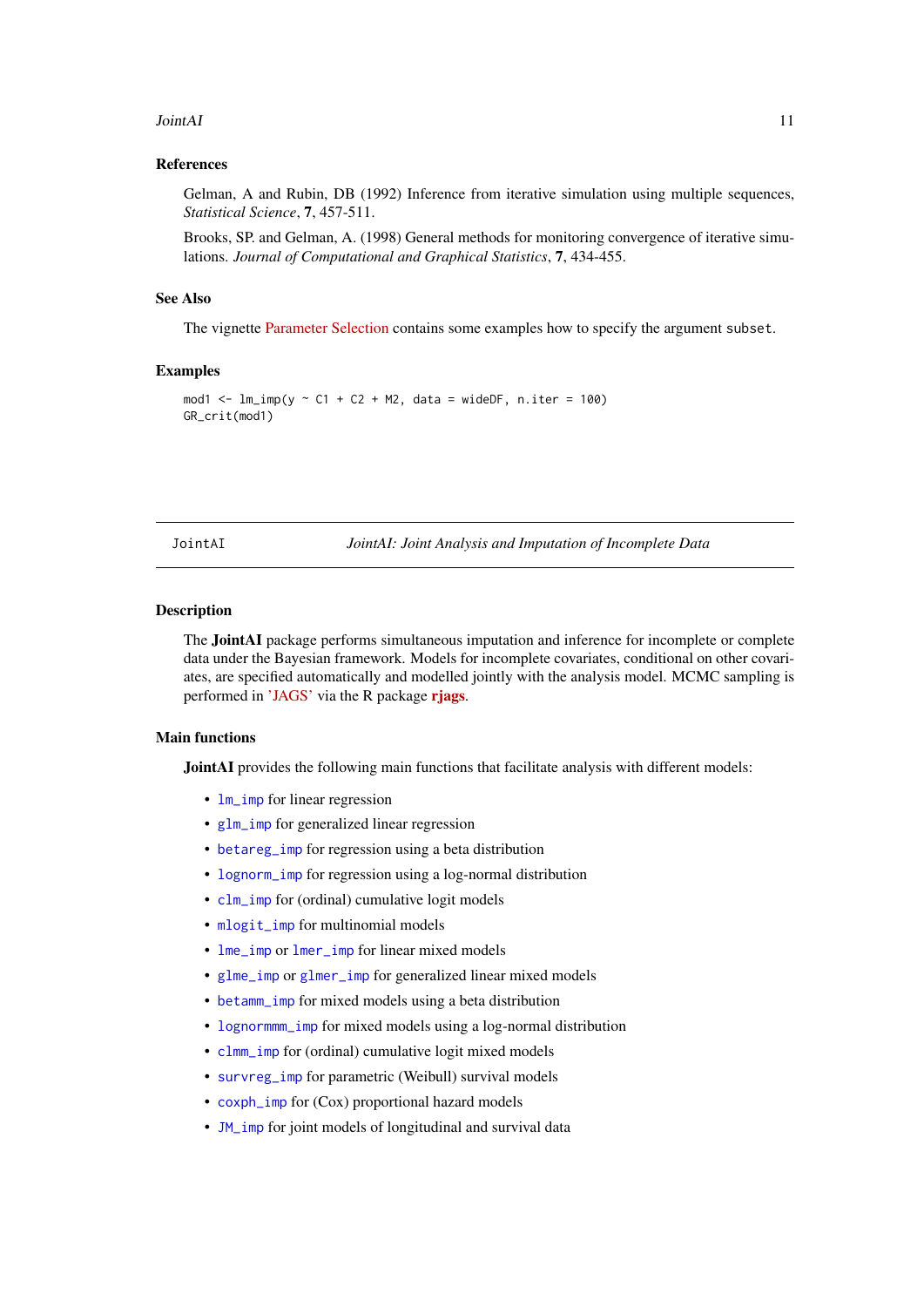<span id="page-11-0"></span>As far as possible, the specification of these functions is analogous to the specification of widely used functions for the analysis of complete data, such as  $\text{lm}$  $\text{lm}$  $\text{lm}$ ,  $\text{lm}$ ,  $\text{lm}$ , (from the package n[lme](#page-0-0)), [survreg](#page-0-0) (from the package [survival](https://CRAN.R-project.org/package=survival)) and [coxph](#page-0-0) (from the package survival).

Computations can be performed in parallel to reduce computational time, using the packages future (and doFuture), the argument shrinkage allows the user to impose a penalty on the regression coefficients of some or all models involved, and hyper-parameters can be changed via the argument hyperpars.

To obtain summaries of the results, the functions [summary\(\)](#page-0-0),  $\text{coef}$ () and [confint\(\)](#page-0-0) are available, and results can be visualized with the help of [traceplot\(\)](#page-0-0) or [densplot\(\)](#page-0-0).

The function [predict\(\)](#page-0-0) allows prediction (including credible intervals) from JointAI models.

### Evaluation and export

Two criteria for evaluation of convergence and precision of the posterior estimate are available:

- [GR\\_crit](#page-9-1) implements the Gelman-Rubin criterion ('potential scale reduction factor') for convergence
- [MC\\_error](#page-16-1) calculates the Monte Carlo error to evaluate the precision of the MCMC sample

Imputed data can be extracted (and exported to SPSS) using [get\\_MIdat\(\)](#page-0-0). The function [plot\\_imp\\_distr\(\)](#page-0-0) allows visual comparison of the distribution of observed and imputed values.

### Other useful functions

- [parameters](#page-32-1) and [list\\_models](#page-14-1) to gain insight in the specified model
- [plot\\_all](#page-34-1) and [md\\_pattern](#page-18-1) to visualize the distribution of the data and the missing data pattern

#### Vignettes

The following vignettes are available

• *[Minimal Example](https://nerler.github.io/JointAI/articles/MinimalExample.html)*:

A minimal example demonstrating the use of [lm\\_imp](#page-19-1), [summary.JointAI](#page-38-1), [traceplot](#page-45-1) and [densplot](#page-5-1).

• *[Visualizing Incomplete Data](https://nerler.github.io/JointAI/articles/VisualizingIncompleteData.html)*:

Demonstrations of the options in [plot\\_all](#page-34-1) (plotting histograms and bar plots for all variables in the data) and [md\\_pattern](#page-18-1) (plotting or printing the missing data pattern).

• *[Model Specification](https://nerler.github.io/JointAI/articles/ModelSpecification.html)*:

Explanation and demonstration of all parameters that are required or optional to specify the model structure in  $lm\$ {lm\mu} g[lm\\_imp](#page-19-1) and [lme\\_imp](#page-19-1). Among others, the functions [parameters](#page-32-1), [list\\_models](#page-14-1) and [set\\_refcat](#page-41-1) are used.

• *[Parameter Selection](https://nerler.github.io/JointAI/articles/SelectingParameters.html)*:

Examples on how to select the parameters/variables/nodes to follow using the argument monitor\_params and the parameters/variables/nodes displayed in the [summary](#page-0-0), [traceplot](#page-45-1), [densplot](#page-5-1) or when using [GR\\_crit](#page-9-1) or [MC\\_error](#page-16-1).

• *[MCMC Settings](https://nerler.github.io/JointAI/articles/MCMCsettings.html)*:

Examples demonstrating how to set the arguments controlling settings of the MCMC sampling, i.e., n.adapt, n.iter, n.chains, thin, inits.

- *[After Fitting](https://nerler.github.io/JointAI/articles/AfterFitting.html)*: Examples on the use of functions to be applied after the model has been fitted, including [traceplot](#page-45-1), [densplot](#page-5-1), [summary](#page-0-0), [GR\\_crit](#page-9-1), [MC\\_error](#page-16-1), [predict](#page-0-0), [predDF](#page-35-2) and [get\\_MIdat](#page-7-1).
- *[Theoretical Background](https://nerler.github.io/JointAI/articles/TheoreticalBackground.html)*: Explanation of the statistical method implemented in JointAI.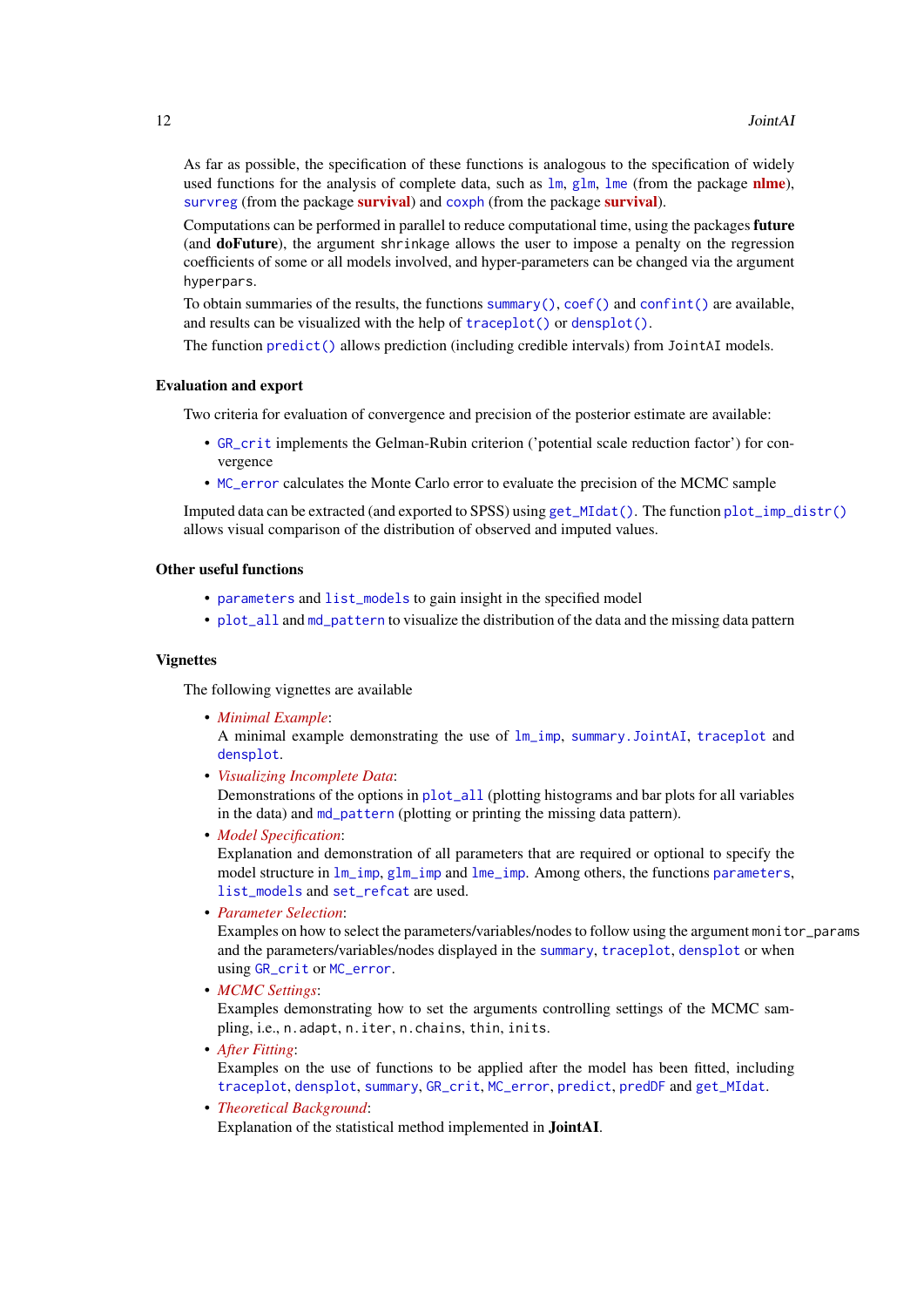#### <span id="page-12-0"></span>Joint AIObject 13

### References

Erler NS, Rizopoulos D, Lesaffre EMEH (2021). "JointAI: Joint Analysis and Imputation of Incomplete Data in R." *Journal of Statistical Software*, *100*(20), 1-56. doi: [10.18637/jss.v100.i20.](https://doi.org/10.18637/jss.v100.i20)

Erler, N.S., Rizopoulos, D., Rosmalen, J., Jaddoe, V.W.V., Franco, O. H., & Lesaffre, E.M.E.H. (2016). Dealing with missing covariates in epidemiologic studies: A comparison between multiple imputation and a full Bayesian approach. *Statistics in Medicine*, 35(17), 2955-2974. doi: [10.1002/](https://doi.org/10.1002/sim.6944) [sim.6944](https://doi.org/10.1002/sim.6944)

Erler, N.S., Rizopoulos D., Jaddoe, V.W.V., Franco, O.H. & Lesaffre, E.M.E.H. (2019). Bayesian imputation of time-varying covariates in linear mixed models. *Statistical Methods in Medical Research*, 28(2), 555–568. doi: [10.1177/0962280217730851](https://doi.org/10.1177/0962280217730851)

<span id="page-12-1"></span>JointAIObject *Fitted object of class 'JointAI'*

#### Description

An object returned by one of the main functions  $\star$ \_imp.

### Value

| analysis_type | lm, glm, clm, lme, glme, clmm, survreg or coxph (with attributes family and<br>link for GLM-type models                                                                                                                                                       |
|---------------|---------------------------------------------------------------------------------------------------------------------------------------------------------------------------------------------------------------------------------------------------------------|
| data          | original (incomplete, but pre-processed) data                                                                                                                                                                                                                 |
| models        | named vector specifying the the types of all sub-models                                                                                                                                                                                                       |
| fixed         | a list of the fixed effects formulas of the sub-model(s) for which the use had<br>specified a formula                                                                                                                                                         |
| random        | a list of the random effects formulas of the sub-model(s) for which the use had<br>specified a formula                                                                                                                                                        |
| Mlist         | a list (for internal use) containing the data and information extracted from the<br>data and model formulas, split up into                                                                                                                                    |
|               | • a named vector identifying the levels (in the hierarchy) of all variables<br>(Mlyls)                                                                                                                                                                        |
|               | • a vector of the id variables that were extracted from the random effects<br>formulas (idvar)                                                                                                                                                                |
|               | • a list of grouping information for each grouping level of the data (groups)<br>• a named vector identifying the hierarchy of the grouping levels (group_lvls)<br>• a named vector giving the number of observations on each level of the hi-<br>erarchy (N) |
|               | • the name of the time variable (only for survival models with time-varying<br>covariates) (timevar)                                                                                                                                                          |
|               | • a formula of auxiliary variables (auxvars)                                                                                                                                                                                                                  |
|               | • a list specifying the reference categories and dummy variables for all factors<br>involved in the models (refs)                                                                                                                                             |
|               | • a list of linear predictor information (column numbers per design matrix)<br>for all sub-models (1p_co1s)                                                                                                                                                   |
|               | • a list identifying information for interaction terms found in the model for-<br>mulas (interactions)                                                                                                                                                        |
|               |                                                                                                                                                                                                                                                               |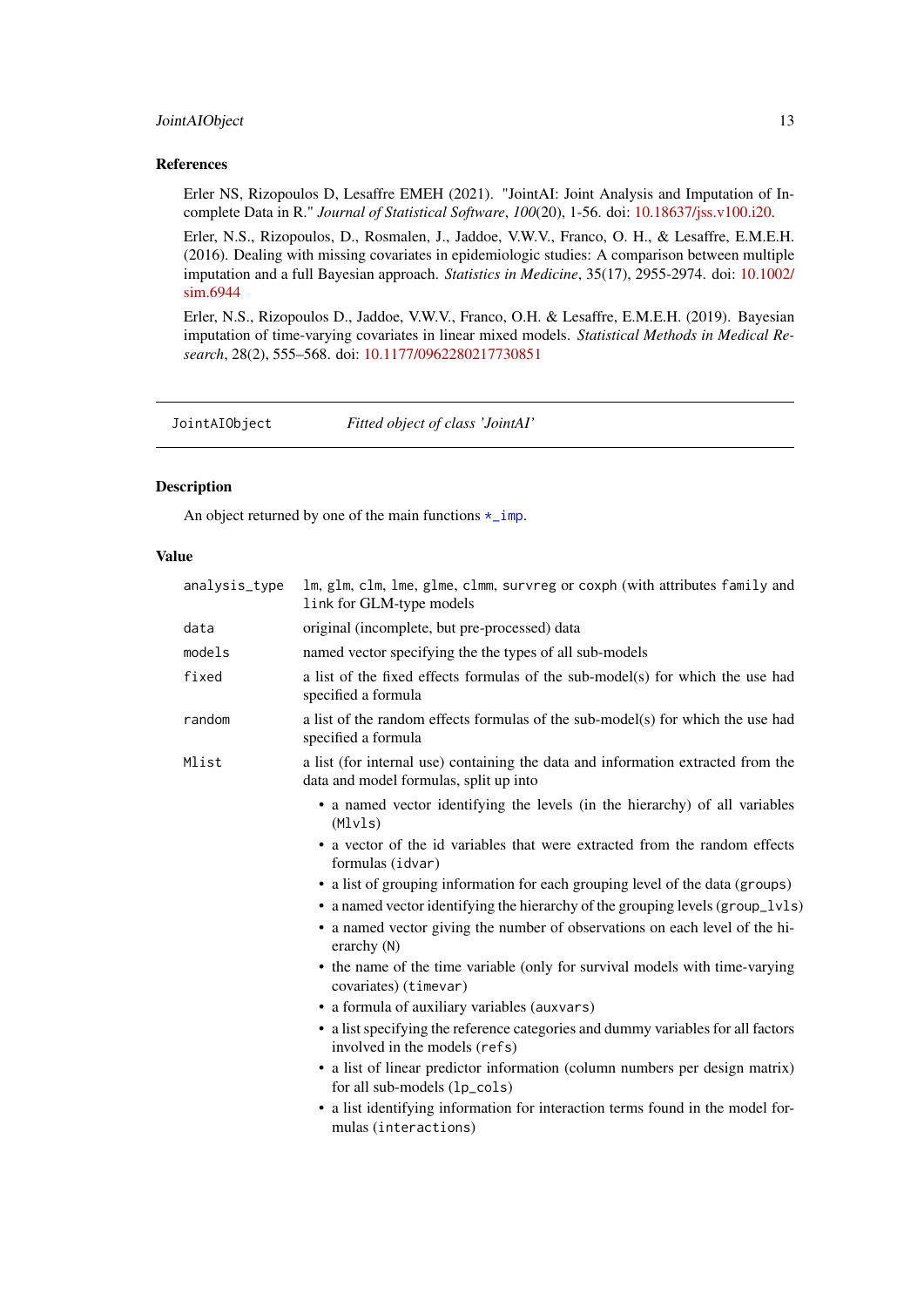|                 | • a data. frame containing information on transformations of incomplete<br>variables (trafos)                                                                                                                                                                                                                                                  |
|-----------------|------------------------------------------------------------------------------------------------------------------------------------------------------------------------------------------------------------------------------------------------------------------------------------------------------------------------------------------------|
|                 | • a data. frame containing information on transformations of all variables<br>$(fcts_all)$                                                                                                                                                                                                                                                     |
|                 | • a logical indicator if parameter for posterior predictive checks should be<br>monitored (ppc; not yet used)                                                                                                                                                                                                                                  |
|                 | • a vector specifying if shrinkage of regression coefficients should be per-<br>formed, and if so for which models and what type of shrinkage (shrinkage)                                                                                                                                                                                      |
|                 | • the number of degrees of freedom to be used in the spline specification of<br>the baseline hazard in proportional hazards survival models (df_basehaz)                                                                                                                                                                                       |
|                 | • a list of matrices, one per level of the data, specifying centring and scaling<br>parameters for the data (scale_pars)                                                                                                                                                                                                                       |
|                 | • a list containing information on the outcomes (mostly relevant for survival<br>outcomes; outcomes)                                                                                                                                                                                                                                           |
|                 | • a list of terms objects, needed to be able to build correct design matrices<br>for the Gauss-Kronrod quadrature when, for example, splines are used to<br>model time in a joint model (terms_list)                                                                                                                                           |
|                 | par_index_main a list of matrices specifying the indices of the regression coefficients for each of<br>the main models per design matrix                                                                                                                                                                                                       |
| par_index_other |                                                                                                                                                                                                                                                                                                                                                |
|                 | a list of matrices specifying the indices of regression coefficients for each co-<br>variate model per design matrix                                                                                                                                                                                                                           |
| jagsmodel       | The JAGS model as character string.                                                                                                                                                                                                                                                                                                            |
| mcmc_settings   | a list containing MCMC sampling related information with elements                                                                                                                                                                                                                                                                              |
|                 | • modelfile: path and name of the JAGS model file                                                                                                                                                                                                                                                                                              |
|                 | • n.chains: number of MCMC chains                                                                                                                                                                                                                                                                                                              |
|                 | • n. adapt: number of iterations in the adaptive phase                                                                                                                                                                                                                                                                                         |
|                 | . n. iter: number of iterations in the MCMC sample                                                                                                                                                                                                                                                                                             |
|                 | • variable.names: monitored nodes                                                                                                                                                                                                                                                                                                              |
|                 | • thin: thinning interval of the MCMC sample                                                                                                                                                                                                                                                                                                   |
|                 | • inits: a list containing the initial values that were passed to rjags                                                                                                                                                                                                                                                                        |
| monitor_params  | the named list of parameter groups to be monitored                                                                                                                                                                                                                                                                                             |
| data_list       | list with data that was passed to rjags                                                                                                                                                                                                                                                                                                        |
| hyperpars       | a list containing the values of the hyper-parameters used                                                                                                                                                                                                                                                                                      |
| info_list       | a list with information used to write the imputation model syntax                                                                                                                                                                                                                                                                              |
| coef_list       | a list relating the regression coefficient vectors used in the JAGS model to the<br>names of the corresponding covariates                                                                                                                                                                                                                      |
| model           | the JAGS model (an object of class 'jags', created by rjags)                                                                                                                                                                                                                                                                                   |
| sample          | MCMC sample on the sampling scale (included only if keep_scaled_sample =<br>TRUE)                                                                                                                                                                                                                                                              |
| <b>MCMC</b>     | MCMC sample, scaled back to the scale of the data                                                                                                                                                                                                                                                                                              |
| comp_info       | a list with information on the computational setting (start_ime: date and time<br>the calculation was started, duration: computational time of the model (adap-<br>tive + sampling phase), JointAI_version: package version, future: the call<br>to future:: plan(), if any was found (i.e., the specification for parallel compu-<br>tation)) |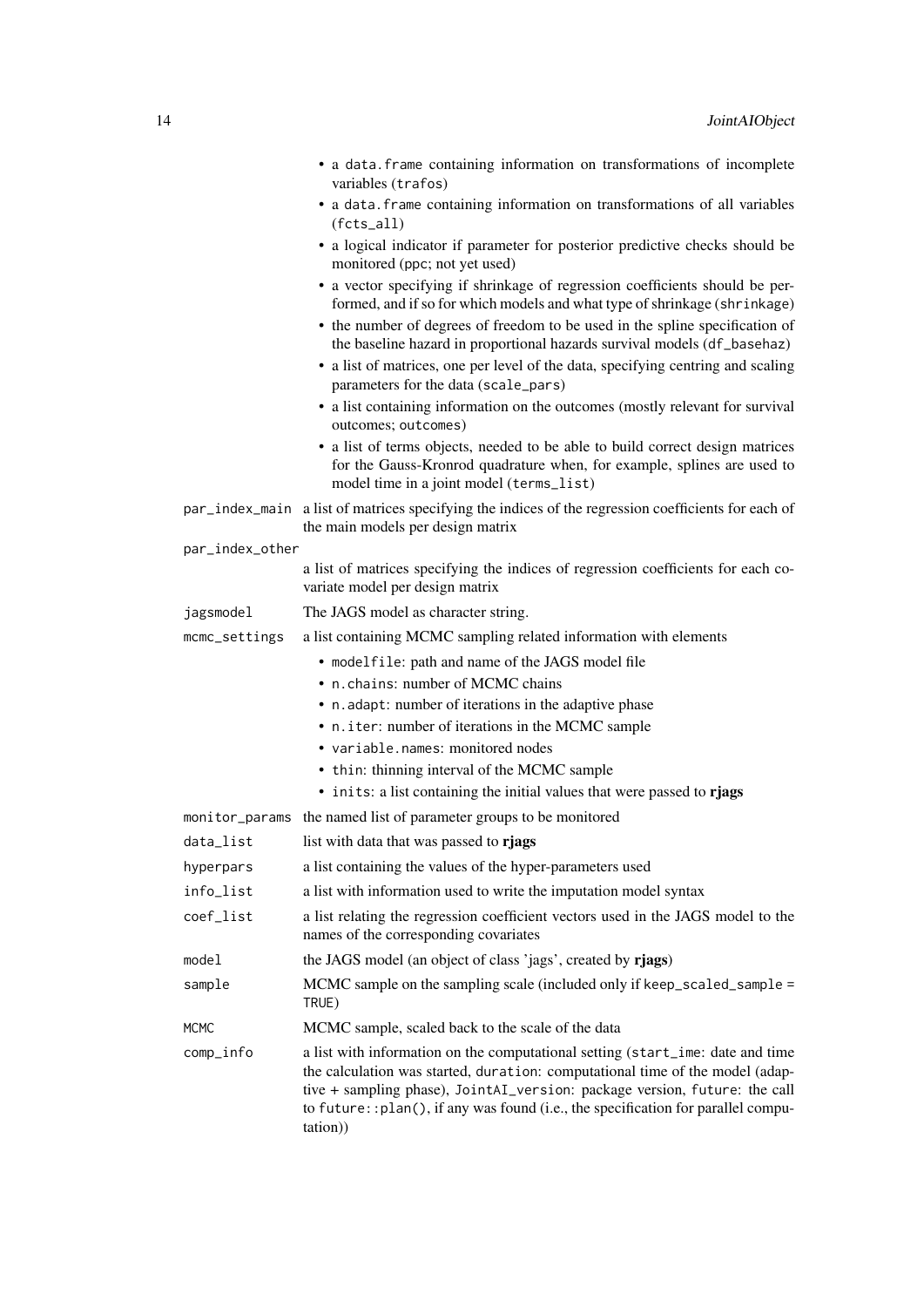#### <span id="page-14-0"></span>list\_models 15

| fitted.values | fitted/predicted values (if available) |
|---------------|----------------------------------------|
| residuals     | residuals (if available)               |
| call          | the original call                      |

<span id="page-14-1"></span>

| list_models | List model details |  |
|-------------|--------------------|--|
|-------------|--------------------|--|

### Description

This function prints information on all models, those explicitly specified by the user and those specified automatically by JointAI for (incomplete) covariates in a JointAI object.

### Usage

```
list_models(object, predvars = TRUE, regcoef = TRUE, otherpars = TRUE,
 priors = TRUE, refcat = TRUE)
```
#### Arguments

| object    | object inheriting from class 'JointAI'                                                            |
|-----------|---------------------------------------------------------------------------------------------------|
| predvars  | logical; should information on the predictor variables be printed? (default is<br>TRUE)           |
| regcoef   | logical; should information on the regression coefficients be printed? (default is<br>TRUE)       |
| otherpars | logical; should information on other parameters be printed? (default is TRUE)                     |
| priors    | logical; should information on the priors (and hyper-parameters) be printed?<br>(default is TRUE) |
| refcat    | logical; should information on the reference category be printed? (default is<br>TRUE)            |

#### Note

The models listed by this function are not the actual imputation models, but the conditional models that are part of the specification of the joint distribution. Briefly, the joint distribution is specified as a sequence of conditional models

 $p(y|x_1, x_2, x_3, ..., \theta)p(x_1|x_2, x_3, ..., \theta)p(x_2|x_3, ..., \theta)...$ 

The actual imputation models are the full conditional distributions  $p(x_1|\cdot)$  derived from this joint distribution. Even though the conditional distributions do not contain the outcome and all other covariates in their linear predictor, outcome and other covariates are taken into account implicitly, since imputations are sampled from the full conditional distributions. For more details, see Erler et al. (2016) and Erler et al. (2019).

The function list\_models prints information on the conditional distributions of the covariates (since they are what is specified; the full-conditionals are automatically derived within JAGS). The outcome is, thus, not part of the printed linear predictor, but is still included during imputation.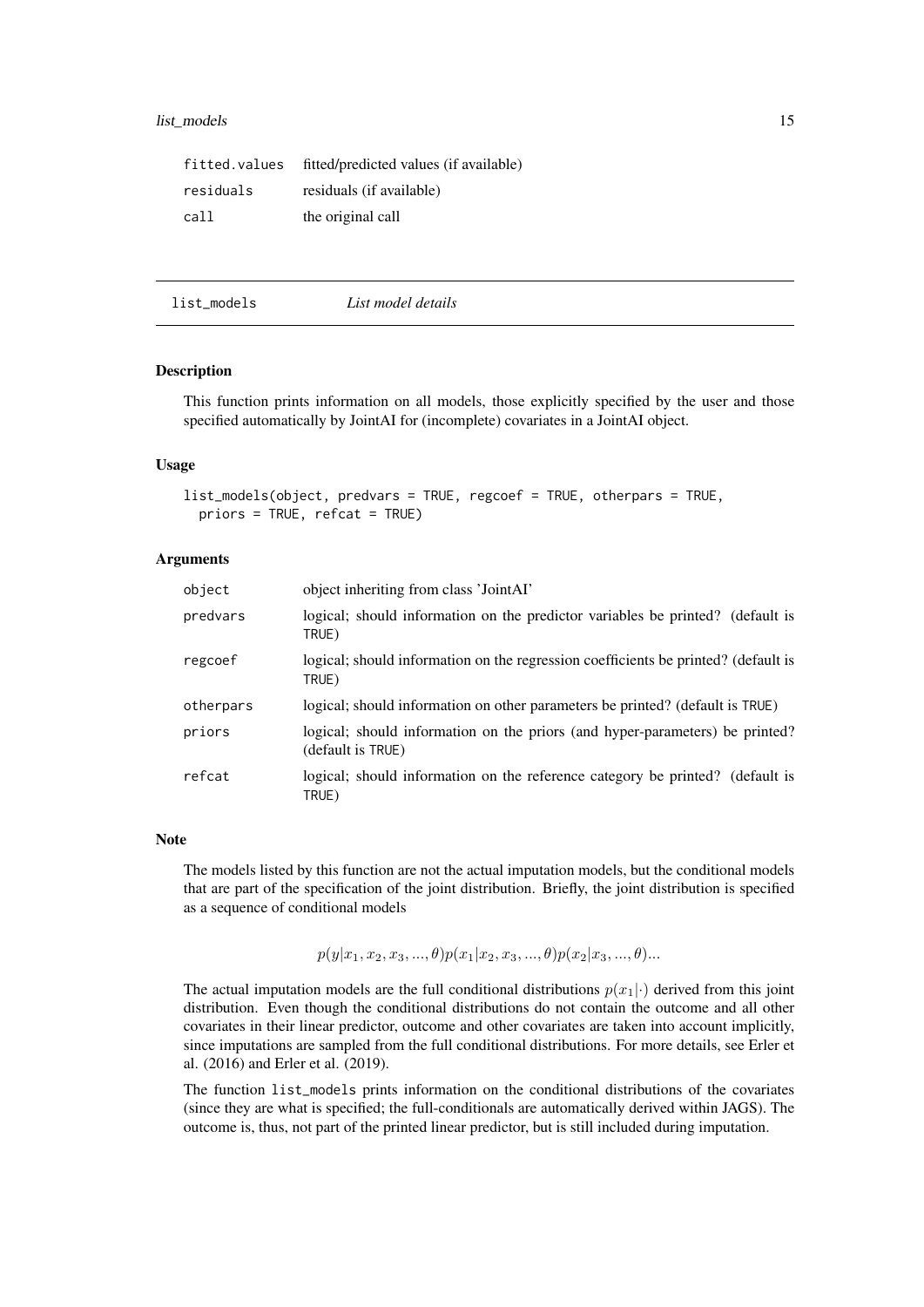#### <span id="page-15-0"></span>References

Erler, N.S., Rizopoulos, D., Rosmalen, J.V., Jaddoe, V.W., Franco, O.H., & Lesaffre, E.M.E.H. (2016). Dealing with missing covariates in epidemiologic studies: A comparison between multiple imputation and a full Bayesian approach. *Statistics in Medicine*, 35(17), 2955-2974.

Erler NS, Rizopoulos D, Lesaffre EMEH (2021). "JointAI: Joint Analysis and Imputation of Incomplete Data in R." *Journal of Statistical Software*, *100*(20), 1-56. doi: [10.18637/jss.v100.i20.](https://doi.org/10.18637/jss.v100.i20)

#### Examples

```
# (set n.adapt = 0 and n.iter = 0 to prevent MCMC sampling to save time)
mod1 <- lm\_imp(y \sim C1 + C2 + M2 + O2 + B2, data = wideDF, n.adapt = 0,
               n.iter = 0, mess = FALSE)
```

```
list_models(mod1)
```
#### longDF *Longitudinal example dataset*

#### Description

A simulated longitudinal dataset.

#### Usage

data(longDF)

#### Format

A simulated data frame with 329 rows and 21 variables with data from 100 subjects:

- C1 continuous, complete baseline variable
- C2 continuous, incomplete baseline variable
- B1 binary, complete baseline variable
- B2 binary, incomplete baseline variable
- M1 unordered factor; complete baseline variable
- M2 unordered factor; incomplete baseline variable
- O1 ordered factor; complete baseline variable
- O2 ordered factor; incomplete baseline variable
- P1 count variable; complete baseline variable
- P2 count variable; incomplete baseline variable
- c1 continuous, complete longitudinal variable
- c2 continuous incomplete longitudinal variable
- b1 binary, complete longitudinal variable
- b2 binary incomplete longitudinal variable
- o1 ordered factor; complete longitudinal variable
- o2 ordered factor; incomplete longitudinal variable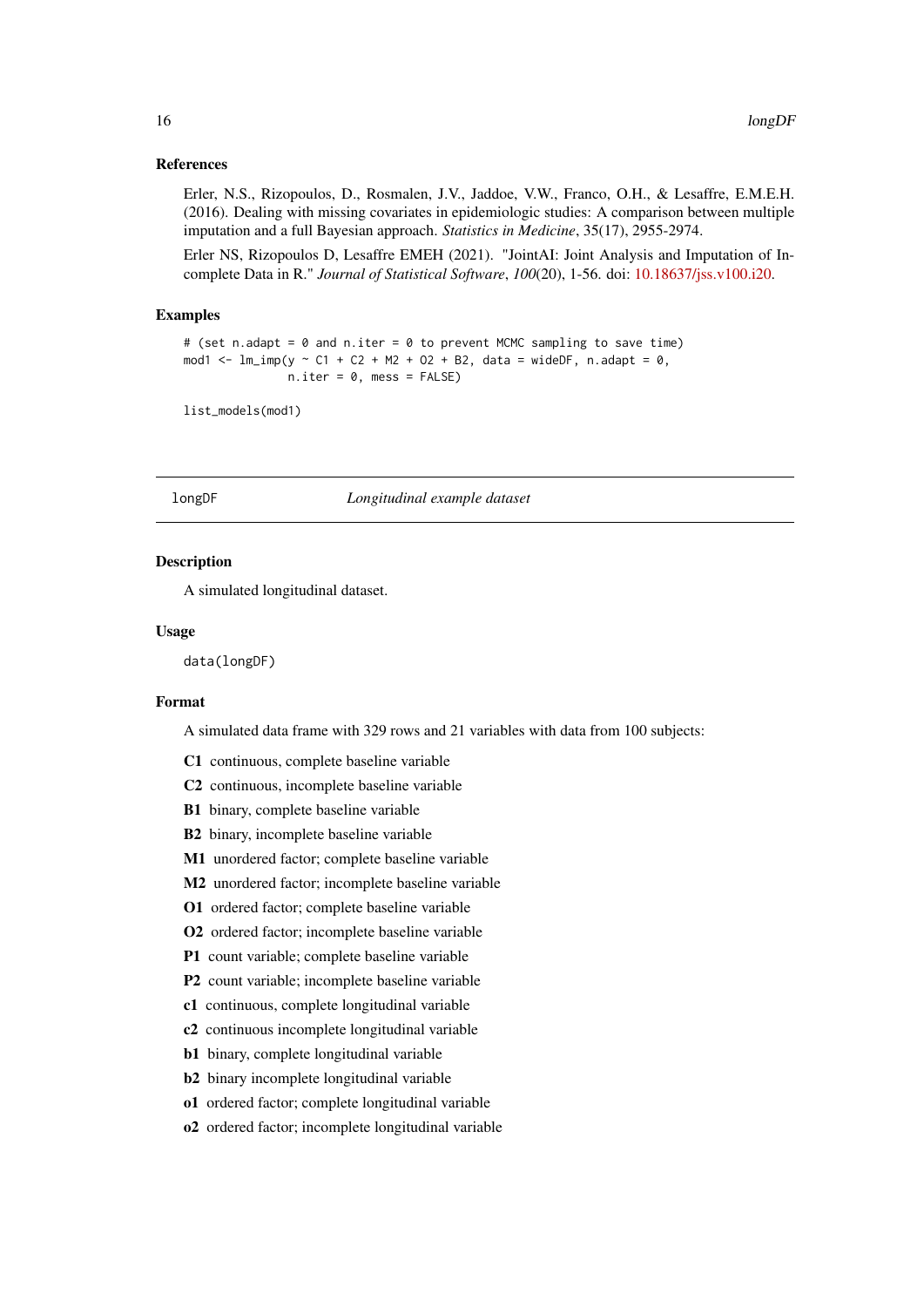<span id="page-16-0"></span>p1 count variable; complete longitudinal variable

p2 count variable; incomplete longitudinal variable

id id (grouping) variable

time continuous complete longitudinal variable

y continuous, longitudinal (outcome) variable

<span id="page-16-1"></span>MC\_error *Calculate and plot the Monte Carlo error*

#### Description

Calculate, print and plot the Monte Carlo error of the samples from a 'JointAI' model, combining the samples from all MCMC chains.

### Usage

```
MC_error(x, subset = NULL, exclude_chains = NULL, start = NULL,
  end = NULL, thin = NULL, digits = 2, warn = TRUE, mess = TRUE, \dots)
```

```
## S3 method for class 'MCElist'
plot(x, data_scale = TRUE, plotpars = NULL,
 ablinepars = list(v = 0.05), minlength = 20, ...)
```
### Arguments

| object inheriting from class 'JointAI'                                                                                                                                                                                                                                                                                                                                                                                                                                                                                                                     |
|------------------------------------------------------------------------------------------------------------------------------------------------------------------------------------------------------------------------------------------------------------------------------------------------------------------------------------------------------------------------------------------------------------------------------------------------------------------------------------------------------------------------------------------------------------|
| subset of parameters/variables/nodes (columns in the MCMC sample). Follows<br>the same principle as the argument monitor_params in $\star$ _imp.                                                                                                                                                                                                                                                                                                                                                                                                           |
| exclude_chains optional vector of the index numbers of chains that should be excluded                                                                                                                                                                                                                                                                                                                                                                                                                                                                      |
| the first iteration of interest (see window.mcmc)                                                                                                                                                                                                                                                                                                                                                                                                                                                                                                          |
| the last iteration of interest (see window.mcmc)                                                                                                                                                                                                                                                                                                                                                                                                                                                                                                           |
| thinning interval (integer; see window.mcmc). For example, $thin = 1$ (default)<br>will keep the MCMC samples from all iterations; thin = 5 would only keep<br>every 5th iteration.                                                                                                                                                                                                                                                                                                                                                                        |
| number of digits for the printed output                                                                                                                                                                                                                                                                                                                                                                                                                                                                                                                    |
| logical; should warnings be given? Default is TRUE.                                                                                                                                                                                                                                                                                                                                                                                                                                                                                                        |
| logical; should messages be given? Default is TRUE.                                                                                                                                                                                                                                                                                                                                                                                                                                                                                                        |
| Arguments passed on to mcmcse:: mcse.mat                                                                                                                                                                                                                                                                                                                                                                                                                                                                                                                   |
| size represents the batch size in "bm" and the truncation point in "bartlett"<br>and "tukey". Default is NULL which implies that an optimal batch size<br>is calculated using the batchSize function. Can take character values<br>of "sqroot" and "cuberoot" or any numeric value between 1 and n/2.<br>"sqroot" means size is $\lfloor n^{1/2} \rfloor$ and "cuberoot" means size is $\lfloor n^{1/3} \rfloor$ .<br>g a function such that $E(g(x))$ is the quantity of interest. The default is NULL,<br>which causes the identity function to be used. |
|                                                                                                                                                                                                                                                                                                                                                                                                                                                                                                                                                            |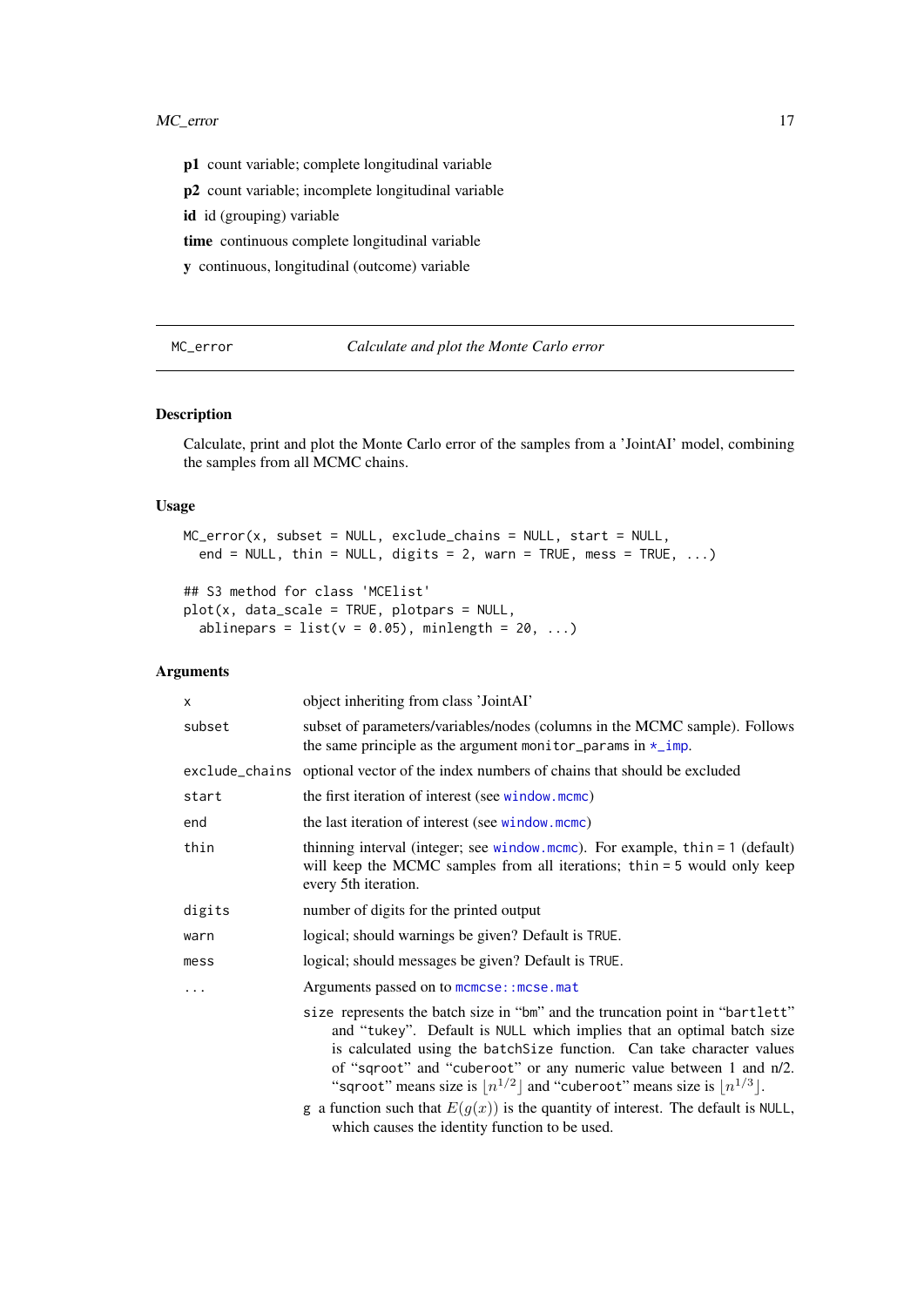<span id="page-17-0"></span>

|            | method any of "bm", "obm", "bartlett", "tukey". "bm" represents batch means<br>estimator, "obm" represents overlapping batch means estimator with, "bartlett"<br>and "tukey" represents the modified-Bartlett window and the Tukey-Hanning<br>windows for spectral variance estimators.                                                                                          |
|------------|----------------------------------------------------------------------------------------------------------------------------------------------------------------------------------------------------------------------------------------------------------------------------------------------------------------------------------------------------------------------------------|
|            | $\mathbf r$ The lugsail parameters $(\mathbf r)$ that converts a lag window into its lugsail equiva-<br>lent. Larger values of r will typically imply less underestimation of "cov",<br>but higher variability of the estimator. Default is $r = 3$ and $r = 1$ , 2 are also<br>good choices although may lead to underestimates of the variance. $r > 5$ is<br>not recommended. |
| data_scale | logical; show the Monte Carlo error of the sample transformed back to the<br>scale of the data (TRUE) or on the sampling scale (this requires the argument<br>keep_scaled_mcmc = TRUE to be set when fitting the model)                                                                                                                                                          |
| plotpars   | optional; list of parameters passed to plot()                                                                                                                                                                                                                                                                                                                                    |
| ablinepars | optional; list of parameters passed to abline()                                                                                                                                                                                                                                                                                                                                  |
| minlength  | number of characters the variable names are abbreviated to                                                                                                                                                                                                                                                                                                                       |

### Value

An object of class MCE list with elements unscaled, scaled and digits. The first two are matrices with columns est (posterior mean), MCSE (Monte Carlo error), SD (posterior standard deviation) and MCSE/SD (Monte Carlo error divided by post. standard deviation.)

### Methods (by generic)

• plot: plot Monte Carlo error

#### Note

Lesaffre & Lawson (2012; p. 195) suggest the Monte Carlo error of a parameter should not be more than 5% of the posterior standard deviation of this parameter (i.e.,  $MCSE/SD \leq 0.05$ ).

#### Long variable names:

The default plot margins may not be wide enough when variable names are longer than a few characters. The plot margin can be adjusted (globally) using the argument "mar" in [par](#page-0-0).

#### References

Lesaffre, E., & Lawson, A. B. (2012). *Bayesian Biostatistics*. John Wiley & Sons.

### See Also

The vignette [Parameter Selection](https://nerler.github.io/JointAI/articles/SelectingParameters.html) provides some examples how to specify the argument subset.

### Examples

```
## Not run:
mod \le - lm\_imp(y \sim C1 + C2 + M2, data = wideDF, n.iter = 100)
MC_error(mod)
plot(MC_error(mod), ablinepars = list(lty = 2),
```

```
plots = list(pch = 19, col = 'blue'))
```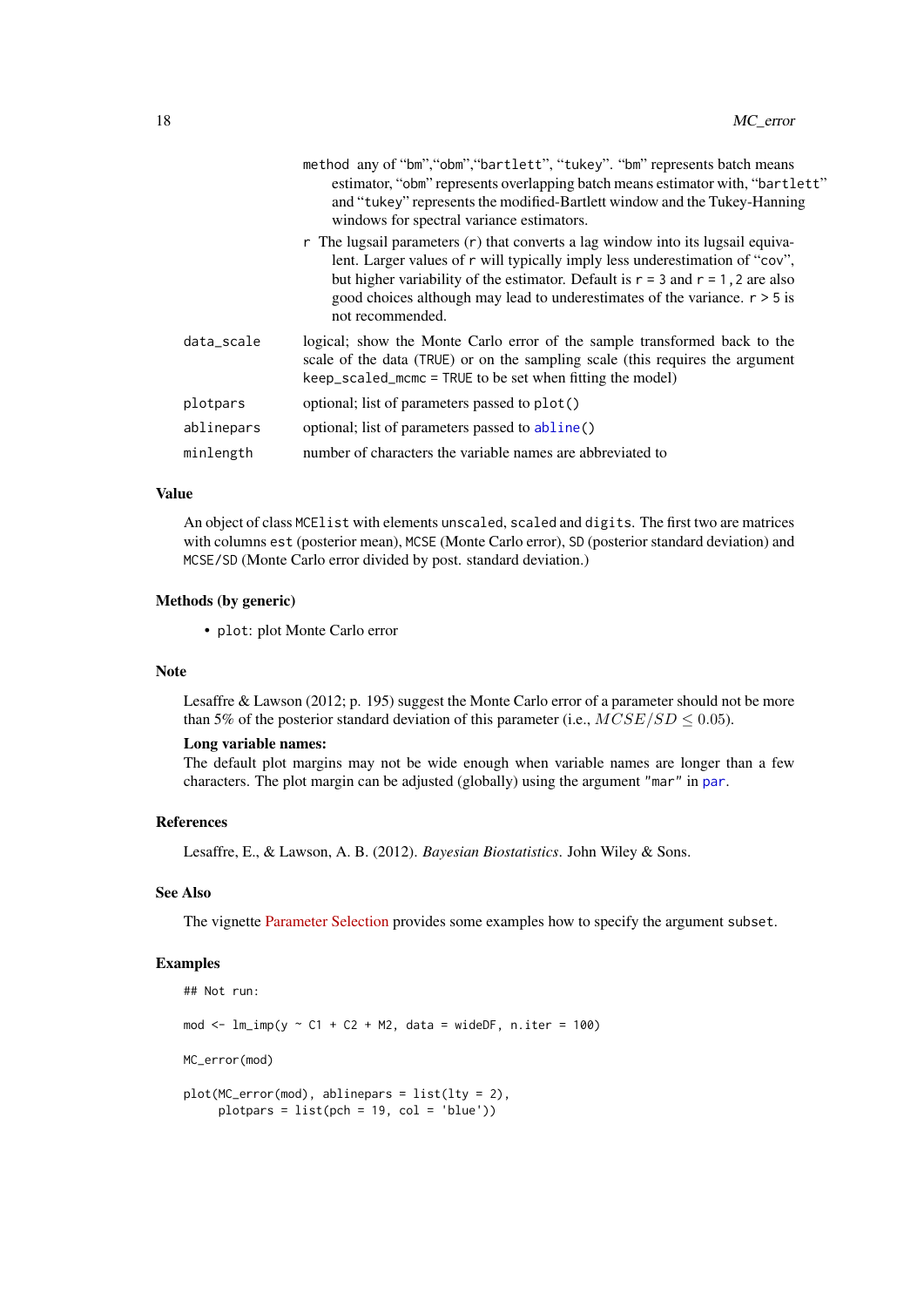### <span id="page-18-0"></span>md\_pattern 19

## End(Not run)

<span id="page-18-1"></span>md\_pattern *Missing data pattern*

### Description

Obtain a plot of the pattern of missing data and/or return the pattern as a matrix.

### Usage

```
md_pattern(data, color = c(grDevices::grey(0.1), grDevices::grey(0.7)),
 border = grDevices::grey(0.5), plot = TRUE, pattern = FALSE,
 print_xaxis = TRUE, ylab = "Number of observations per pattern",
 print_yaxis = TRUE, legend.position = "bottom", ...)
```
### Arguments

| data                     | data frame                                                                                                      |  |  |
|--------------------------|-----------------------------------------------------------------------------------------------------------------|--|--|
| color                    | vector of length two, that specifies the colour used to indicate observed and<br>missing values (in that order) |  |  |
| border                   | colour of the grid                                                                                              |  |  |
| plot                     | logical; should the missing data pattern be plotted? (default is TRUE)                                          |  |  |
| pattern                  | logical; should the missing data pattern be returned as matrix? (default is FALSE)                              |  |  |
| print_xaxis, print_yaxis |                                                                                                                 |  |  |
|                          | logical; should the x-axis (below the plot) and y-axis (on the right) be printed?                               |  |  |
| ylab                     | y-axis label                                                                                                    |  |  |
| legend.position          |                                                                                                                 |  |  |
|                          | the position of legends ("none", "left", "right", "bottom", "top", or two-element<br>numeric vector)            |  |  |
| $\cdots$                 | optional additional parameters, currently not used                                                              |  |  |

### Note

This function requires the **[ggplot2](https://CRAN.R-project.org/package=ggplot2)** package to be installed.

### See Also

See the vignette [Visualizing Incomplete Data](https://nerler.github.io/JointAI/articles/VisualizingIncompleteData.html) for more examples.

### Examples

```
op <- par(mar = c(3, 1, 1.5, 1.5), mgp = c(2, 0.6, 0))
md_pattern(wideDF)
par(op)
```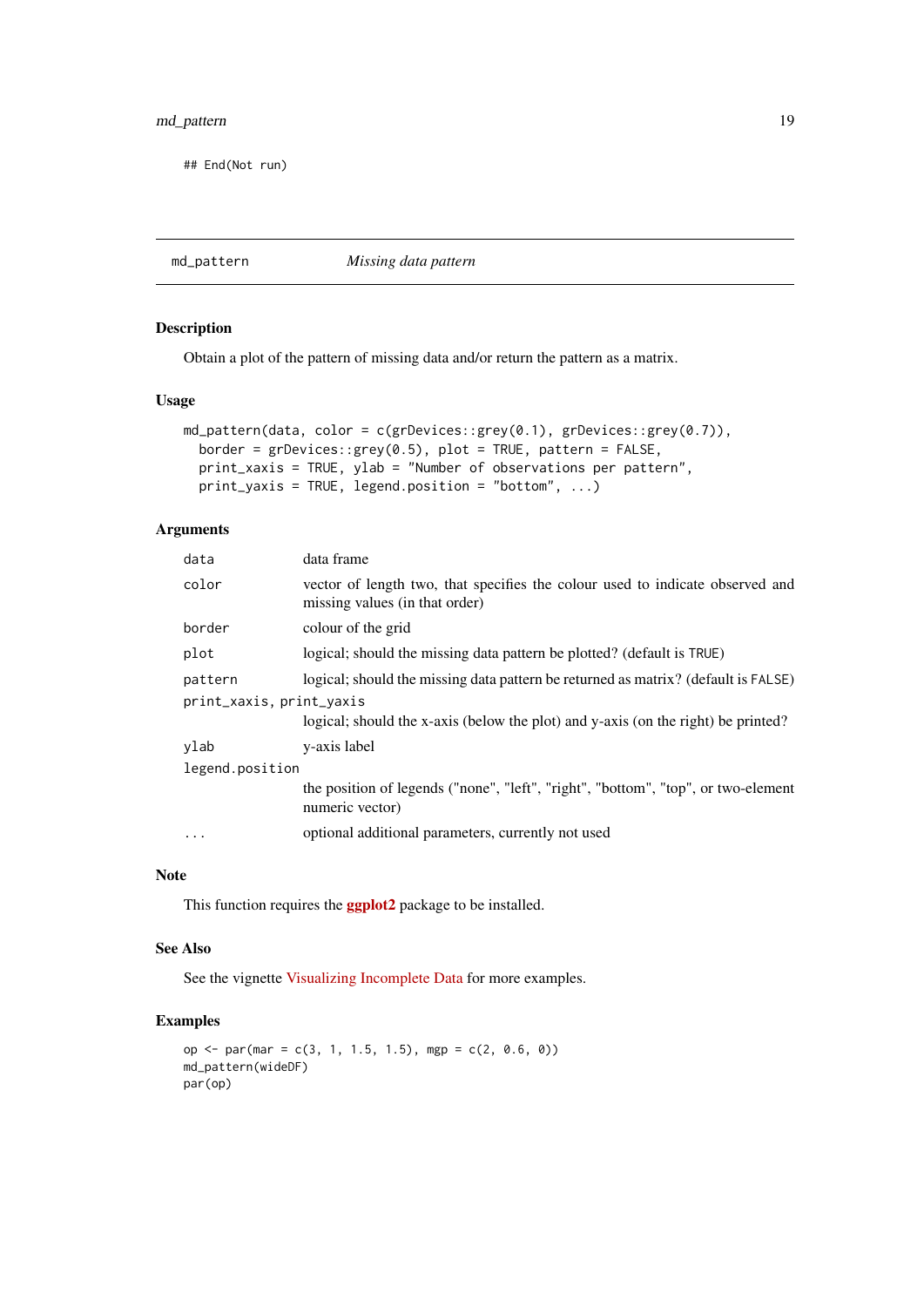<span id="page-19-0"></span>

#### <span id="page-19-1"></span>Description

Main analysis functions to estimate different types of models using MCMC sampling, while imputing missing values.

#### Usage

```
lm\_imp(formula, data, n.chains = 3, n.addpt = 100, n.iter = 0,thin = 1, monitor_params = c(analysis_main = TRUE), auxvars = NULL,
  refcats = NULL, models = NULL, no_model = NULL, shrinkage = FALSE,
 ppc = TRUE, seed = NULL, inits = NULL, warn = TRUE, mess = TRUE,
  ...)
glm_imp(formula, family, data, n.chains = 3, n.adapt = 100, n.iter = 0,
  thin = 1, monitor_params = c(analysis\_main = TRUE), auxvars = NULL,
  refcats = NULL, models = NULL, no_model = NULL, shrinkage = FALSE,
 ppc = TRUE, seed = NULL, inits = NULL, warn = TRUE, mess = TRUE,
  ...)
clm_imp(formula, data, n.chains = 3, n.addpt = 100, n.iter = 0,thin = 1, monitor_params = c(analysis_main = TRUE), auxvars = NULL,
  refcats = NULL, nonprop = NULL, rev = NULL, models = NULL,
 no_model = NULL, shrinkage = FALSE, ppc = TRUE, seed = NULL,
  inits = NULL, warn = TRUE, mess = TRUE, ...)
lognorm_imp(formula, data, n.chains = 3, n.adapt = 100, n.iter = 0,
  thin = 1, monitor_params = c(analysis_main = TRUE), auxvars = NULL,
  refcats = NULL, models = NULL, no_model = NULL, shrinkage = FALSE,
 ppc = TRUE, seed = NULL, inits = NULL, warn = TRUE, mess = TRUE,
  ...)
betareg_imp(formula, data, n.chains = 3, n.adapt = 100, n.iter = 0,
  thin = 1, monitor_params = c(analysis_main = TRUE), auxvars = NULL,
  refcats = NULL, models = NULL, no model = NULL, shrinkage = FALSE,
 ppc = TRUE, seed = NULL, inits = NULL, warn = TRUE, mess = TRUE,
  ...)
mlogit_imp(formula, data, n.chains = 3, n.adapt = 100, n.iter = 0,
  thin = 1, monitor_params = c(analysis_main = TRUE), auxvars = NULL,
  refcats = NULL, models = NULL, no_model = NULL, shrinkage = FALSE,
 ppc = TRUE, seed = NULL, inits = NULL, warn = TRUE, mess = TRUE,
  ...)
lme\_imp(fixed, data, random, n.chains = 3, n.addapt = 100, n.iter = 0,thin = 1, monitor_params = c(analysis_main = TRUE), auxvars = NULL,
 refcats = NULL, rd_vcov = "blockdiag", models = NULL,
 no_model = NULL, shrinkage = FALSE, ppc = TRUE, seed = NULL,
  inits = NULL, warn = TRUE, mess = TRUE, \dots)
```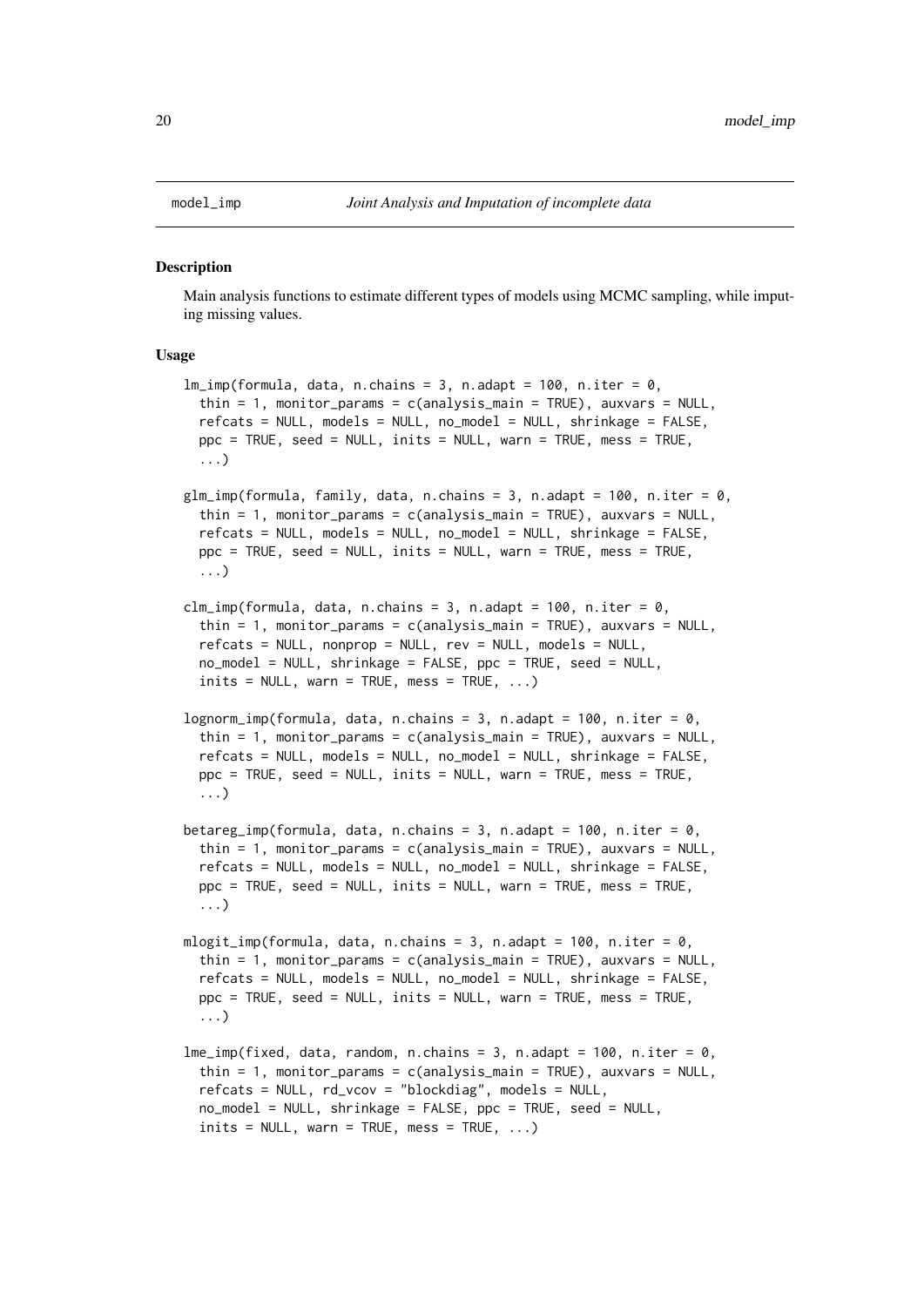$lmer\_imp(fixed, data, random, n.chains = 3, n.addopt = 100, n.iter = 0,$ thin = 1, monitor\_params =  $c$ (analysis\_main = TRUE), auxvars = NULL, refcats = NULL, rd\_vcov = "blockdiag", models = NULL,  $no\_model = NULL$ , shrinkage = FALSE,  $ppc = TRUE$ , seed = NULL,  $inits = NULL$ , warn = TRUE, mess = TRUE,  $\dots$ )

- glme\_imp(fixed, data, random, family, n.chains = 3, n.adapt = 100,  $n.$  iter = 0, thin = 1, monitor\_params = c(analysis\_main = TRUE), auxvars = NULL, refcats = NULL, rd\_vcov = "blockdiag", models = NULL,  $no\_model$  = NULL, shrinkage = FALSE,  $ppc$  = TRUE, seed = NULL,  $inits = NULL$ , warn = TRUE, mess = TRUE, ...)
- glmer\_imp(fixed, data, random, family, n.chains = 3, n.adapt = 100,  $n.$ iter = 0, thin = 1, monitor\_params = c(analysis\_main = TRUE), auxvars = NULL, refcats = NULL, rd\_vcov = "blockdiag", models = NULL,  $no_model = NULL$ , shrinkage = FALSE,  $ppo = TRUE$ , seed = NULL,  $inits = NULL$ , warn = TRUE, mess = TRUE, ...)
- betamm\_imp(fixed, random, data, n.chains = 3, n.adapt = 100, n.iter = 0, thin = 1, monitor\_params =  $c$ (analysis\_main = TRUE), auxvars = NULL, refcats = NULL, rd\_vcov = "blockdiag", models = NULL, no\_model = NULL, shrinkage = FALSE, ppc = TRUE, seed = NULL,  $inits = NULL$ , warn = TRUE, mess = TRUE,  $\dots$ )
- $lognormmm\_imp(fixed, random, data, n.chains = 3, n.addpt = 100,$  $n.$ iter = 0, thin = 1, monitor\_params = c(analysis\_main = TRUE), auxvars = NULL, refcats = NULL, rd\_vcov = "blockdiag", models = NULL, no\_model = NULL, shrinkage = FALSE, ppc = TRUE, seed = NULL,  $inits = NULL$ , warn = TRUE, mess = TRUE, ...)
- clmm\_imp(fixed, data, random, n.chains = 3, n.adapt = 100, n.iter = 0, thin = 1, monitor\_params =  $c$ (analysis\_main = TRUE), auxvars = NULL, refcats = NULL, nonprop = NULL, rev = NULL, rd\_vcov = "blockdiag", models = NULL, no\_model = NULL, shrinkage = FALSE, ppc = TRUE,  $seed = NULL$ ,  $inits = NULL$ , warn = TRUE, mess = TRUE, ...)
- mlogitmm\_imp(fixed, data, random, n.chains = 3, n.adapt = 100,  $n.iter = 0$ , thin = 1, monitor\_params = c(analysis\_main = TRUE), auxvars = NULL, refcats = NULL, rd\_vcov = "blockdiag", models = NULL, no\_model = NULL, shrinkage = FALSE, ppc = TRUE, seed = NULL,  $inits = NULL$ , warn = TRUE, mess = TRUE,  $\dots$ )
- survreg\_imp(formula, data, n.chains = 3, n.adapt = 100, n.iter =  $0$ , thin = 1, monitor\_params =  $c$ (analysis\_main = TRUE), auxvars = NULL,  $refcats = NULL$ , models = NULL, no\_model = NULL, shrinkage = FALSE, ppc = TRUE, seed = NULL, inits = NULL, warn = TRUE, mess = TRUE, ...)
- $cosh_i$  mp(formula, data, df basehaz = 6, n.chains = 3, n.adapt = 100,  $n.$ iter = 0, thin = 1, monitor\_params = c(analysis\_main = TRUE), auxvars = NULL, refcats = NULL, models = NULL, no\_model = NULL,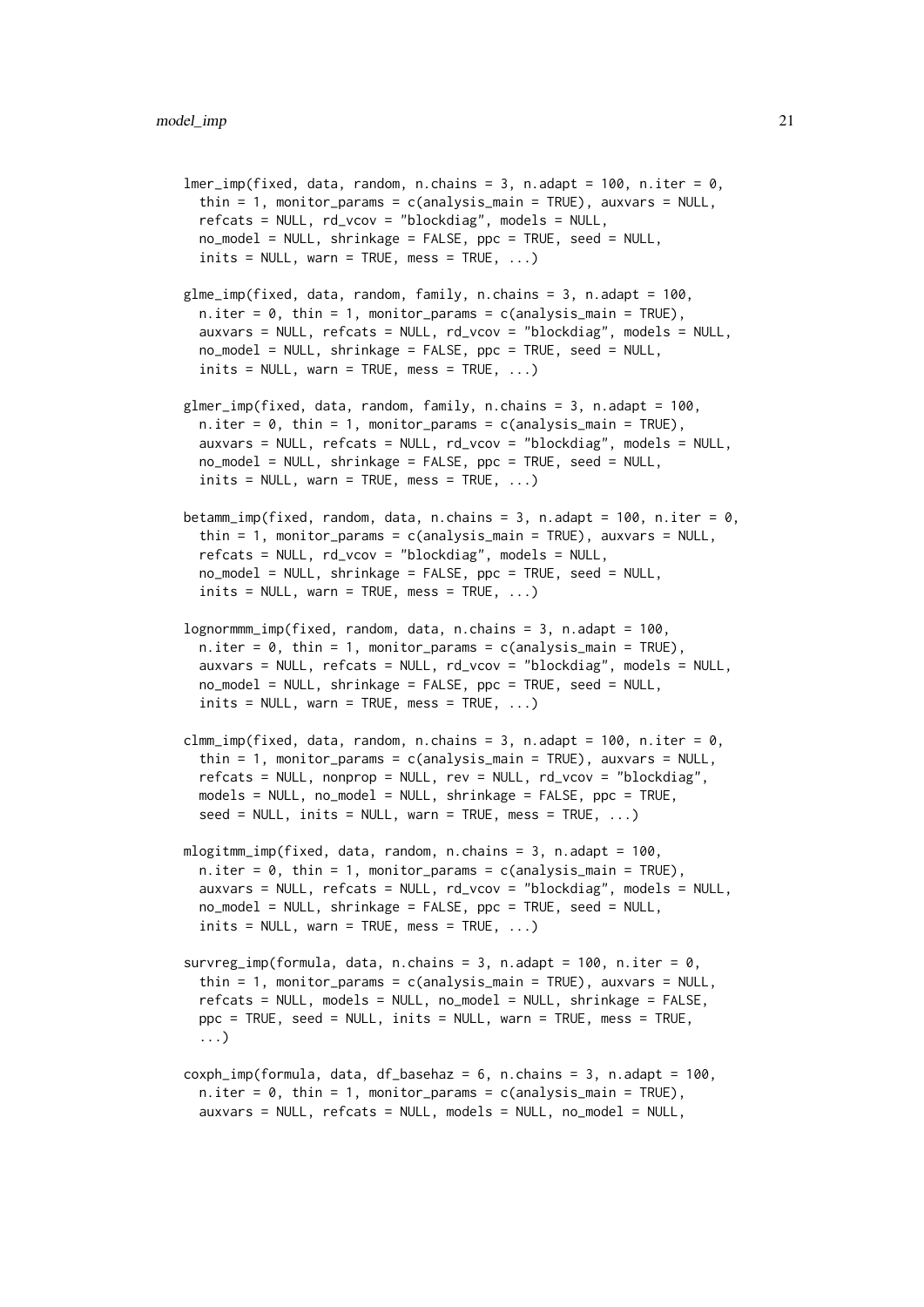```
shrinkage = FALSE, ppc = TRUE, seed = NULL, inits = NULL,
 warn = TRUE, mess = TRUE, \ldots)
JM_imp(formula, data, df_basehaz = 6, n.chains = 3, n.adapt = 100,
 n.iter = 0, thin = 1, monitor_params = c(analysis_main = TRUE),
 auxvars = NULL, timevar = NULL, refcats = NULL,
 rd_vcov = "blockdiag", models = NULL, no_model = NULL,
 assoc_type = NULL, shrinkage = FALSE, ppc = TRUE, seed = NULL,
 inits = NULL, warn = TRUE, mess = TRUE, \dots)
```
### Arguments

| formula        | a two sided model formula (see formula) or a list of such formulas; (more<br>details below).                                                                                                                                                                                                                                                                                                                                                                                                                                                                                                                         |
|----------------|----------------------------------------------------------------------------------------------------------------------------------------------------------------------------------------------------------------------------------------------------------------------------------------------------------------------------------------------------------------------------------------------------------------------------------------------------------------------------------------------------------------------------------------------------------------------------------------------------------------------|
| data           | a data. frame containing the original data (more details below)                                                                                                                                                                                                                                                                                                                                                                                                                                                                                                                                                      |
| n.chains       | number of MCMC chains                                                                                                                                                                                                                                                                                                                                                                                                                                                                                                                                                                                                |
| n.adapt        | number of iterations for adaptation of the MCMC samplers (see adapt)                                                                                                                                                                                                                                                                                                                                                                                                                                                                                                                                                 |
| n.iter         | number of iterations of the MCMC chain (after adaptation; see coda. samples)                                                                                                                                                                                                                                                                                                                                                                                                                                                                                                                                         |
| thin           | thinning interval (integer; see window.mcmc). For example, thin $= 1$ (default)<br>will keep the MCMC samples from all iterations; thin = 5 would only keep<br>every 5th iteration.                                                                                                                                                                                                                                                                                                                                                                                                                                  |
| monitor_params | named list or vector specifying which parameters should be monitored (more<br>details below)                                                                                                                                                                                                                                                                                                                                                                                                                                                                                                                         |
| auxvars        | optional; one-sided formula of variables that should be used as predictors in<br>the imputation procedure (and will be imputed if necessary) but are not part<br>of the analysis model(s). For more details with regards to the behaviour with<br>non-linear effects see the vignette on Model Specification                                                                                                                                                                                                                                                                                                         |
| refcats        | optional; either one of "first", "last", "largest" (which sets the category<br>for all categorical variables) or a named list specifying which category should<br>be used as reference category per categorical variable. Options are the cate-<br>gory label, the category number, or one of "first" (the first category), "last" (the<br>last category) or "largest" (chooses the category with the most observations).<br>Default is "first". If reference categories are specified for a subset of the cate-<br>gorical variables the default will be used for the remaining variables. (See also<br>set_refcat) |
| models         | optional; named vector specifying the types of models for (incomplete) covari-<br>ates. This arguments replaces the argument meth used in earlier versions. If<br>NULL (default) models will be determined automatically based on the class of<br>the respective columns of data.                                                                                                                                                                                                                                                                                                                                    |
| no_model       | optional; vector of names of variables for which no model should be specified.<br>Note that this is only possible for completely observed variables and implies the<br>assumptions of independence between the excluded variable and the incomplete<br>variables.                                                                                                                                                                                                                                                                                                                                                    |
| shrinkage      | optional; either a character string naming the shrinkage method to be used for<br>regression coefficients in all models or a named vector specifying the type of<br>shrinkage to be used in the models given as names.                                                                                                                                                                                                                                                                                                                                                                                               |
| ppc            | logical: should monitors for posterior predictive checks be set? (not yet used)                                                                                                                                                                                                                                                                                                                                                                                                                                                                                                                                      |
| seed           | optional; seed value (for reproducibility)                                                                                                                                                                                                                                                                                                                                                                                                                                                                                                                                                                           |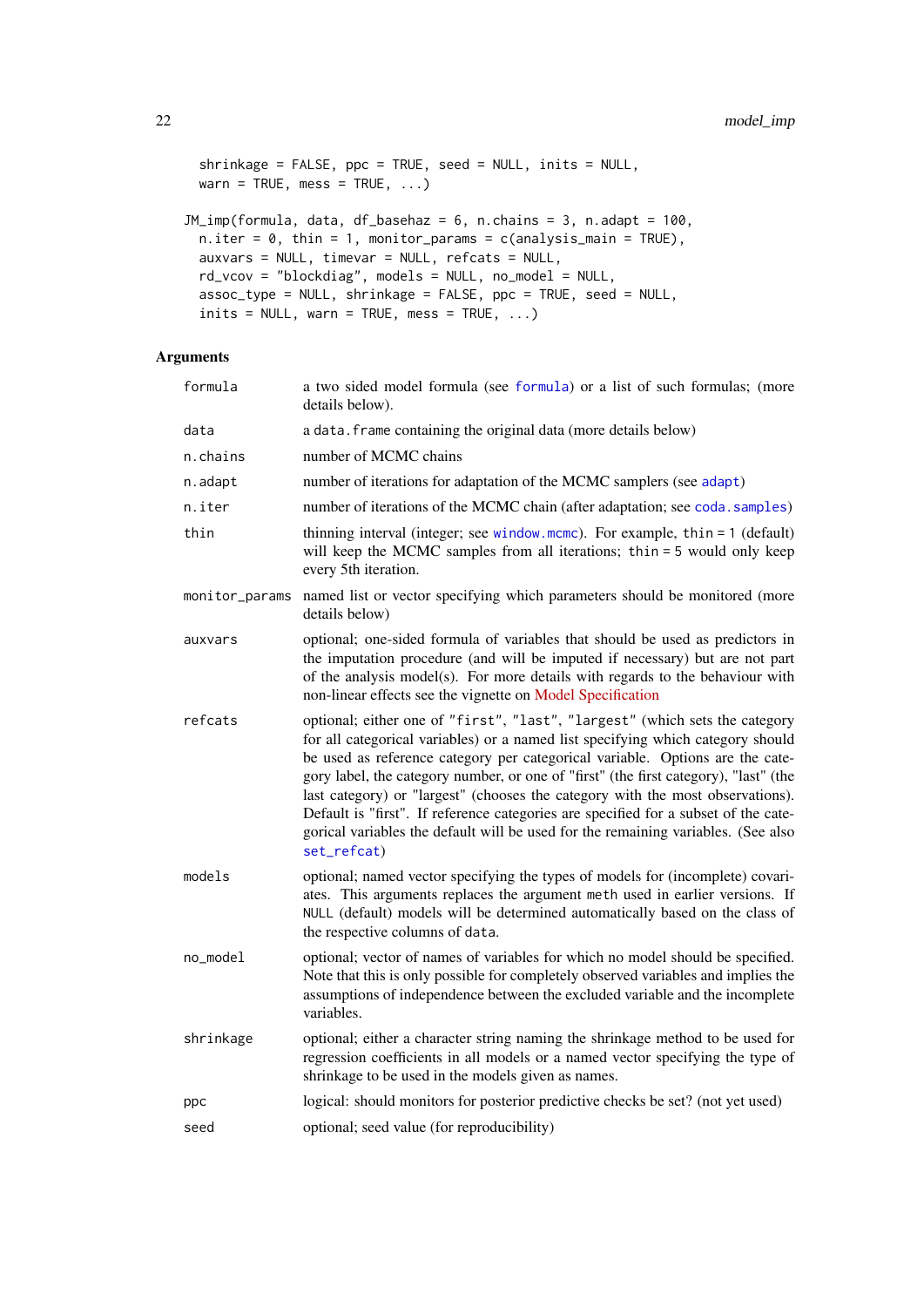<span id="page-22-0"></span>

| inits   | optional; specification of initial values in the form of a list or a function (see<br>jags.model). If omitted, starting values for the random number generator are<br>created by JointAI, initial values are then generated by JAGS. It is an error to<br>supply an initial value for an observed node.                                                        |
|---------|----------------------------------------------------------------------------------------------------------------------------------------------------------------------------------------------------------------------------------------------------------------------------------------------------------------------------------------------------------------|
| warn    | logical; should warnings be given? Default is TRUE.                                                                                                                                                                                                                                                                                                            |
| mess    | logical; should messages be given? Default is TRUE.                                                                                                                                                                                                                                                                                                            |
| .       | additional, optional arguments                                                                                                                                                                                                                                                                                                                                 |
|         | trunc named list specifying limits of truncation for the distribution of the named<br>incomplete variables (see the vignette ModelSpecification)                                                                                                                                                                                                               |
|         | hyperpars list of hyper-parameters, as obtained by default_hyperpars()                                                                                                                                                                                                                                                                                         |
|         | scale_vars named vector of (continuous) variables that will be centred and<br>scaled (such that mean = $0$ and sd = 1) when they enter a linear predictor to<br>improve convergence of the MCMC sampling. Default is that all numeric<br>variables and integer variables with >20 different values will be scaled. If<br>set to FALSE no scaling will be done. |
|         | custom named list of JAGS model chunks (character strings) that replace the<br>model for the given variable.                                                                                                                                                                                                                                                   |
|         | append_data_list list that will be appended to the list containing the data that<br>is passed to riags (data_list). This may be necessary if additional data /<br>variables are needed for custom (covariate) models.                                                                                                                                          |
|         | progress bar character string specifying the type of progress bar. Possible<br>values are "text" (default), "gui", and "none" (see update). Note: when<br>sampling is performed in parallel it is not possible to display a progress bar.                                                                                                                      |
|         | quiet logical; if TRUE then messages generated by rjags during compilation<br>as well as the progress bar for the adaptive phase will be suppressed, (see<br>jags.model)                                                                                                                                                                                       |
|         | keep_scaled_mcmc should the "original" MCMC sample (i.e., the scaled ver-<br>sion returned by coda.samples()) be kept? (The MCMC sample that is<br>re-scaled to the scale of the data is always kept.)                                                                                                                                                         |
|         | modelname character string specifying the name of the model file (including the<br>ending, either .R or .txt). If unspecified a random name will be generated.                                                                                                                                                                                                 |
|         | modeldir directory containing the model file or directory in which the model<br>file should be written. If unspecified a temporary directory will be created.                                                                                                                                                                                                  |
|         | overwrite logical; whether an existing model file with the specified <modeldir>/<modelname><br/>should be overwritten. If set to FALSE and a model already exists, that<br/>model will be used. If unspecified (NULL) and a file exists, the user is asked<br/>for input on how to proceed.</modelname></modeldir>                                             |
|         | keep_mode1 logical; whether the created JAGS model file should be saved or<br>removed from (FALSE; default) when the sampling has finished.                                                                                                                                                                                                                    |
| family  | only for glm_imp and glmm_imp/glmer_imp: a description of the distribution<br>and link function to be used in the model. This can be a character string naming<br>a family function, a family function or the result of a call to a family function.<br>(For more details see below and family.)                                                               |
| nonprop | optional named list of one-sided formulas specifying covariates that have non-<br>proportional effects in cumulative logit models. These covariates should also be<br>part of the regular model formula, and the names of the list should be the names<br>of the ordinal response variables.                                                                   |
| rev     | optional character vector; vector of ordinal outcome variable names for which<br>the odds should be reversed, i.e., $logit(y \le k)$ instead of $logit(y > k)$ .                                                                                                                                                                                               |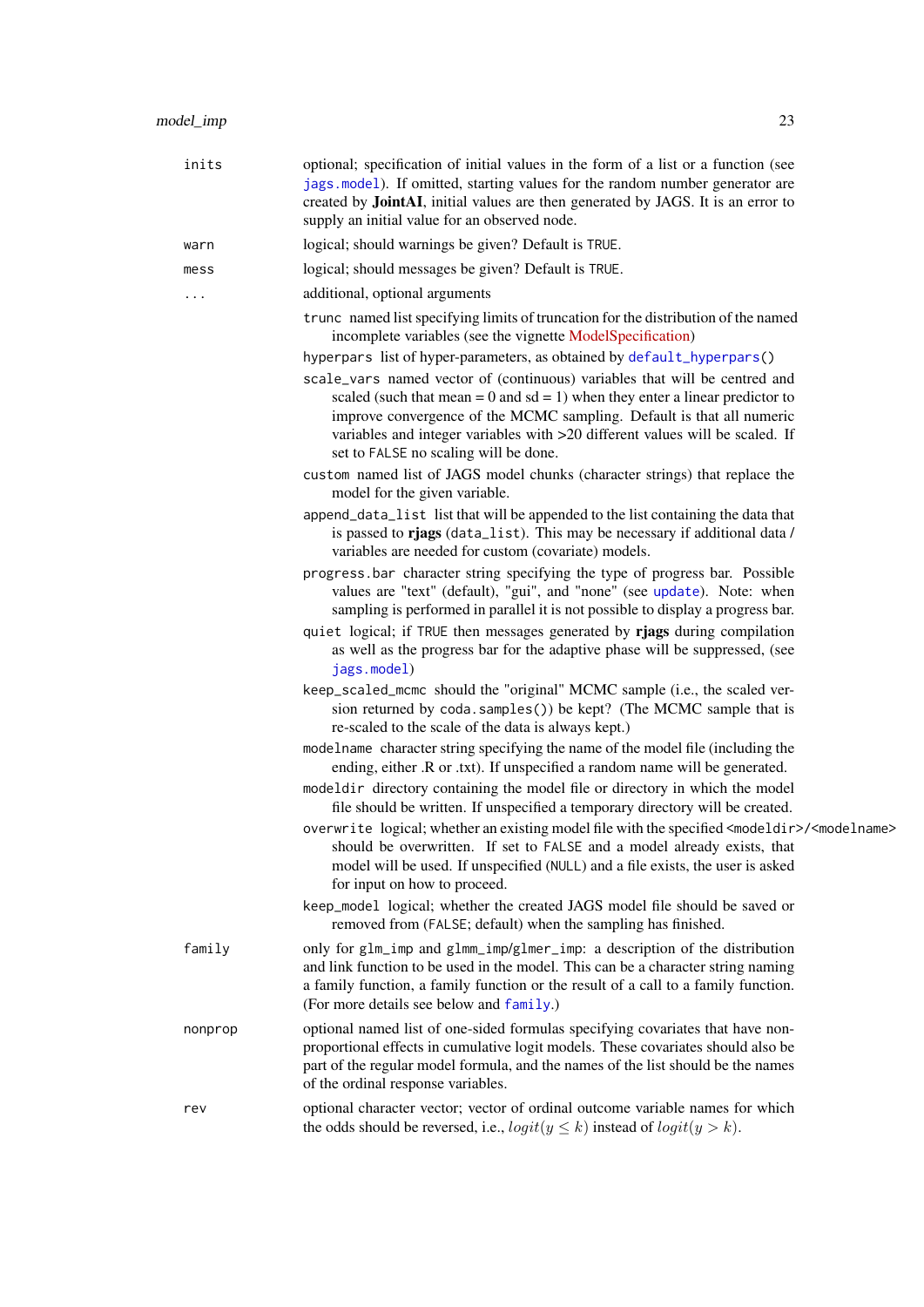<span id="page-23-0"></span>

| fixed      | a two sided formula describing the fixed-effects part of the model (see formula)                                                                                                                                                                                                                                                                                                                                                                       |
|------------|--------------------------------------------------------------------------------------------------------------------------------------------------------------------------------------------------------------------------------------------------------------------------------------------------------------------------------------------------------------------------------------------------------------------------------------------------------|
| random     | only for multi-level models: a one-sided formula of the form $\gamma x$ 1 +  + xn<br>$\vert$ g, where x1 +  + xn specifies the model for the random effects and g the<br>grouping variable                                                                                                                                                                                                                                                             |
| rd_vcov    | character string or list specifying the structure of the random effects variance<br>covariance matrix, see details below.                                                                                                                                                                                                                                                                                                                              |
| df_basehaz | degrees of freedom for the B-spline used to model the baseline hazard in pro-<br>portional hazards models (coxph_imp and JM_imp)                                                                                                                                                                                                                                                                                                                       |
| timevar    | name of the variable indicating the time of the measurement of a time-varying<br>covariate in a proportional hazards survival model (also in a joint model). The<br>variable specified in "timevar" will automatically be added to "no_model".                                                                                                                                                                                                         |
| assoc_type | named vector specifying the type of the association used for a time-varying co-<br>variate in the linear predictor of the survival model when using a "JM" model.<br>Implemented options are "underl.value" (linear predictor; default for covariates<br>modelled using a Gaussian, Gamma, beta or log-normal distribution) covariates)<br>and "obs.value" (the observed/imputed value; default for covariates modelled<br>using other distributions). |

#### Value

An object of class [JointAI.](#page-12-1)

#### Model formulas

#### Random effects:

It is possible to specify multi-level models as it is done in the package **nime**, using fixed and random, or as it is done in the package **[lme4](https://CRAN.R-project.org/package=lme4)**, using formula and specifying the random effects in brackets:

formula =  $y \sim x1 + x2 + x3 + (1 \mid id)$ 

is equivalent to

fixed =  $y \sim x1 + x2 + x3$ , random =  $\sim 1$ |id

### Multiple levels of grouping:

For multiple levels of grouping the specification using formula should be used. There is no distinction between nested and crossed random effects, i.e., ... + (1 | id) + (1 | center) is treated the same as  $\dots$  + (1 | center/id).

### Nested vs crossed random effects:

The distinction between nested and crossed random effects should come from the levels of the grouping variables, i.e., if id is nested in center, then there cannot be observations with the same id but different values for center.

### Modelling multiple models simultaneously & joint models:

To fit multiple main models at the same time, a list of formula objects can be passed to the argument formula. Outcomes of one model may be contained as covariates in another model and it is possible to combine models for variables on different levels, for example:

formula =  $list(y - x1 + x2 + x3 + x4 + time + (time | id),$  $x2 \sim x3 + x4 + x5$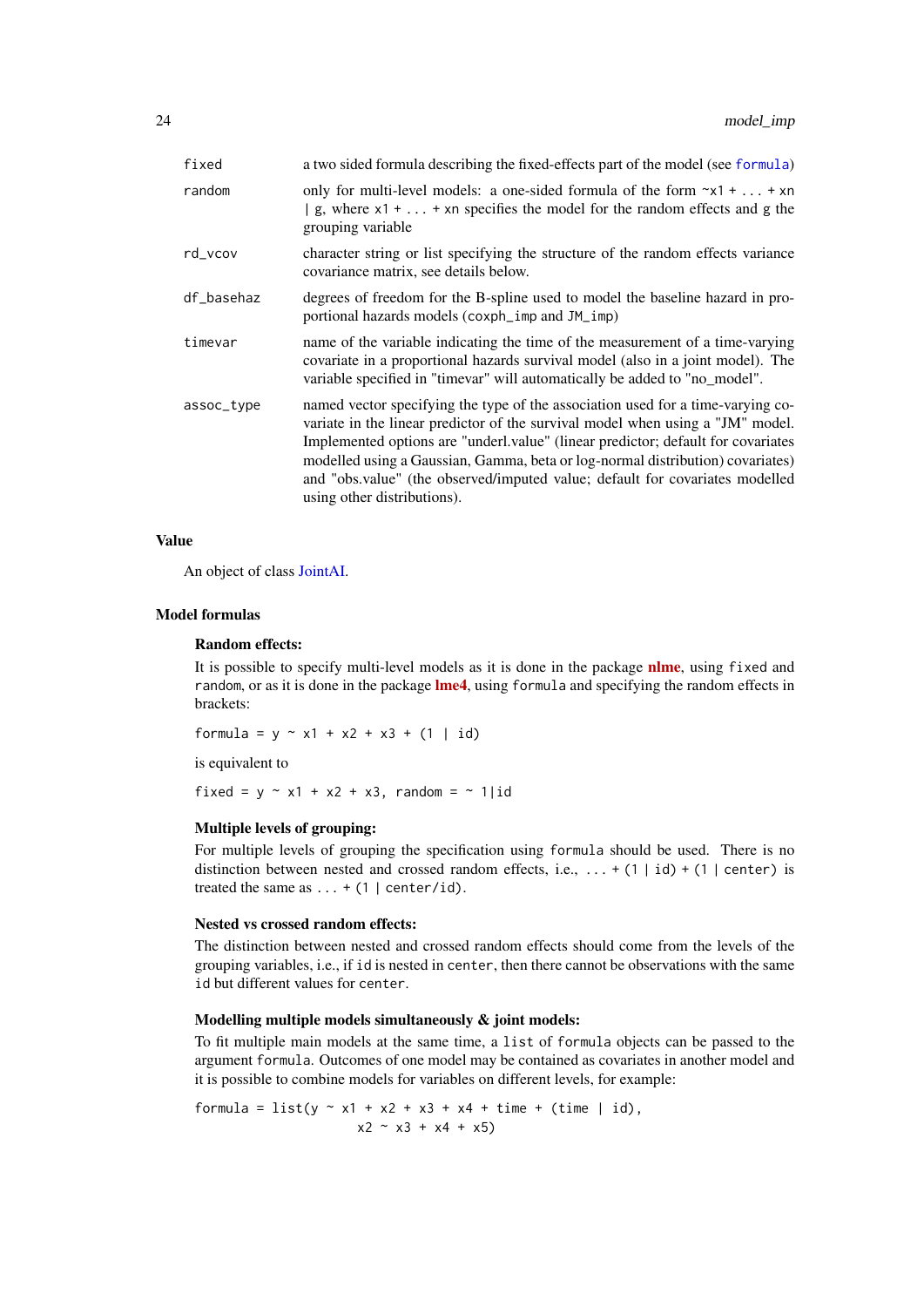This principle is also used for the specification of a joint model for longitudinal and survival data. Note that it is not possible to specify multiple models for the same outcome variable.

*Random effects variance-covariance structure:*

(Note: This feature is new and has not been fully tested yet.)

By default, a block-diagonal structure is assumed for the variance-covariance matrices of the random effects in models with random effects. This means that per outcome and level random effects are assumed to be correlated, but random effects of different outcomes are modelled as independent. The argument rd\_vcov allows the user specify different assumptions about these variance-covariance matrices. Implemented structures are full, blockdiag and indep (all off-diagonal elements are zero).

If rd\_vcov is set to one of these options, the structure is assumed for all random effects variancecovariance matrices. Alternatively, it is possible to specify a named list of vectors, where the names are the structures and the vectors contain the names of the response variables which are included in this structure.

For example, for a multivariate mixed model with five outcomes y1, ..., y5, the specification could be:

$$
rd\_vcov = list(blockdiag = c("y1", "y2"),
$$
  
 
$$
full = c("y3", "y4"),
$$
  
 
$$
indep = "y5")
$$

This would entail that the random effects for y3 and y4 are assumed to be correlated (within and across outcomes), random effects for  $y1$  and  $y2$  are assumed to be correlated within each outcome, and the random effects for y5 are assumed to be independent.

It is possible to have multiple sets of response variables for which separate full variance-covariance matrices are used, for example:

rd\_vcov = list(full = c("y1", "y2", "y5"), full = c("y3", "y4"))

In models with multiple levels of nesting, separate structures can be specified per level:

 $rd\_vcov = list(id = list(blockdiag = c("y1", "y2"),$ full =  $c("y3", "y4")$ ,  $indep = "y5")$ ,  $center = "indep")$ 

Survival models with frailties or time-varying covariates:

Random effects specified in brackets can also be used to indicate a multi-level structure in survival models, as would, for instance be needed in a multi-centre setting, where patients are from multiple hospitals.

It also allows to model time-dependent covariates in a proportional hazards survival model (using coxph\_imp), also in combination with additional grouping levels.

In time-dependent proportional hazards models, last-observation-carried-forward is used to fill in missing values in the time-varying covariates, and to determine the value of the covariate at the event time. Preferably, all time-varying covariates should be measured at baseline (timevar =  $\theta$ ). If a value for a time-varying covariate needs to be filled in and there is no previous observation, the next observation will be carried backward.

#### Differences to basic regression models:

It is not possible to specify transformations of outcome variables, i.e., it is not possible to use a model formula like

 $\log(y) \sim x1 + x2 + ...$ 

In the specific case of a transformation with the natural logarithm, a log-normal model can be used instead of a normal model.

Moreover, it is not possible to use. to indicate that all variables in a data. frame other than the outcome variable should be used as covariates. I.e., a formula  $y \sim$ . is not valid in **JointAI**.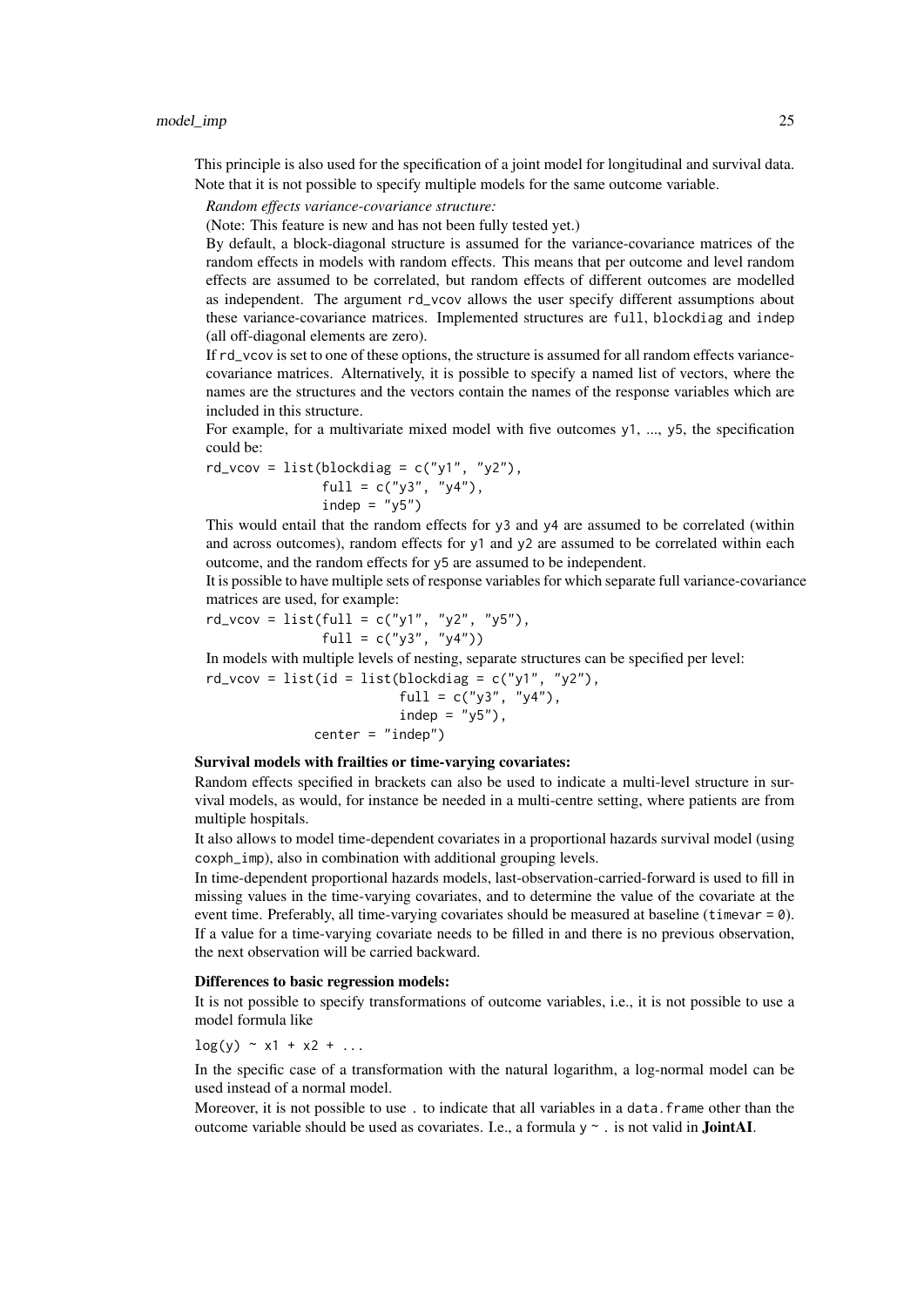#### Data structure

For multi-level settings, the data must be in long format, so that repeated measurements are recorded in separate rows.

For survival data with time-varying covariates (coxph\_imp and JM\_imp) the data should also be in long format. The survival/censoring times and event indicator variables must be stored in separate variables in the same data and should be constant across all rows referring to the same subject.

During the pre-processing of the data the survival/censoring times will automatically be merged with the observation times of the time-varying covariates (which must be supplied via the argument timevar).

It is possible to have multiple time-varying covariates, which do not have to be measured at the same time points, but there can only be one timevar.

### Distribution families and link functions

| gaussian | with links: identity, log               |
|----------|-----------------------------------------|
| binomial | with links: logit, probit, log, cloglog |
| Gamma    | with links: inverse, identity, log      |
| poisson  | with links: log, identity               |

### Imputation methods / model types

Implemented model types that can be chosen in the argument models for baseline covariates (not repeatedly measured) are:

| lm                   | linear (normal) model with identity link (alternatively: $g1m_{g}$ aussian_identity); default for |
|----------------------|---------------------------------------------------------------------------------------------------|
| glm_gaussian_log     | linear (normal) model with log link                                                               |
| glm_gaussian_inverse | linear (normal) model with inverse link                                                           |
| glm_logit            | logistic model for binary data (alternatively: glm_binomial_logit); default for binary variab     |
| glm_probit           | probit model for binary data (alternatively: glm_binomial_probit)                                 |
| glm_binomial_log     | binomial model with log link                                                                      |
| glm_binomial_cloglog | binomial model with complementary log-log link                                                    |
| glm_gamma_inverse    | gamma model with inverse link for skewed continuous data                                          |
| glm_gamma_identity   | gamma model with identity link for skewed continuous data                                         |
| glm_gamma_log        | gamma model with log link for skewed continuous data                                              |
| glm_poisson_log      | Poisson model with log link for count data                                                        |
| glm_poisson_identity | Poisson model with identity link for count data                                                   |
| lognorm              | log-normal model for skewed continuous data                                                       |
| beta                 | beta model (with logit link) for skewed continuous data in $(0, 1)$                               |
| mlogit               | multinomial logit model for unordered categorical variables; default for unordered factors with   |
| clm                  | cumulative logit model for ordered categorical variables; default for ordered factors             |

For repeatedly measured variables the following model types are available:

| 1 <sub>mm</sub>       | linear (normal) mixed model with identity link (alternatively: $glmm_g$ gaussian_identity); $d$ |
|-----------------------|-------------------------------------------------------------------------------------------------|
| glmm_gaussian_log     | linear (normal) mixed model with log link                                                       |
| glmm_gaussian_inverse | linear (normal) mixed model with inverse link                                                   |
| glmm_logit            | logistic mixed model for binary data (alternatively: glmm_binomial_logit); default for bina     |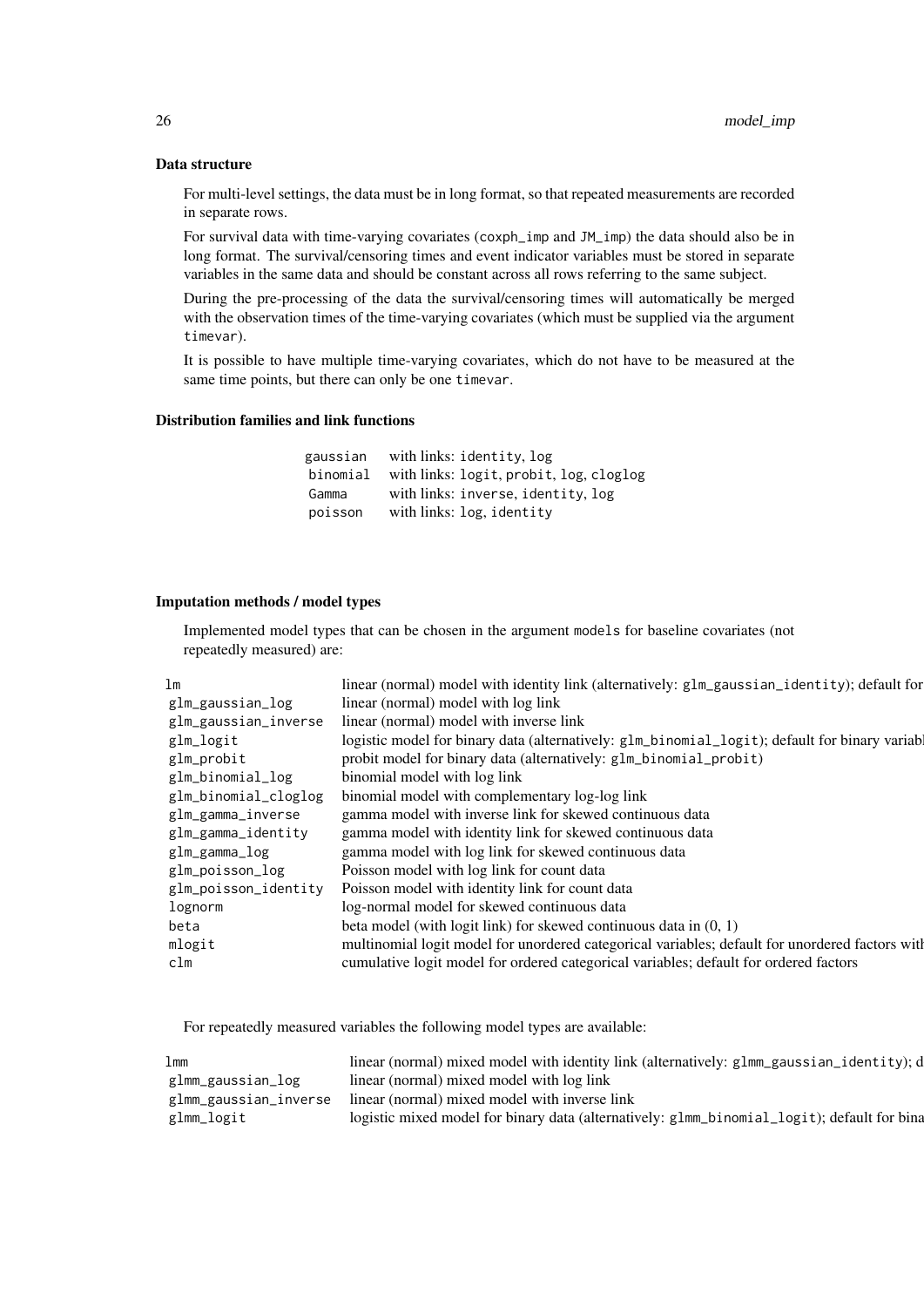#### model\_imp 27

| glmm_probit           | probit model for binary data (alternatively: glmm_binomial_probit)                           |
|-----------------------|----------------------------------------------------------------------------------------------|
| glmm_binomial_log     | binomial mixed model with log link                                                           |
| glmm_binomial_cloglog | binomial mixed model with complementary log-log link                                         |
| glmm_gamma_inverse    | gamma mixed model with inverse link for skewed continuous data                               |
| glmm_gamma_identity   | gamma mixed model with identity link for skewed continuous data                              |
| glmm_gamma_log        | gamma mixed model with log link for skewed continuous data                                   |
| glmm_poisson_log      | Poisson mixed model with log link for count data                                             |
| glmm_poisson_identity | Poisson mixed model with identity link for count data                                        |
| glmm_lognorm          | log-normal mixed model for skewed covariates                                                 |
| glmm_beta             | beta mixed model for continuous data in $(0, 1)$                                             |
| mlogitmm              | multinomial logit mixed model for unordered categorical variables; default for unordered fac |
| clmm                  | cumulative logit mixed model for ordered factors; default for ordered factors                |
|                       |                                                                                              |

When models are specified for only a subset of the variables for which a model is needed, the default model choices (as indicated in the tables) are used for the unspecified variables.

### Parameters to follow (monitor\_params)

See also the vignette: [Parameter Selection](https://nerler.github.io/JointAI/articles/SelectingParameters.html)

Named vector specifying which parameters should be monitored. This can be done either directly by specifying the name of the parameter or indirectly by one of the key words selecting a set of parameters. Except for other, in which parameter names are specified directly, parameter (groups) are just set as TRUE or FALSE.

Models are divided into two groups, the main models, which are the models for which the user has explicitly specified a formula (via formula or fixed), and all other models, for which models were specified automatically.

If left unspecified, monitor\_params =  $c('analysis\_main'' = TRUE)$  will be used.

| what is monitored                                                                               |
|-------------------------------------------------------------------------------------------------|
| betas and sigma_main, tau_main (for beta regression) or shape_main (for parametric survival mod |
| ranef_main, D_main, invD_main, RinvD_main                                                       |
| alphas, tau_other, gamma_other, delta_other                                                     |
| imputed values                                                                                  |
| regression coefficients of the main analysis model                                              |
| precision of the residuals from the main analysis model(s)                                      |
| standard deviation of the residuals from the main analysis model(s)                             |
| intercepts in ordinal main model(s)                                                             |
| increments of ordinal main model(s)                                                             |
| random effects from the main analysis model(s) b                                                |
| covariance matrix of the random effects from the main model(s)                                  |
| $inverse(s)$ of D_main                                                                          |
| matrices in the priors for invD_main                                                            |
| regression coefficients in the covariate models                                                 |
| precision parameters of the residuals from covariate models                                     |
| intercepts in ordinal covariate models                                                          |
| increments of ordinal intercepts                                                                |
| random effects from the other models b                                                          |
| covariance matrix of the random effects from the other models                                   |
| inverses of D_other                                                                             |
| matrices in the priors for invD_other                                                           |
|                                                                                                 |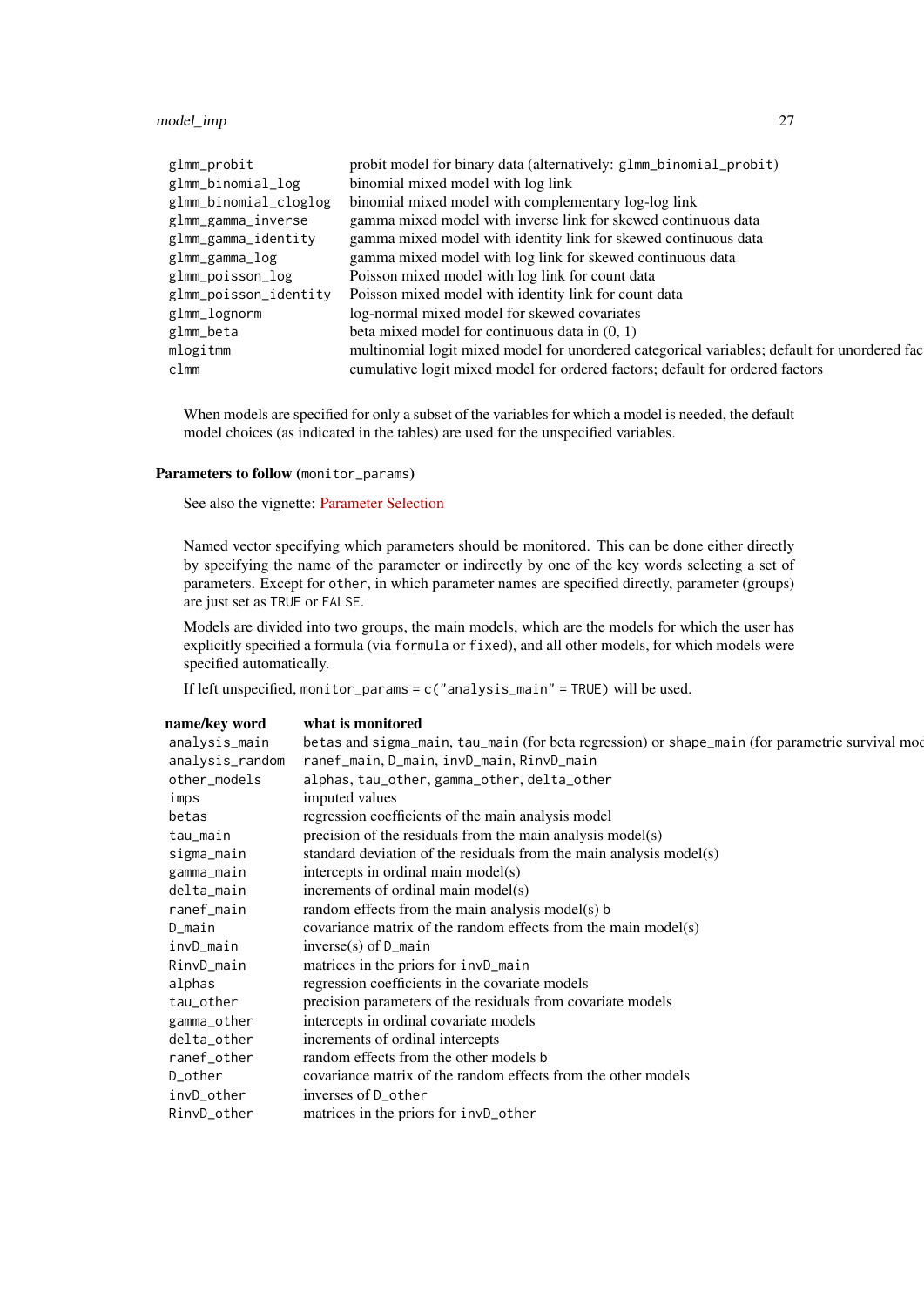other additional parameters

#### For example:

monitor\_params =  $c$ (analysis\_main = TRUE, tau\_main = TRUE, sigma\_main = FALSE) would monitor the regression parameters betas and the residual precision tau\_main instead of the residual standard deviation sigma\_main.

For a linear model, monitor\_params = c(imps = TRUE) would monitor betas, and sigma\_main (because analysis\_main = TRUE by default) as well as the imputed values.

### Cumulative logit (mixed) models

In the default setting for cumulative logit models, i.e, rev = NULL, the odds for a variable y with K ordered categories are defined as

$$
\log\left(\frac{P(y_i > k)}{P(y_i \le k)}\right) = \gamma_k + \eta_i, \quad k = 1, \dots, K - 1,
$$

where  $\gamma_k$  is a category specific intercept and  $\eta_i$  the subject specific linear predictor.

To reverse the odds to

$$
\log\left(\frac{P(y_i \le k)}{P(y_i > k)}\right) = \gamma_k + \eta_i, \quad k = 1, \dots, K - 1,
$$

the name of the response variable has to be specified in the argument rev, e.g., rev = c("y").

By default, proportional odds are assumed and only the intercepts differ per category of the ordinal response. To allow for non-proportional odds, i.e.,

$$
\log\left(\frac{P(y_i > k)}{P(y_i \leq k)}\right) = \gamma_k + \eta_i + \eta_{ki}, \quad k = 1, \dots, K - 1,
$$

the argument nonprop can be specified. It takes a one-sided formula or a list of one-sided formulas. When a single formula is supplied, or a unnamed list with just one element, it is assumed that the formula corresponds to the main model. To specify non-proportional effects for linear predictors in models for ordinal covariates, the list has to be named with the names of the ordinal response variables.

For example, the following three specifications are equivalent and assume a non-proportional effect of C1 on O1, but C1 is assumed to have a proportional effect on the incomplete ordinal covariate O2:

```
clm_imp(01 \sim C1 + C2 + B2 + O2, data = wideDF, nonprop = \sim C1)
clm_imp(01 ~ C1 + C2 + B2 + O2, data = wideDF, nonprop = list(~ C1))
clm_imp(01 ~ C1 + C2 + B2 + O2, data = wideDF, nonprop = list(01 = ~ C1))
```
To specify non-proportional effects on O2, a named list has to be provided:

```
clm\_imp(01 \sim C1 + C2 + B2 + 02 + B1, data = wideDF,
        nonprop = list(01 = ~C1).
                       02 = -C1 + B1)
```
The variables for which a non-proportional effect is assumed also have to be part of the regular model formula.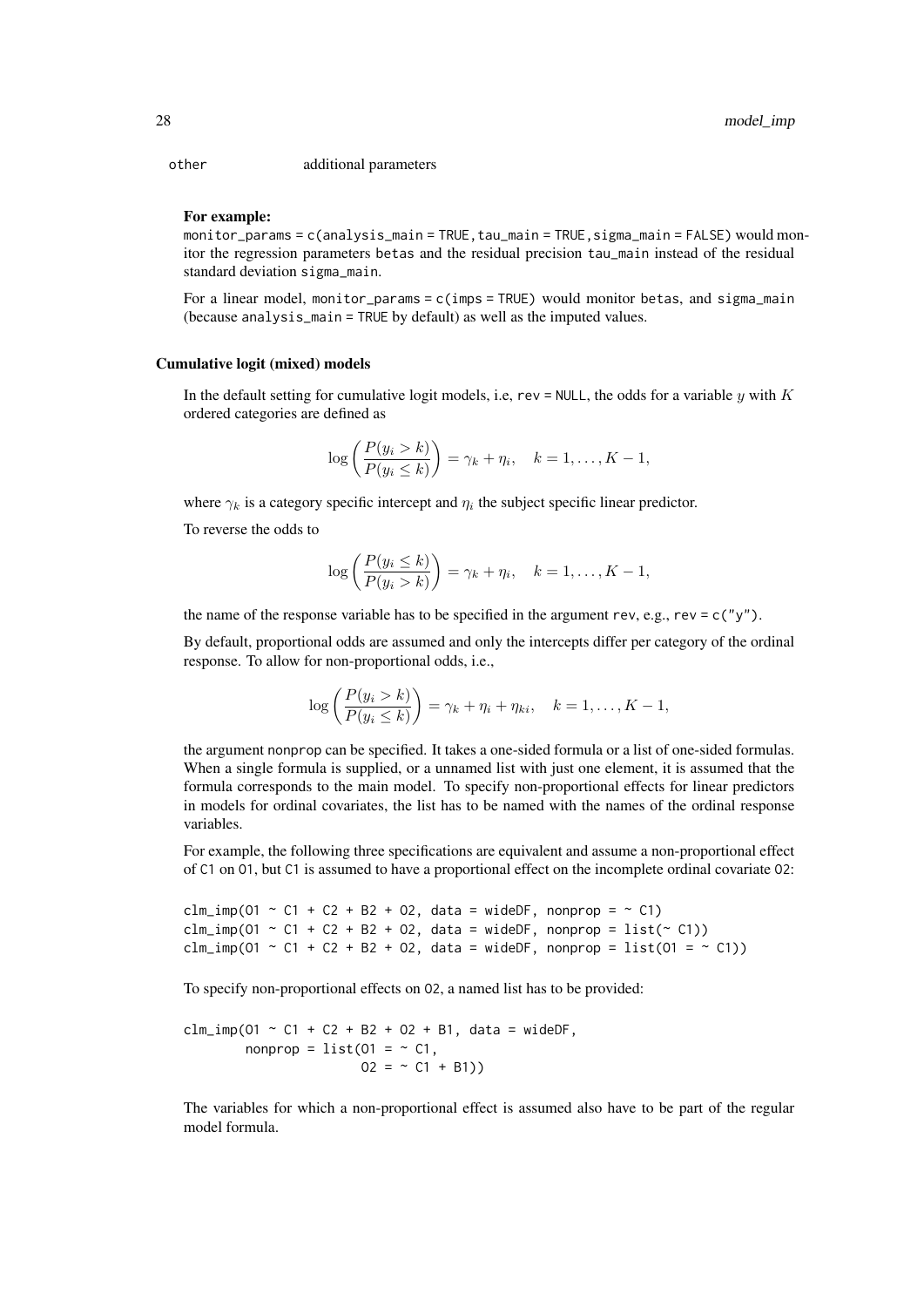#### model\_imp 29

#### Custom model parts

(Note: This feature is experimental and has not been fully tested yet.)

Via the argument custom it is possible to provide custom sub-models that replace the sub-models that are automatically generated by JointAI.

Using this feature it is, for instance, possible to use the value of a repeatedly measured variable at a specific time point as covariate in another model. An example would be the use of "baseline" cholesterol (chol at day  $= 0$ ) as covariate in a survival model.

First, the variable chol0 is added to the PBC data. For most patients the value of cholesterol at baseline is observed, but not for all. It is important that the data has a row with day =  $\theta$  for each patient.

```
PBC <- merge(PBC,
            subset(PBC, day == 0, select = c("id", "chol")),
            by = "id", suffixes = c("", "0")
```
Next, the custom piece of JAGS model syntax needs to be specified. We loop here only over the patients for which the baseline cholesterol is missing.

```
calc_chol0 <- "
for (ii in 1:28) {
 M_id[row_chol0_id[ii], 3] <- M_lvlone[row_chol0_lvlone[ii], 1]
  }"
```
To be able to run the model with the custom imputation "model" for baseline cholesterol we need to provide the numbers of the rows in the data matrices that contain the missing values of baseline cholesterol and the rows that contain the imputed cholesterol at day  $= 0$ :

```
row_chol0_lvlone <- which(PBC$day == 0 & is.na(PBC$chol0))
row_chol0_id <- match(PBC$id, unique(PBC$id))[row_chol0_lvlone]
```
Then we pass both the custom sub-model and the additional data to the analysis function coxph\_imp(). Note that we explicitly need to specify the model for chol.

```
cosh\_imp(list(Surv(futime, status != "censored") \sim age + sex + chol0,chol \sim age + sex + day + (day | id)).
           no_model = "day", data = PBC,
           append_data_list = list(row_chol0_lvlone = row_chol0_lvlone,
                                       row\_chol0\_id = row\_chol0\_id,
           \text{custom} = \text{list}(\text{chol0} = \text{calc\_chol0})
```
### Note

#### Coding of variables::

The default covariate (imputation) models are chosen based on the class of each of the variables, distinguishing between numeric, factor with two levels, unordered factor with >2 levels and ordered factor with >2 levels.

When a continuous variable has only two different values it is assumed to be binary and its coding and default (imputation) model will be changed accordingly. This behaviour can be overwritten specifying a model type via the argument models.

Variables of type logical are automatically converted to unordered factors.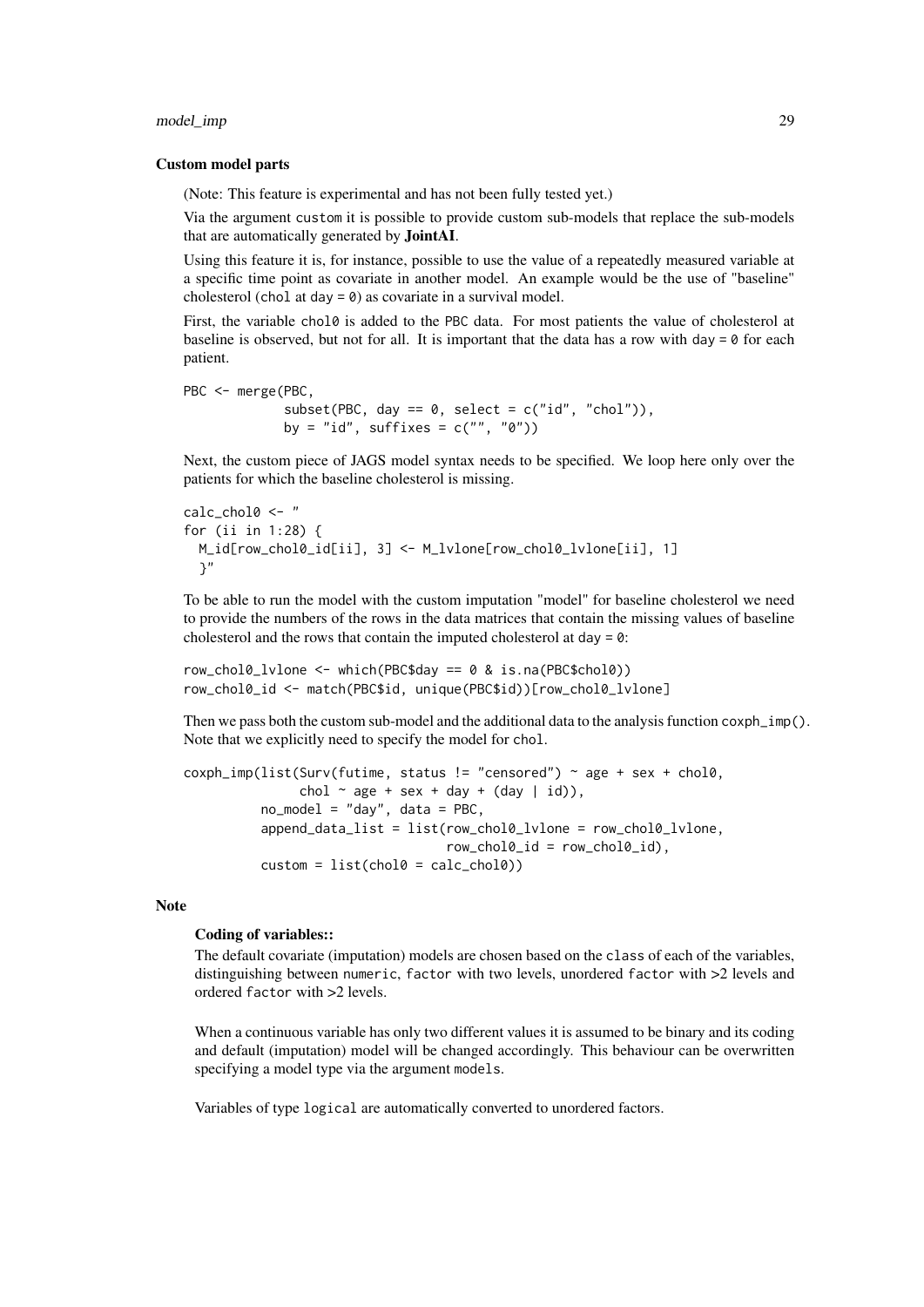### <span id="page-29-0"></span>*Contrasts:*

**JointAI** version  $\geq 1.0.0$  uses the globally (via options ("contrasts")) specified contrasts. However, for incomplete categorical variables, for which the contrasts need to be re-calculated within the JAGS model, currently only contr.treatment and contr.sum are possible. Therefore, when an in complete ordinal covariate is used and the default contrasts (contr.poly()) are set to be used for ordered factors, a warning message is printed and dummy coding (contr.treatment()) is used for that variable instead.

#### Non-linear effects and transformation of variables::

JointAI handles non-linear effects, transformation of covariates and interactions the following way:

When, for instance, a model formula contains the function  $log(x)$  and x has missing values, x will be imputed and used in the linear predictor of models for which no formula was specified, i.e., it is assumed that the other variables have a linear association with x. The  $log()$  of the observed and imputed values of x is calculated and used in the linear predictor of the main analysis model.

If, instead of using  $log(x)$  in the model formula, a pre-calculated variable  $logx$  is used, this variable is imputed directly and used in the linear predictors of all models, implying that variables that have logx in their linear predictors have a linear association with logx but not with x.

When different transformations of the same incomplete variable are used in one model it is strongly discouraged to calculate these transformations beforehand and supply them as different variables. If, for example, a model formula contains both x and  $x^2$  (where  $x^2 = x^2$ ), they are treated as separate variables and imputed with separate models. Imputed values of x2 are thus not equal to the square of imputed values of x. Instead, x and  $I(x^2)$  should be used in the model formula. Then only x is imputed and  $x^2$  is calculated from the imputed values of x internally.

The same applies to interactions involving incomplete variables.

#### Sequence of models::

Models generated automatically (i.e., not mentioned in formula or fixed are specified in a sequence based on the level of the outcome of the respective model in the multi-level hierarchy and within each level according to the number of missing values. This means that level-1 variables have all level-2, level-3, ... variables in their linear predictor, and variables on the highest level only have variables from the same level in their linear predictor. Within each level, the variable with the most missing values has the most variables in its linear predictor.

#### Not (yet) possible::

- prediction (using predict) conditional on random effects
- the use of splines for incomplete variables
- the use of (or equivalents for) [pspline](#page-0-0), or [strata](#page-0-0) in survival models
- left censored or interval censored data

### See Also

[set\\_refcat](#page-41-1), [traceplot](#page-45-1), [densplot](#page-5-1), [summary.JointAI](#page-38-1), [MC\\_error](#page-16-1), [GR\\_crit](#page-9-1), [predict.JointAI](#page-36-1), [add\\_samples](#page-1-1), [JointAIObject](#page-12-1), [add\\_samples](#page-1-1), [parameters](#page-32-1), [list\\_models](#page-14-1)

Vignettes

- [Minimal Example](https://nerler.github.io/JointAI/articles/MinimalExample.html)
- [Model Specification](https://nerler.github.io/JointAI/articles/ModelSpecification.html)
- [Parameter Selection](https://nerler.github.io/JointAI/articles/SelectingParameters.html)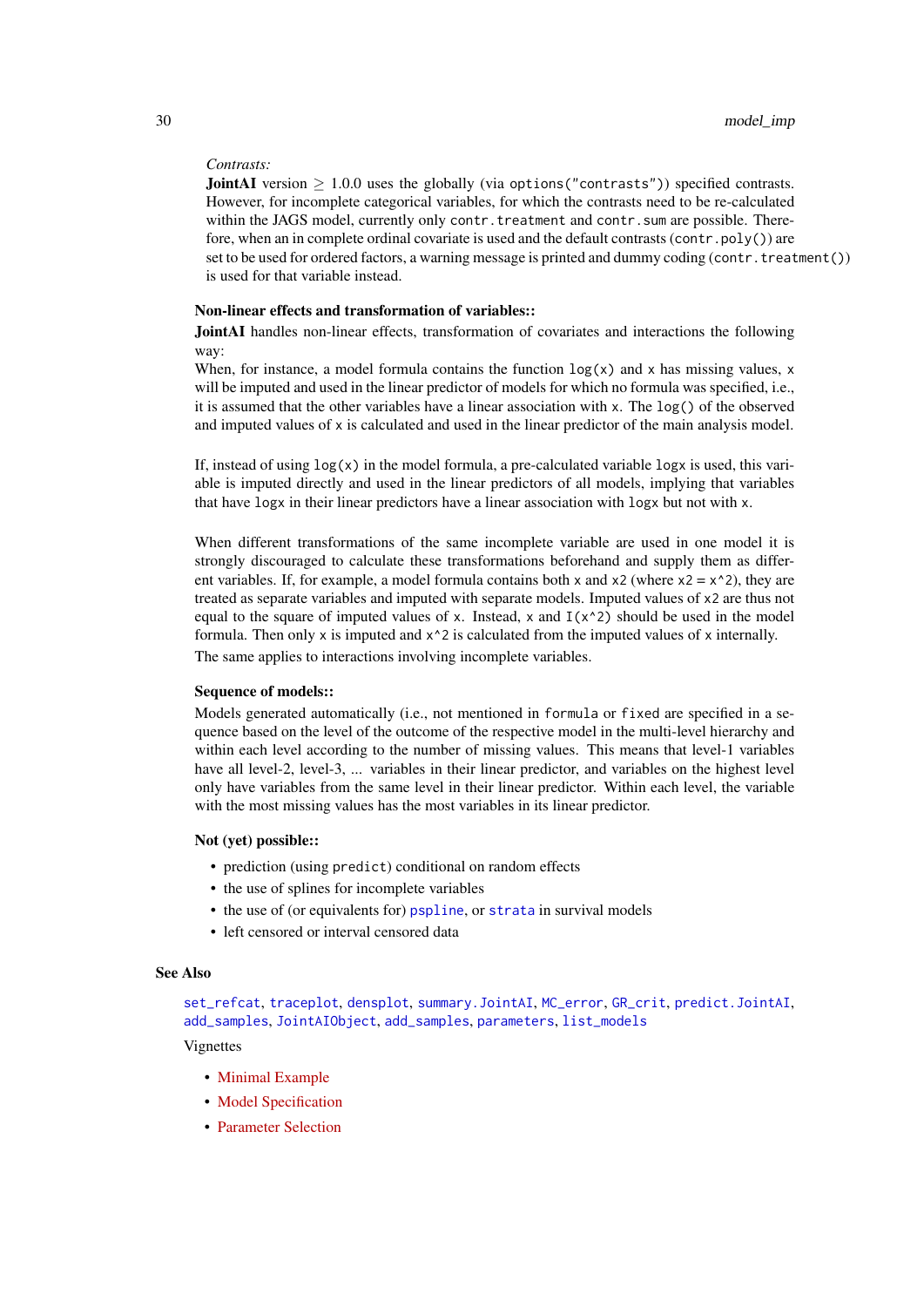#### model\_imp 31

- [MCMC Settings](https://nerler.github.io/JointAI/articles/MCMCsettings.html)
- [After Fitting](https://nerler.github.io/JointAI/articles/AfterFitting.html)
- [Theoretical Background](https://nerler.github.io/JointAI/articles/TheoreticalBackground.html)

#### Examples

```
# Example 1: Linear regression with incomplete covariates
mod1 <- lm\{imp}(y \sim C1 + C2 + M1 + B1, data = wideDF, n.iter = 100)
# Example 2: Logistic regression with incomplete covariates
mod2 <- glm\_imp(B1 \sim C1 + C2 + M1, data = wideDF,
                family = binomial(link = "logit"), n.iter = 100)## Not run:
# Example 3: Linear mixed model with incomplete covariates
mod3 <- lme_imp(y ~ C1 + B2 + c1 + time, random = ~ time|id,
                data = longDF, n.iter = 300# Example 4: Parametric Weibull survival model
mod4 <- survreg_imp(Surv(time, status) ~ age + sex + meal.cal + wt.loss,
                    data = survival::lung, n.iter = 100)
# Example 5: Proportional hazards survival model
mod5 <- coxph_imp(Surv(time, status) ~ age + sex + meal.cal + wt.loss,
                    data = survival::lung, n.iter = 200)
# Example 6: Joint model for longitudinal and survival data
mod6 <- JM_imp(list(Surv(futime, status != 'censored') ~ age + sex +
                    albumin + copper + trig + (1 | id),
                    albumin \sim day + age + sex + (day | id)),
                    timevar = 'day', data = PBC, n.iter = 100)# Example 7: Proportional hazards model with a time-dependent covariate
mod7 <- coxph_imp(Surv(futime, status != 'censored') ~ age + sex + copper +
                  trig + stage + (1 | id),
                  timevar = 'day', data = PBC, n.iter = 100)
# Example 8: Parallel computation
# If no strategy how the "future" should be handled is specified, the
# MCMC chains are run sequentially.
# To run MCMC chains in parallel, a strategy can be specified using the
```
# package \pkg{future} (see ?future::plan), for example: doFuture::registerDoFuture() future::plan(future::multisession, workers = 4) mod8  $\leftarrow$  lm\_imp(y  $\sim$  C1 + C2 + B2, data = wideDF, n.iter = 500, n.chains = 8) mod8\$comp\_info\$future # To re-set the strategy to sequential computation, the sequential strategy # can be specified: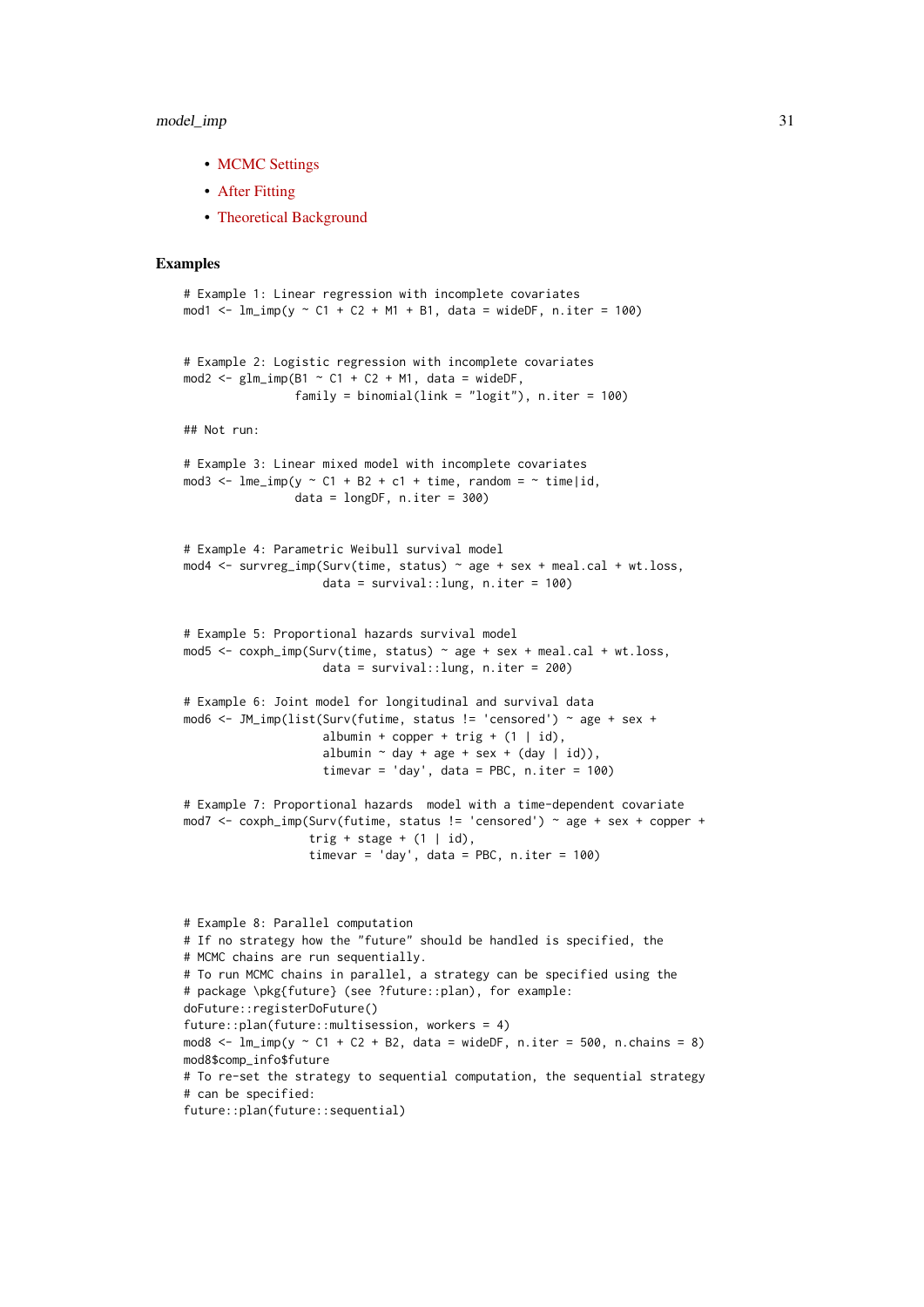```
## End(Not run)
```
NHANES *National Health and Nutrition Examination Survey (NHANES) Data*

### Description

This data is a small subset of the data collected within the 2011-2012 wave of the NHANES study, a study designed to assess the health and nutritional status of adults and children in the United States, conduced by the [National Center for Health Statistics.](https://www.cdc.gov/nchs/)

#### Usage

data(NHANES)

#### Format

A data frame with 186 rows and 13 variables:

SBP systolic blood pressure gender male or female age in years race race / Hispanic origin (5 categories) WC waist circumference in cm alc alcohol consumption (binary: <1 drink per week vs. >= 1 drink per week) educ educational level (binary: low vs. high) creat creatinine concentration in mg/dL albu albumin concentration in g/dL uricacid uric acid concentration in mg/dL bili bilirubin concentration in mg/dL occup occupational status (3 categories) smoke smoking status (3 ordered categories)

#### Note

The subset provided here was selected and re-coded to facilitate demonstration of the functionality of the JointAI package, and no clinical conclusions should be derived from it.

### Source

National Center for Health Statistics (NCHS) (2011 - 2012). National Health and Nutrition Examination Survey Data. URL [https://www.cdc.gov/nchs/nhanes/.](https://www.cdc.gov/nchs/nhanes/)

### Examples

summary(NHANES)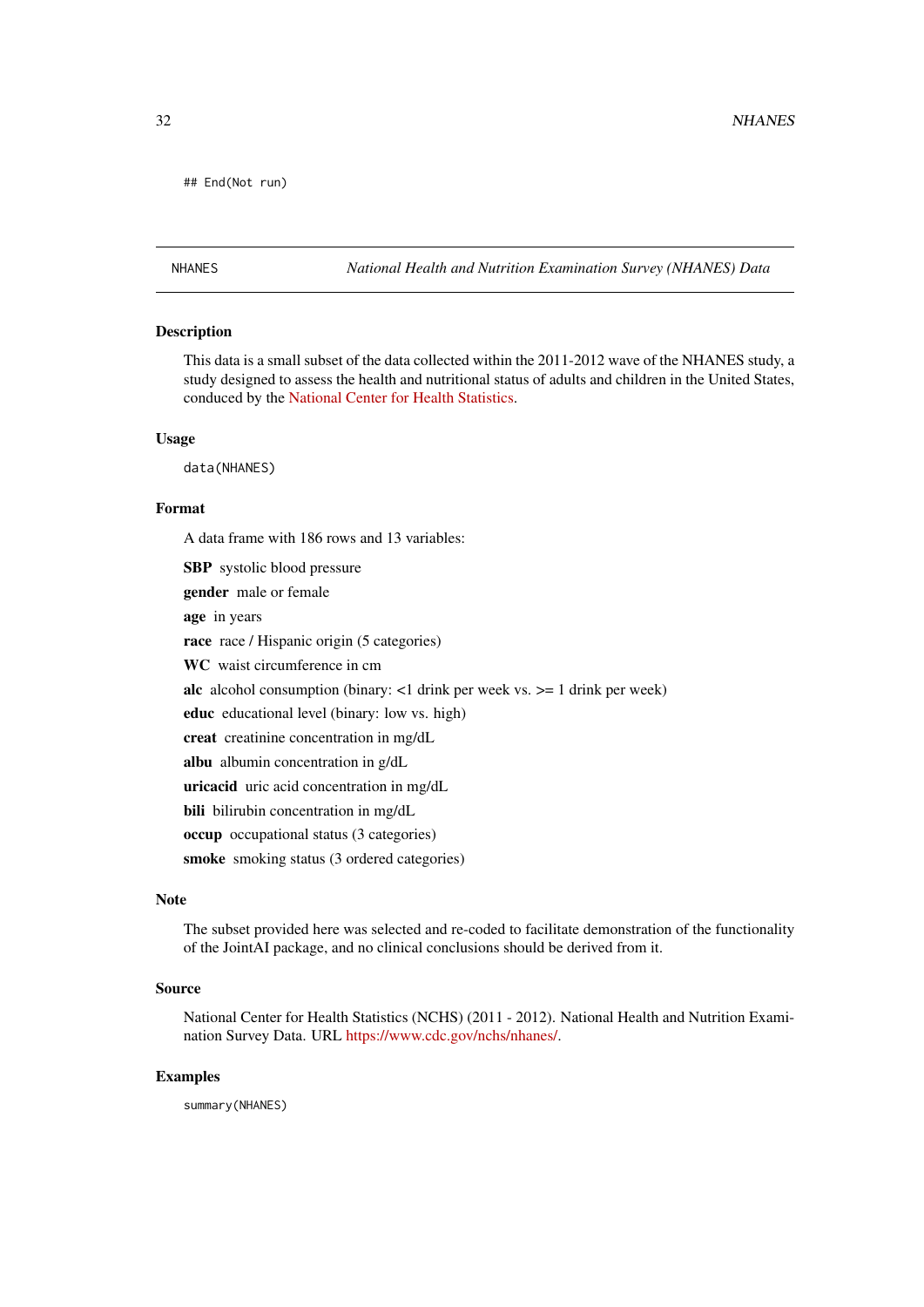<span id="page-32-1"></span><span id="page-32-0"></span>

### Description

Returns the names of the parameters/nodes of an object of class 'JointAI' for which a monitor is set.

#### Usage

```
parameters(object, expand_ranef = FALSE, mess = TRUE, warn = TRUE, ...)
```
#### Arguments

| object       | object inheriting from class 'JointAI'                                                      |
|--------------|---------------------------------------------------------------------------------------------|
| expand_ranef | logical; should all elements of the random effects vectors/matrices be shown<br>separately? |
| mess         | logical; should messages be given? Default is TRUE.                                         |
| warn         | logical; should warnings be given? Default is TRUE.                                         |
| $\cdots$     | currently not used                                                                          |

### Examples

# (This function does not need MCMC samples to work, so we will set # n.adapt =  $\theta$  and n.iter =  $\theta$  to reduce computational time) mod1 <-  $lm\text{-}imp(y \sim C1 + C2 + M2 + 02 + B2$ , data = wideDF, n.adapt = 0,  $n.iter = 0$ , mess = FALSE)

parameters(mod1)

PBC *PBC data*

### Description

Data from the Mayo Clinic trial in primary biliary cirrhosis (PBC) of the liver. This dataset was obtained from the survival package: the variables copper and trig from survival::pbc were merged into survival::pbcseq and several categorical variables were re-coded.

### Format

PBC: A data frame of 312 individuals in long format with 1945 rows and 21 variables.

#### Survival outcome and id

id case number

futime number of days between registration and the earlier of death, transplantation, or end of follow-up

status status at endpoint ("censored", "transplant" or "dead")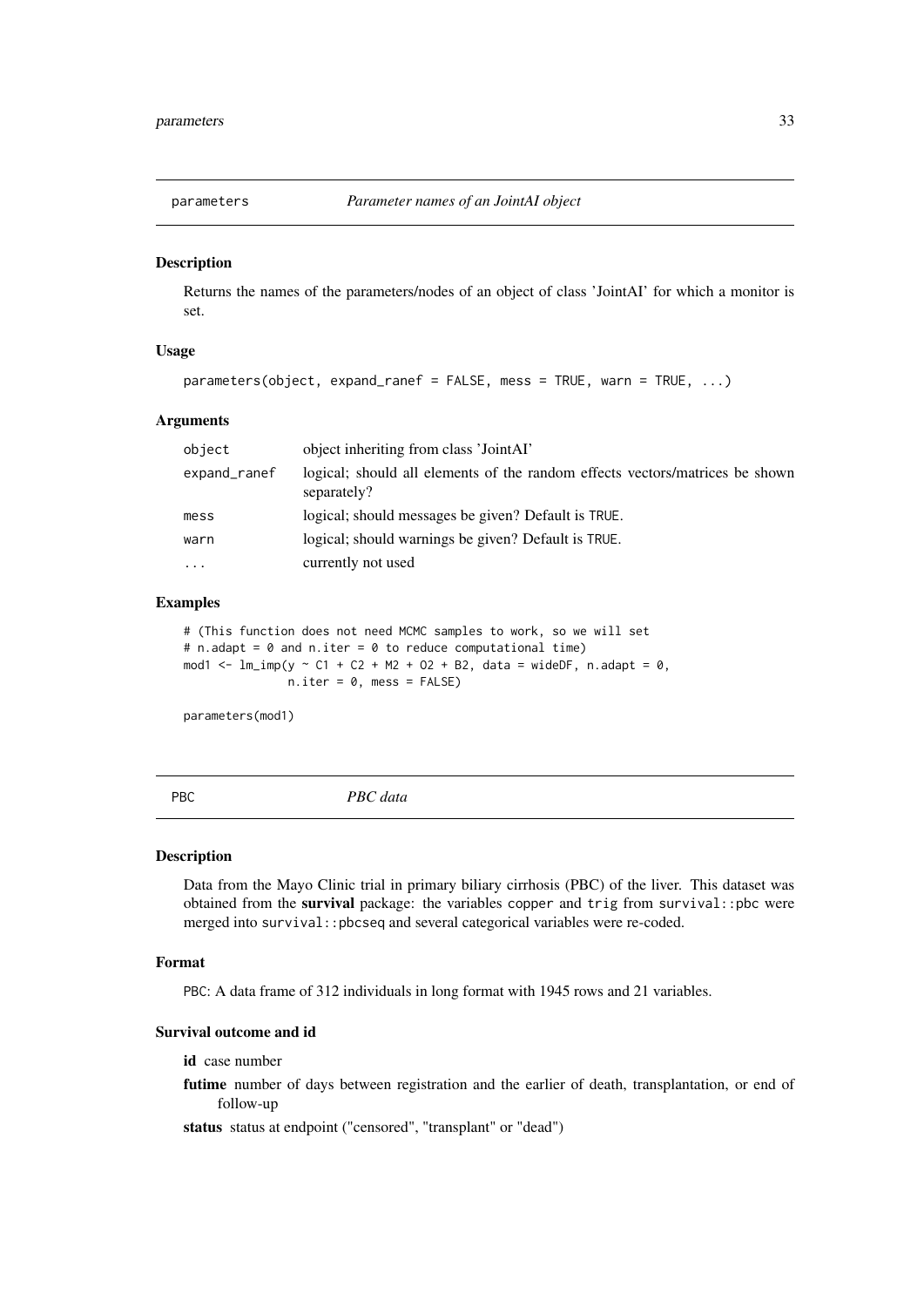<span id="page-33-0"></span>34 plot.JointAI

### Baseline covariates

trt D-pen (D-penicillamine) vs placebo

age in years

sex male or female

copper urine copper  $(\mu$ g/day)

trig triglycerides (mg/dl)

### Time-varying covariates

day number of days between enrolment and this visit date; all measurements below refer to this date

albumin serum albumin (mg/dl)

alk.phos alkaline phosphatase (U/liter)

ascites presence of ascites

ast aspartate aminotransferase (U/ml)

bili serum bilirubin (mg/dl)

chol serum cholesterol (mg/dl)

- edema "no": no oedema, "(un)treated": untreated or successfully treated 1 oedema, "edema": oedema despite diuretic therapy
- hepato presence of hepatomegaly (enlarged liver)

platelet platelet count

protime standardised blood clotting time

spiders blood vessel malformations in the skin

stage histologic stage of disease (4 levels)

#### Examples

summary(PBC)

plot.JointAI *Plot an object object inheriting from class 'JointAI'*

### Description

Plot an object object inheriting from class 'JointAI'

### Usage

```
## S3 method for class 'JointAI'
plot(x, \ldots)
```
### Arguments

|   | object inheriting from class 'JointAI' |
|---|----------------------------------------|
| . | currently not used                     |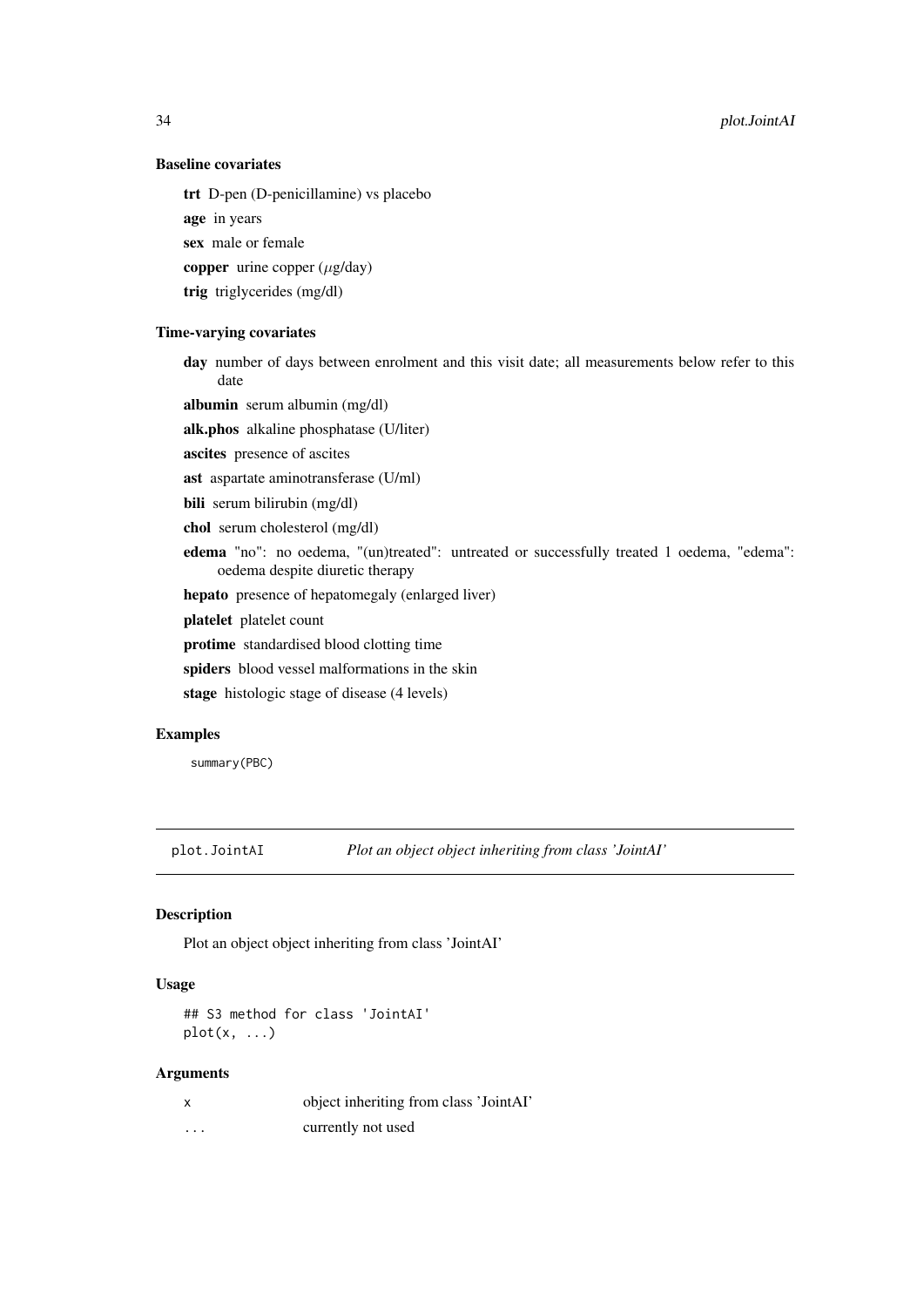#### <span id="page-34-0"></span>plot\_all 35

### Note

Currently, plot() can only be used with (generalized) linear (mixed) models.

### Examples

```
mod \le - lm\_imp(y \sim C1 + C2 + B1, data = wideDF, n.iter = 100)
plot(mod)
```
<span id="page-34-1"></span>plot\_all *Visualize the distribution of all variables in the dataset*

### Description

This function plots a grid of histograms (for continuous variables) and bar plots (for categorical variables) and labels it with the proportion of missing values in each variable.

### Usage

```
plot_all(data, nrow = NULL, ncol = NULL, fill = grDevices::grey(0.8),
 border = "black", allNA = FALSE, idvars = NULL, xlab = "",
 ylab = "frequency", ...)
```
### Arguments

| data      | a data. frame (or a matrix)                                                                                                                                 |
|-----------|-------------------------------------------------------------------------------------------------------------------------------------------------------------|
| nrow      | optional; number of rows in the plot layout; automatically chosen if unspecified                                                                            |
| ncol      | optional; number of columns in the plot layout; automatically chosen if unspec-<br>ified                                                                    |
| fill      | colour the histograms and bars are filled with                                                                                                              |
| border    | colour of the borders of the histograms and bars                                                                                                            |
| allNA     | logical; if FALSE (default) the proportion of missing values is only given for<br>variables that have missing values, if TRUE it is given for all variables |
| idvars    | name of the column that specifies the multi-level grouping structure                                                                                        |
| xlab      | labels for the x- and y-axis                                                                                                                                |
| ylab      | labels for the x- and y-axis                                                                                                                                |
| $\ddotsc$ | additional parameters passed to barplot and hist                                                                                                            |
|           |                                                                                                                                                             |

### See Also

Vignette: [Visualizing Incomplete Data](https://nerler.github.io/JointAI/articles/VisualizingIncompleteData.html)

### Examples

```
op <- par(mar = c(2, 2, 3, 1), mgp = c(2, 0.6, 0))
plot_all(wideDF)
par(op)
```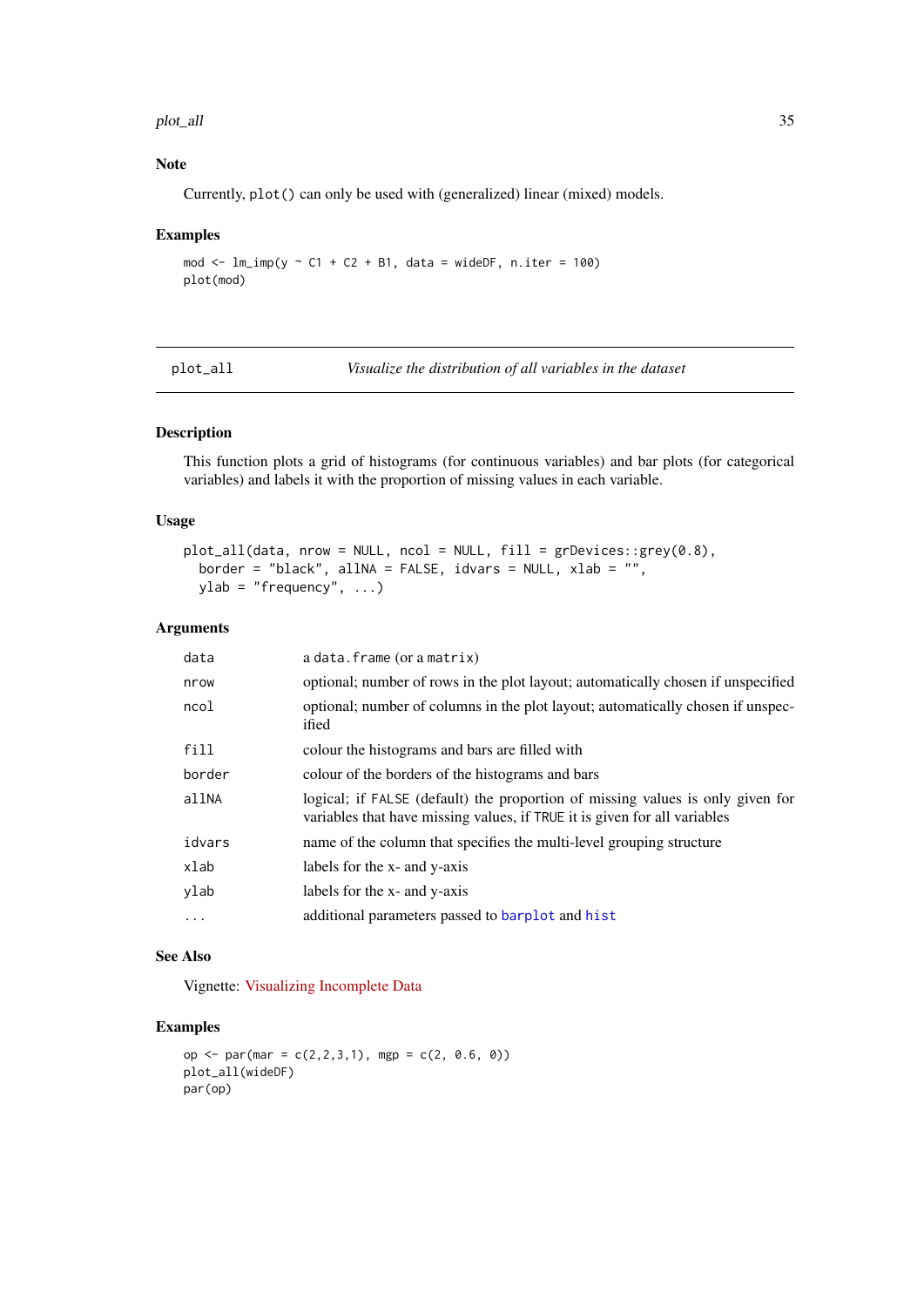<span id="page-35-1"></span><span id="page-35-0"></span>

### Description

Plots densities and bar plots of the observed and imputed values in a long-format dataset (multiple imputed datasets stacked onto each other).

### Usage

```
plot_imp_distr(data, imp = "Imputation_", id = ".id", rownr = ".rownr",
 ncol = NULL, nrow = NULL, labeller = NULL)
```
### Arguments

| data     | a data. frame containing multiple imputations and the original incomplete data<br>stacked onto each other               |
|----------|-------------------------------------------------------------------------------------------------------------------------|
| imp      | the name of the variable specifying the imputation indicator                                                            |
| id       | the name of the variable specifying the subject indicator                                                               |
| rownr    | the name of a variable identifying which rows correspond to the same observa-<br>tion in the original (un-imputed) data |
| ncol     | optional; number of columns in the plot layout; automatically chosen if unspec-<br>ified                                |
| nrow     | optional; number of rows in the plot layout; automatically chosen if unspecified                                        |
| labeller | optional labeller to be passed to ggplot2::facet_wrap() to change the facet<br>labels                                   |

### Examples

```
## Not run:
mod \leq lme_imp(y \sim C1 + c2 + B2 + C2, random = \sim 1 | id, data = longDF,
               n.iter = 200, monitor_params = c(imps = TRUE), mess = FALSE)
impDF < - get_MIdat(mod, m = 5)plot_imp_distr(impDF, id = "id", ncol = 3)
## End(Not run)
```
<span id="page-35-2"></span>predDF *Create a new data frame for prediction*

### <span id="page-35-3"></span>Description

Build a data.frame for prediction, where one variable varies and all other variables are set to the reference value (median for continuous variables).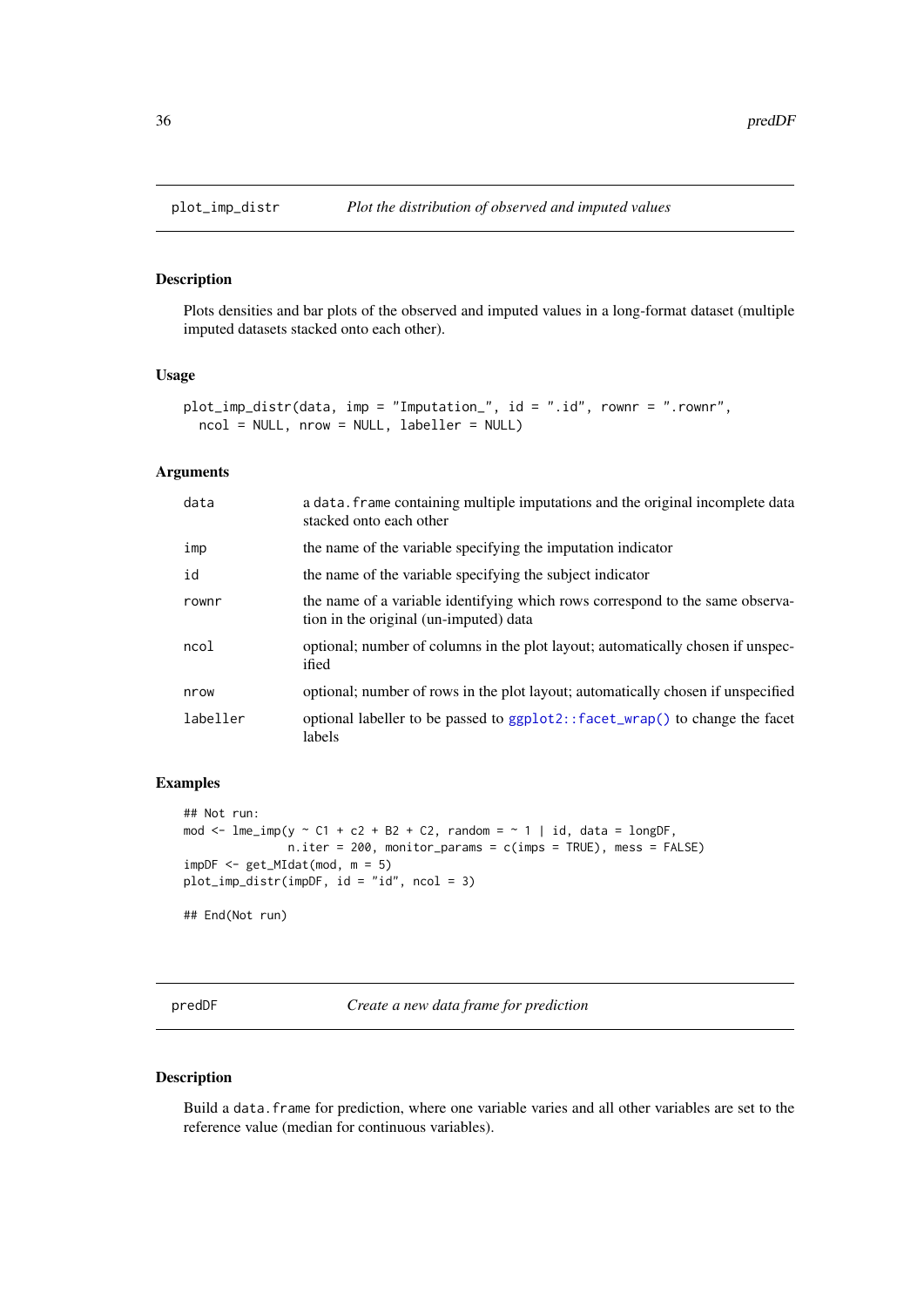#### <span id="page-36-0"></span>predict.JointAI 37

### Usage

```
predDF(object, ...)
## S3 method for class 'JointAI'
predDF(object, vars, length = 100L, ...)
## S3 method for class 'formula'
predDF(object, data, vars, length = 100L, ...)
```
### Arguments

| object   | object inheriting from class 'JointAI'                                                        |
|----------|-----------------------------------------------------------------------------------------------|
| $\ddots$ | optional specification of the values used for some (or all) of the variables given<br>in vars |
| vars     | name of variable that should be varying                                                       |
| length   | number of values used in the sequence when vars is continuous                                 |
| data     | a data. Frame containing the original data (more details below)                               |

### See Also

[predict.JointAI](#page-36-1), [lme\\_imp](#page-19-1), [glm\\_imp](#page-19-1), [lm\\_imp](#page-19-1)

### Examples

```
# fit a JointAI model
mod \le - lm\{imp}(y \sim C1 + C2 + M2, data = wideDF, n.iter = 100)
# generate a data frame with varying "C2" and reference values for all other
# variables in the model
newDF \leq predDF(mod, vars = \sim C2)
head(newDF)
newDF2 \leq - predDF(mod, vars = ~ C2 + M2,C2 = seq(-0.5, 0.5, 0.25),
                  M2 = levels(wideDF$M2)[2:3])
newDF2
```
<span id="page-36-1"></span>predict.JointAI *Predict values from an object of class JointAI*

### Description

Obtains predictions and corresponding credible intervals from an object of class 'JointAI'.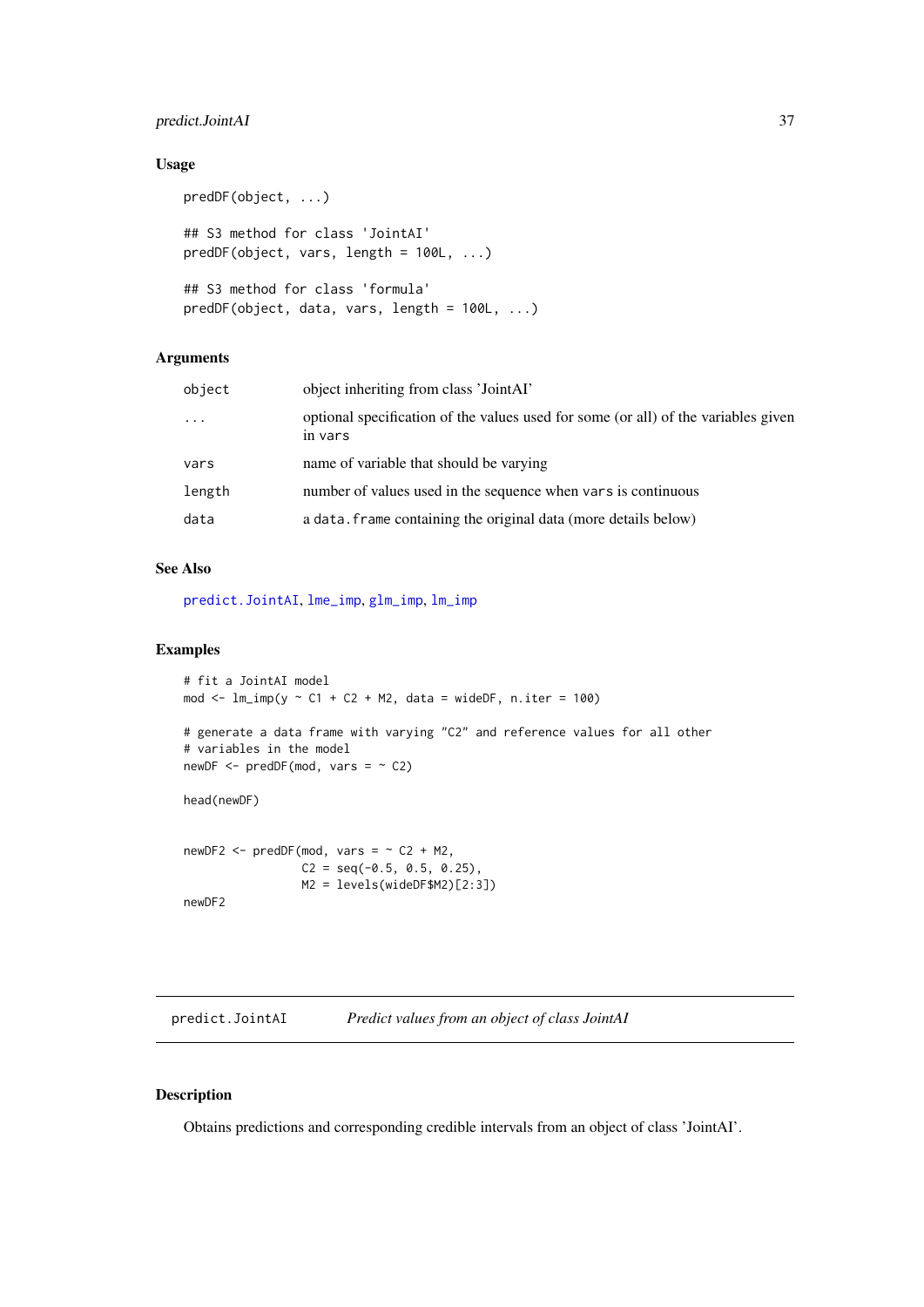#### <span id="page-37-0"></span>Usage

```
## S3 method for class 'JointAI'
predict(object, outcome = 1L, newdata,
  quantiles = c(0.025, 0.975), type = "lp", start = NULL, end = NULL,
  thin = NULL, exclude_chains = NULL, mess = TRUE, warn = TRUE,
 return\_sample = FALSE, ...)
```
### Arguments

| object        | object inheriting from class 'JointAI'                                                                                                                                                                                                                                                                                                                                                                                                                                                                                                                                                                                                                                               |
|---------------|--------------------------------------------------------------------------------------------------------------------------------------------------------------------------------------------------------------------------------------------------------------------------------------------------------------------------------------------------------------------------------------------------------------------------------------------------------------------------------------------------------------------------------------------------------------------------------------------------------------------------------------------------------------------------------------|
| outcome       | vector of variable names or integers identifying for which outcome(s) the pre-<br>diction should be performed.                                                                                                                                                                                                                                                                                                                                                                                                                                                                                                                                                                       |
| newdata       | optional new dataset for prediction. If left empty, the original data is used.                                                                                                                                                                                                                                                                                                                                                                                                                                                                                                                                                                                                       |
| quantiles     | quantiles of the predicted distribution of the outcome                                                                                                                                                                                                                                                                                                                                                                                                                                                                                                                                                                                                                               |
| type          | the type of prediction. The default is on the scale of the linear predictor ("link"<br>or "1p"). Additionally, for generalized linear (mixed) models (incl. beta and<br>log-normal) type = "response" transforms the predicted values to the scale of<br>the response, and for ordinal and multinomial (mixed) models type may be<br>"prob" (to obtain probabilities per class), "class" to obtain the class with the<br>highest posterior probability, or "1p". For parametric survival models type can<br>be "1p" or "response", and for proportional hazards survival models the options<br>are " $lp$ ", "risk" (= exp( $lp$ )), "survival" or "expected" (= $-log(survival)$ ). |
| start         | the first iteration of interest (see window.mcmc)                                                                                                                                                                                                                                                                                                                                                                                                                                                                                                                                                                                                                                    |
| end           | the last iteration of interest (see window.mcmc)                                                                                                                                                                                                                                                                                                                                                                                                                                                                                                                                                                                                                                     |
| thin          | thinning interval (integer; see window.mcmc). For example, thin $= 1$ (default)<br>will keep the MCMC samples from all iterations; thin = 5 would only keep<br>every 5th iteration.                                                                                                                                                                                                                                                                                                                                                                                                                                                                                                  |
|               | exclude_chains optional vector of the index numbers of chains that should be excluded                                                                                                                                                                                                                                                                                                                                                                                                                                                                                                                                                                                                |
| mess          | logical; should messages be given? Default is TRUE.                                                                                                                                                                                                                                                                                                                                                                                                                                                                                                                                                                                                                                  |
| warn          | logical; should warnings be given? Default is TRUE.                                                                                                                                                                                                                                                                                                                                                                                                                                                                                                                                                                                                                                  |
| return_sample | logical; should the full sample on which the summary (mean and quantiles) is<br>calculated be returned?#'                                                                                                                                                                                                                                                                                                                                                                                                                                                                                                                                                                            |
| $\cdots$      | currently not used                                                                                                                                                                                                                                                                                                                                                                                                                                                                                                                                                                                                                                                                   |

### Details

A model.matrix  $X$  is created from the model formula (currently fixed effects only) and newdata.  $X\beta$  is then calculated for each iteration of the MCMC sample in object, i.e.,  $X\beta$  has n. iter rows and nrow(newdata) columns. A subset of the MCMC sample can be selected using start, end and thin.

### Value

A list with entries dat, fit and quantiles, where fit contains the predicted values (mean over the values calculated from the iterations of the MCMC sample), quantiles contain the specified quantiles (by default 2.5% and 97.5%), and dat is newdata, extended with fit and quantiles (unless prediction for an ordinal outcome is done with type = "prob", in which case the quantiles are an array with three dimensions and are therefore not included in dat).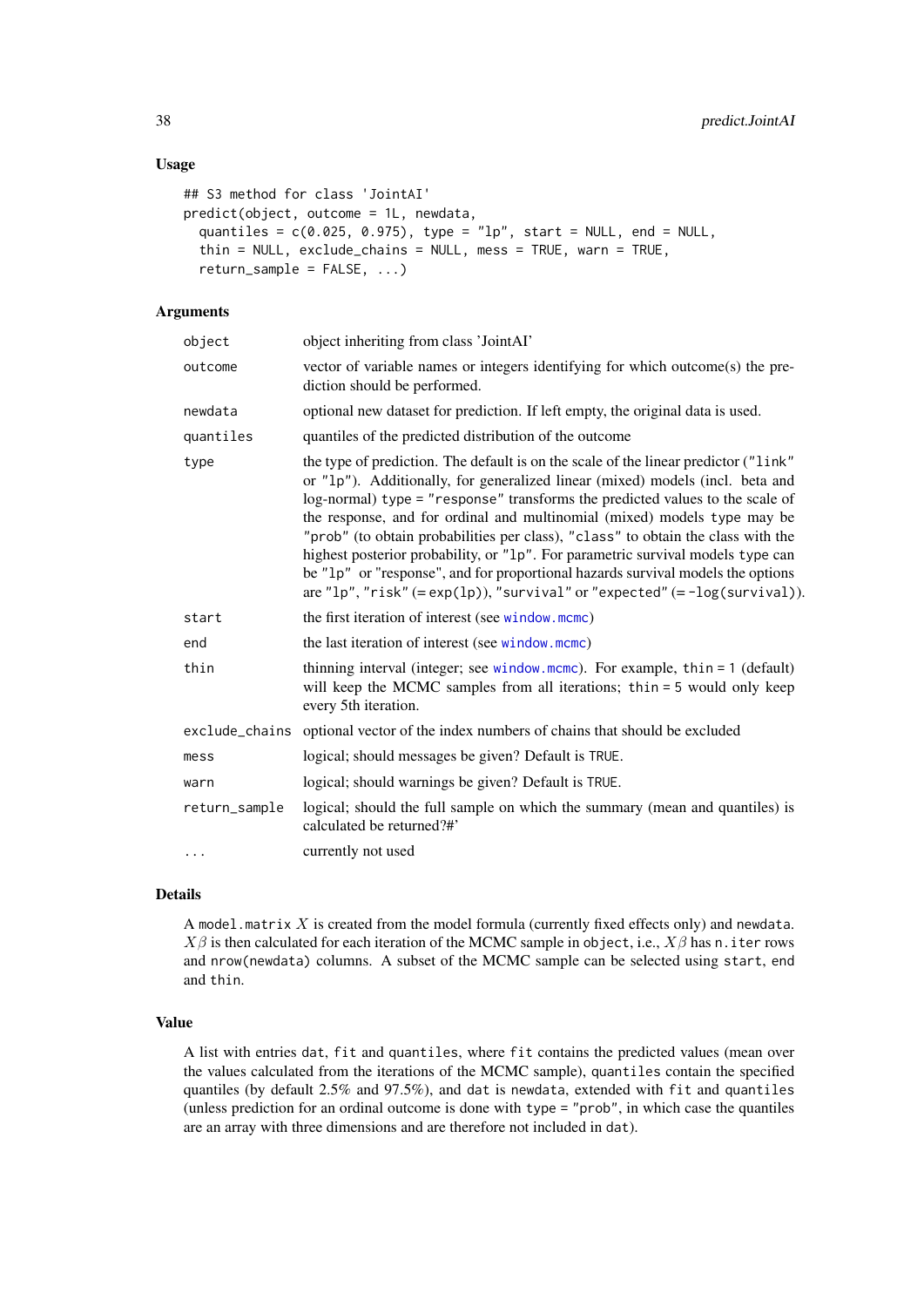#### <span id="page-38-0"></span>print.Dmat 39

### Note

- So far, predict cannot calculate predicted values for cases with missing values in covariates. Predicted values for such cases are NA.
- For repeated measures models prediction currently only uses fixed effects.

Functionality will be extended in the future.

#### See Also

[predDF.JointAI](#page-35-3), [\\*\\_imp](#page-0-0)

#### Examples

```
# fit model
mod \leq lm_imp(y \sim C1 + C2 + I(C2^2), data = wideDF, n.iter = 100)
# calculate the fitted values
fit <- predict(mod)
# create dataset for prediction
newDF \leq predDF(mod, vars = \sim C2)
# obtain predicted values
pred <- predict(mod, newdata = newDF)
# plot predicted values and 95% confidence band
matplot(newDF$C2, pred$fitted, lty = c(1, 2, 2), type = "l", col = 1,
xlab = 'C2', ylab = 'predicted values')
```
print.Dmat *Summarize the results from an object of class JointAI*

#### <span id="page-38-1"></span>Description

Obtain and print the summary, (fixed effects) coefficients (coef) and credible interval (confint) for an object of class 'JointAI'.

### Usage

```
## S3 method for class 'Dmat'
print(x, digits = getOption("digits"), scientific = getOption("scipen"), ...)
## S3 method for class 'JointAI'
summary(object, start = NULL, end = NULL, thin = NULL,
 quantiles = c(0.025, 0.975), subset = NULL, exclude_chains = NULL,
 outcome = NULL, missinfo = FALSE, warn = TRUE, mess = TRUE, ...)
## S3 method for class 'summary.JointAI'
print(x, digits = max(3, .Options$digits - 4), \dots)
## S3 method for class 'JointAI'
```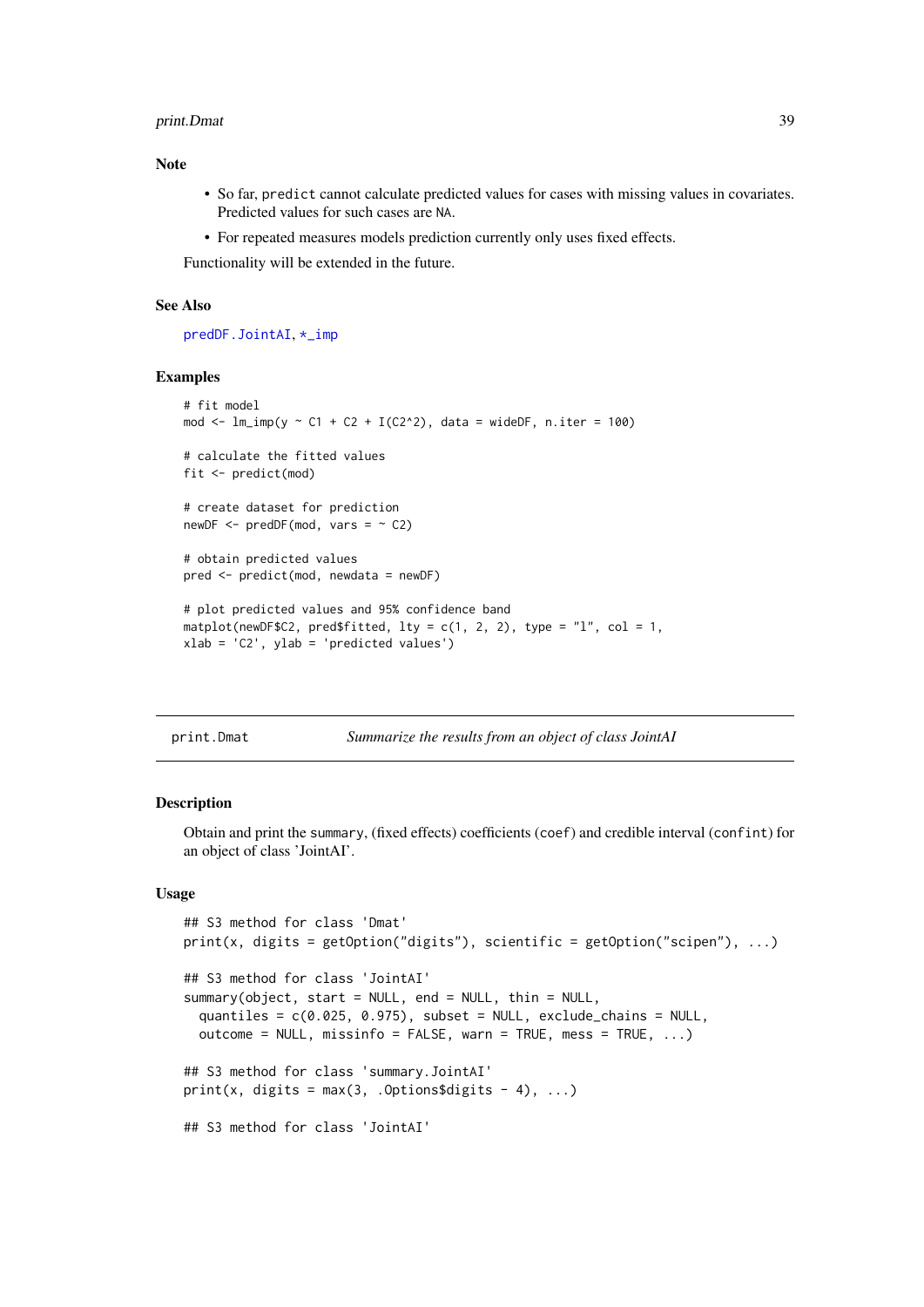```
coef(object, start = NULL, end = NULL, thin = NULL,
  subset = NULL, exclude_chains = NULL, warn = TRUE, mess = TRUE, ...)
## S3 method for class 'JointAI'
confint(object, parm = NULL, level = 0.95,quantiles = NULL, start = NULL, end = NULL, thin = NULL,
  subset = NULL, exclude_chains = NULL, warn = TRUE, mess = TRUE, ...)
## S3 method for class 'JointAI'
print(x, digits = max(4, getOption("digits") - 4), ...)
```
### Arguments

| х          | an object of class summary. JointAI or JointAI                                                                                                                                                    |
|------------|---------------------------------------------------------------------------------------------------------------------------------------------------------------------------------------------------|
| digits     | the minimum number of significant digits to be printed in values.                                                                                                                                 |
| scientific | A penalty to be applied when deciding to print numeric values in fixed or expo-<br>nential notation, by default the value obtained from getOption("scipen")                                       |
| $\cdots$   | currently not used                                                                                                                                                                                |
| object     | object inheriting from class 'JointAI'                                                                                                                                                            |
| start      | the first iteration of interest (see window.mcmc)                                                                                                                                                 |
| end        | the last iteration of interest (see window.mcmc)                                                                                                                                                  |
| thin       | thinning interval (integer; see window mcmc). For example, thin $= 1$ (default)<br>will keep the MCMC samples from all iterations; thin = 5 would only keep<br>every 5th iteration.               |
| quantiles  | posterior quantiles                                                                                                                                                                               |
| subset     | subset of parameters/variables/nodes (columns in the MCMC sample). Follows<br>the same principle as the argument monitor_params in $\star$ _imp.                                                  |
|            | exclude_chains optional vector of the index numbers of chains that should be excluded                                                                                                             |
| outcome    | optional; vector identifying for which outcomes the summary should be given,<br>either by specifying their indices, or their names (LHS of the respective model<br>formulas as character string). |
| missinfo   | logical; should information on the number and proportion of missing values be<br>included in the summary?                                                                                         |
| warn       | logical; should warnings be given? Default is TRUE.                                                                                                                                               |
| mess       | logical; should messages be given? Default is TRUE.                                                                                                                                               |
| parm       | same as subset (for consistency with confint method for other types of ob-<br>jects)                                                                                                              |
| level      | confidence level (default is 0.95)                                                                                                                                                                |

### See Also

The model fitting functions [lm\\_imp](#page-19-1), [glm\\_imp](#page-19-1), [clm\\_imp](#page-19-1), [lme\\_imp](#page-19-1), [glme\\_imp](#page-19-1), [survreg\\_imp](#page-19-1) and [coxph\\_imp](#page-19-1), and the vignette [Parameter Selection](https://nerler.github.io/JointAI/articles/SelectingParameters.html) for examples how to specify the parameter subset.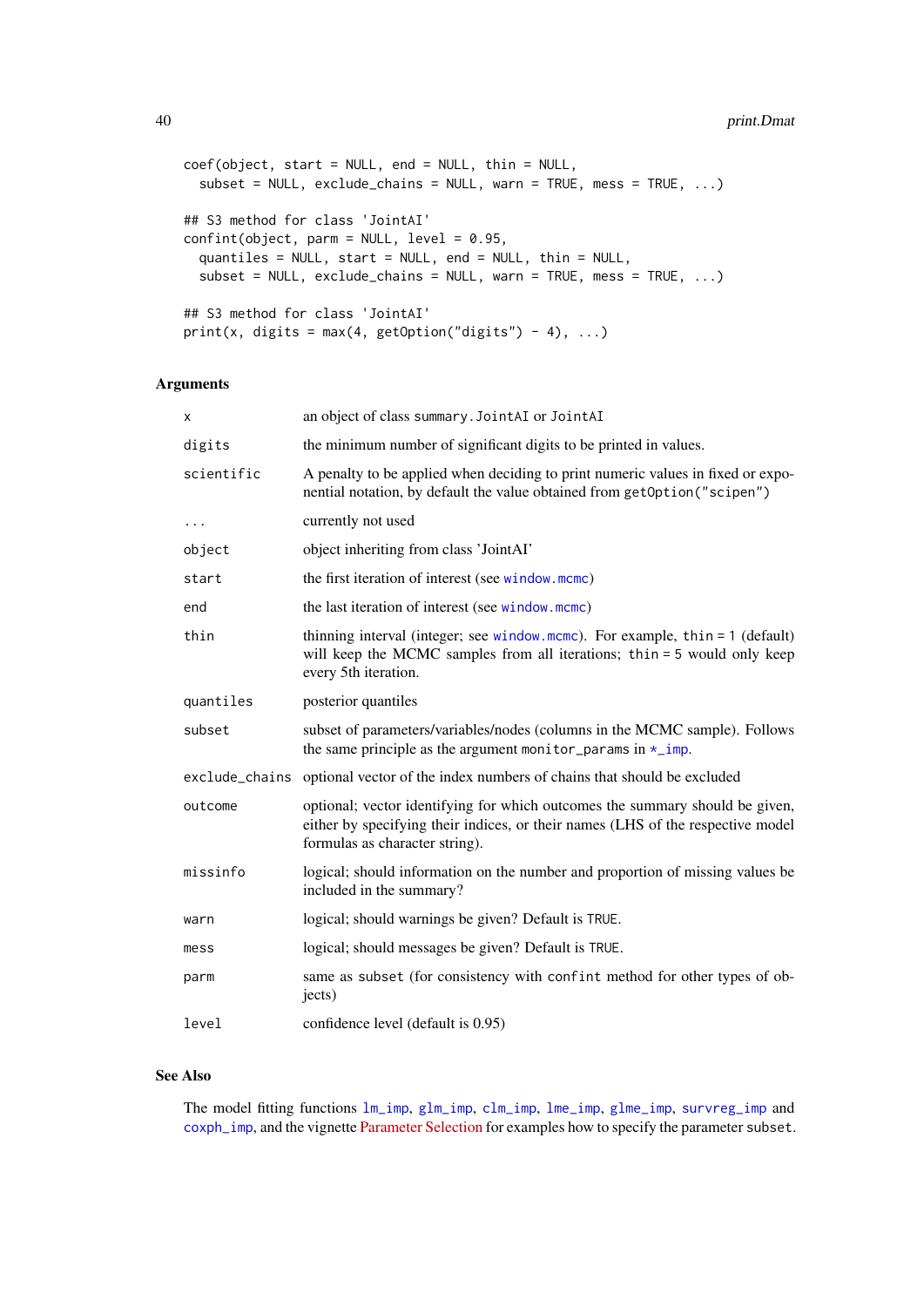#### <span id="page-40-0"></span>rd\_vcov 41

### Examples

```
## Not run:
mod1 <- lm\text{-}imp(y \sim C1 + C2 + M2, data = wideDF, n.iter = 100)
summary(mod1, missinfo = TRUE)
coef(mod1)
confint(mod1)
## End(Not run)
```

| rd vcov | Extract the random effects variance covariance matrix Returns the     |
|---------|-----------------------------------------------------------------------|
|         | posterior mean of the variance-covariance matrix/matrices of the ran- |
|         | dom effects in a fitted JointAI object.                               |
|         |                                                                       |

### Description

Extract the random effects variance covariance matrix Returns the posterior mean of the variancecovariance matrix/matrices of the random effects in a fitted JointAI object.

### Usage

```
rd_vcov(object, outcome = NULL, start = NULL, end = NULL, thin = NULL,
 exclude_chains = NULL, mess = TRUE, warn = TRUE)
```
### Arguments

| object  | object inheriting from class 'JointAI'                                                                                                                                              |
|---------|-------------------------------------------------------------------------------------------------------------------------------------------------------------------------------------|
| outcome | optional; vector of integers giving the indices of the outcomes for which the<br>random effects variance-covariance matrix/matrices should be returned.                             |
| start   | the first iteration of interest (see window.mcmc)                                                                                                                                   |
| end     | the last iteration of interest (see window.mcmc)                                                                                                                                    |
| thin    | thinning interval (integer; see window mcmc). For example, thin $= 1$ (default)<br>will keep the MCMC samples from all iterations; thin = 5 would only keep<br>every 5th iteration. |
|         | exclude_chains optional vector of the index numbers of chains that should be excluded                                                                                               |
| mess    | logical; should messages be given? Default is TRUE.                                                                                                                                 |
| warn    | logical; should warnings be given? Default is TRUE.                                                                                                                                 |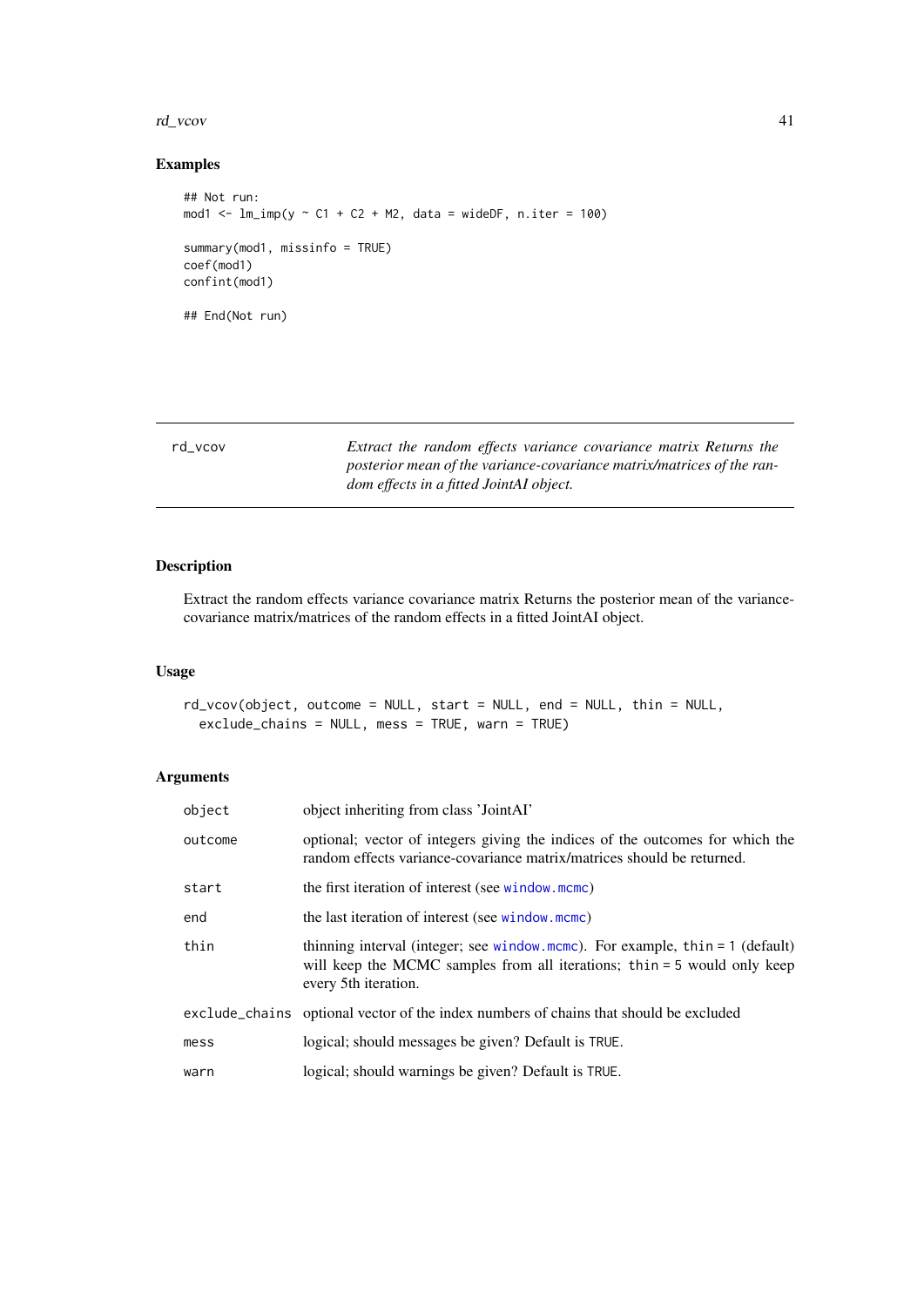<span id="page-41-0"></span>residuals.JointAI *Extract residuals from an object of class JointAI*

#### Description

Extract residuals from an object of class JointAI

### Usage

```
## S3 method for class 'JointAI'
residuals(object, type = c("working", "pearson", "response"), warn = TRUE, ...)
```
### Arguments

| object                  | object inheriting from class 'JointAI'               |
|-------------------------|------------------------------------------------------|
| type                    | type of residuals: "deviance", "response", "working" |
| warn                    | logical; should warnings be given? Default is TRUE.  |
| $\cdot$ $\cdot$ $\cdot$ | currently not used                                   |

#### Note

- For mixed models residuals are currently calculated using the fixed effects only.
- For ordinal (mixed) models and parametric survival models only type = "response" is available.
- For Cox proportional hazards models residuals are not yet implemented.

### Examples

```
mod \leq glm_imp(B1 \sim C1 + C2 + 01, data = wideDF, n.iter = 100,
               family = binomial(), mess = FALSE)
summary(residuals(mod, type = 'response')[[1]])
summary(residuals(mod, type = 'working')[[1]])
```
<span id="page-41-1"></span>

| set_refcat |  |  |  | Specify reference categories for all categorical covariates in the model |
|------------|--|--|--|--------------------------------------------------------------------------|
|------------|--|--|--|--------------------------------------------------------------------------|

### Description

The function is a helper function that asks questions and, depending on the answers given by the user, returns the input for the argument refcats in the main analysis functions  $\star$ \_imp.

### Usage

```
set_refcat(data, formula, covars, auxvars = NULL)
```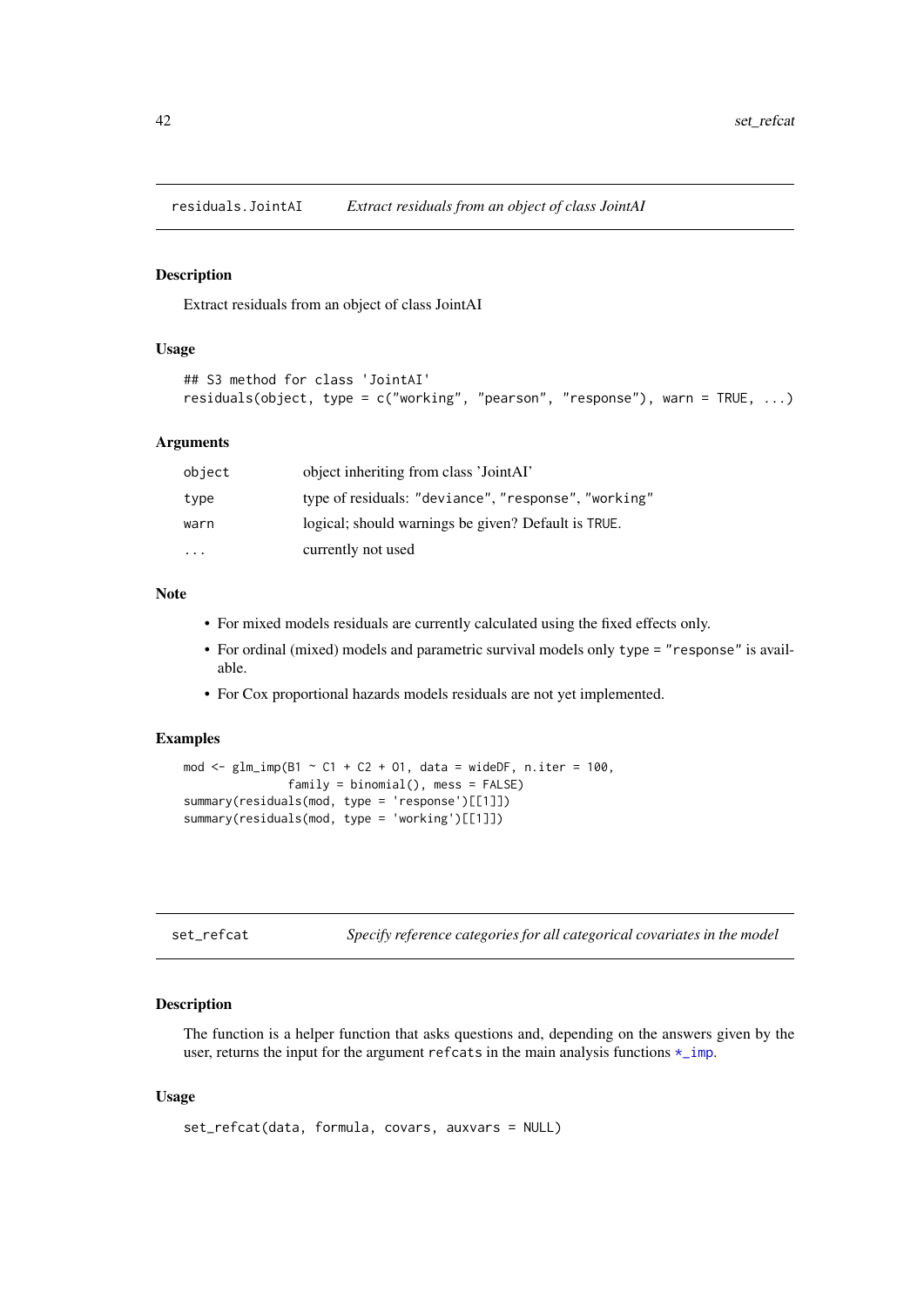#### <span id="page-42-0"></span>sharedParams 43

### Arguments

| data    | a data.frame                                                                                                                                         |
|---------|------------------------------------------------------------------------------------------------------------------------------------------------------|
| formula | optional; model formula or a list of formulas (used to select subset of relevant<br>columns of data)                                                 |
| covars  | optional; vector containing the names of relevant columns of data                                                                                    |
| auxvars | optional; formula containing the names of relevant columns of data that should<br>be considered additionally to the columns occurring in the formula |

### Details

The arguments formula, covars and auxvars can be used to specify a subset of the data to be considered. If non of these arguments is specified, all variables in data will be considered.

#### Examples

```
## Not run:
# Example 1: set reference categories for the whole dataset and choose
# answer option 3:
set_refcat(data = NHANES)
3
# insert the returned string as argument refcats
mod1 <- lm_imp(SBP ~ age + race + creat + educ, data = NHANES,
              refcats = 'largest')
# Example 2:
# specify a model formula
fmla <- SBP \sim age + gender + race + bili + smoke + alc
# write the output of set_refcat to an object
ref_mod2 <- set_refcat(data = NHANES, formula = fmla)
4
2
5
1
1
# enter the output in the model specification
mod2 <- lm_imp(formula = fmla, data = NHANES, refcats = ref_mod2,
               n.addapt = 0)## End(Not run)
```
sharedParams *Parameters used by several functions in JointAI*

#### Description

Parameters used by several functions in JointAI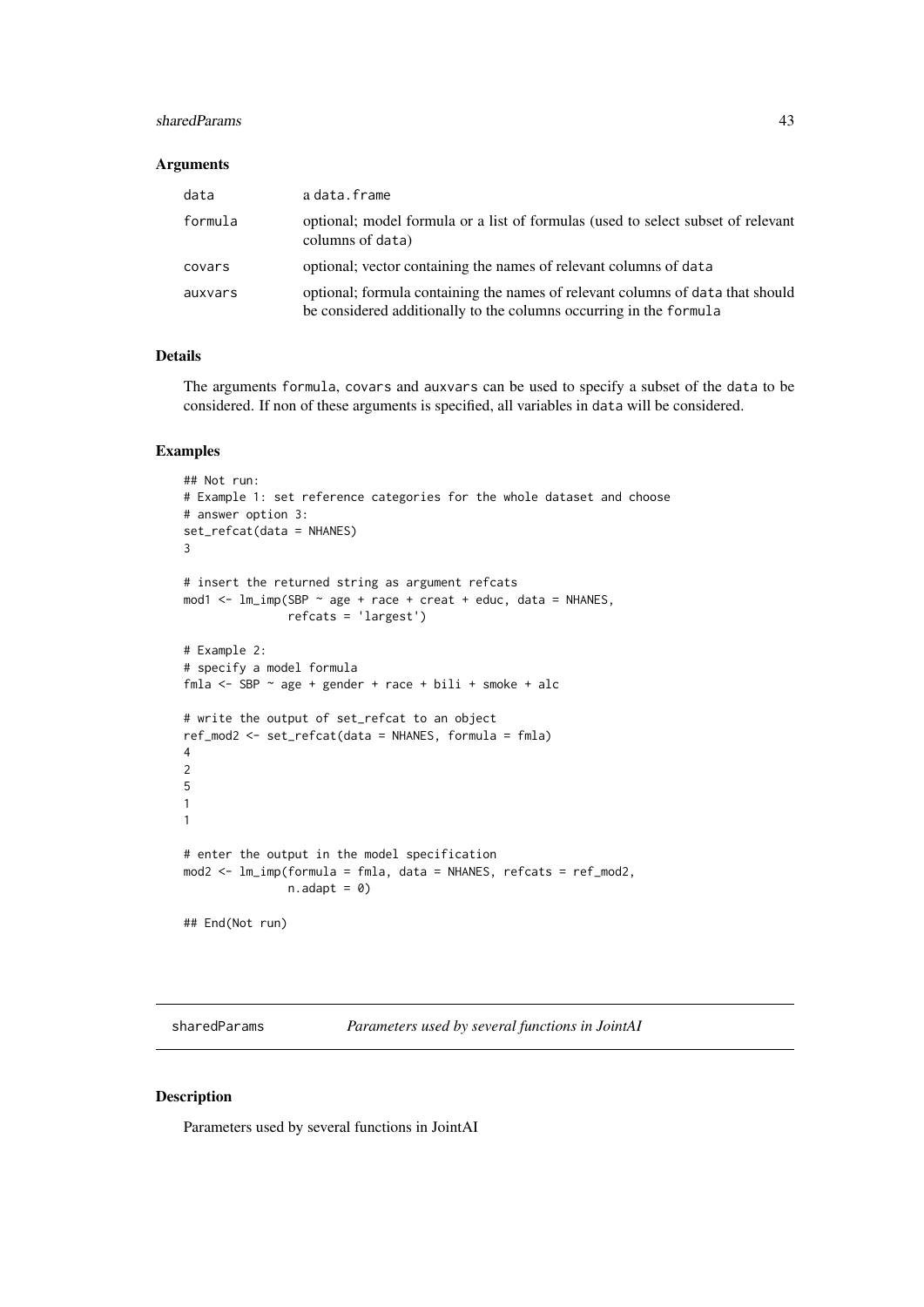## <span id="page-43-0"></span>Arguments

| object       | object inheriting from class 'JointAI'                                                                                                                                                                                                                                                                                                                                                                                                                 |
|--------------|--------------------------------------------------------------------------------------------------------------------------------------------------------------------------------------------------------------------------------------------------------------------------------------------------------------------------------------------------------------------------------------------------------------------------------------------------------|
| no_model     | optional; vector of names of variables for which no model should be specified.<br>Note that this is only possible for completely observed variables and implies the<br>assumptions of independence between the excluded variable and the incomplete<br>variables.                                                                                                                                                                                      |
| timevar      | name of the variable indicating the time of the measurement of a time-varying<br>covariate in a proportional hazards survival model (also in a joint model). The<br>variable specified in "timevar" will automatically be added to "no_model".                                                                                                                                                                                                         |
| assoc_type   | named vector specifying the type of the association used for a time-varying co-<br>variate in the linear predictor of the survival model when using a "JM" model.<br>Implemented options are "underl.value" (linear predictor; default for covariates<br>modelled using a Gaussian, Gamma, beta or log-normal distribution) covariates)<br>and "obs.value" (the observed/imputed value; default for covariates modelled<br>using other distributions). |
| subset       | subset of parameters/variables/nodes (columns in the MCMC sample). Follows<br>the same principle as the argument monitor_params in $\star$ _imp.                                                                                                                                                                                                                                                                                                       |
|              | exclude_chains optional vector of the index numbers of chains that should be excluded                                                                                                                                                                                                                                                                                                                                                                  |
| start        | the first iteration of interest (see window.mcmc)                                                                                                                                                                                                                                                                                                                                                                                                      |
| end          | the last iteration of interest (see window.mcmc)                                                                                                                                                                                                                                                                                                                                                                                                       |
| n.adapt      | number of iterations for adaptation of the MCMC samplers (see adapt)                                                                                                                                                                                                                                                                                                                                                                                   |
| n.iter       | number of iterations of the MCMC chain (after adaptation; see coda. samples)                                                                                                                                                                                                                                                                                                                                                                           |
| n.chains     | number of MCMC chains                                                                                                                                                                                                                                                                                                                                                                                                                                  |
| quiet        | logical; if TRUE then messages generated by rjags during compilation as well as<br>the progress bar for the adaptive phase will be suppressed, (see jags.model)                                                                                                                                                                                                                                                                                        |
| progress.bar | character string specifying the type of progress bar. Possible values are "text"<br>(default), "gui", and "none" (see update). Note: when sampling is performed in<br>parallel it is not possible to display a progress bar.                                                                                                                                                                                                                           |
| thin         | thinning interval (integer; see window.mcmc). For example, thin $= 1$ (default)<br>will keep the MCMC samples from all iterations; thin = 5 would only keep<br>every 5th iteration.                                                                                                                                                                                                                                                                    |
| nrow         | optional; number of rows in the plot layout; automatically chosen if unspecified                                                                                                                                                                                                                                                                                                                                                                       |
| ncol         | optional; number of columns in the plot layout; automatically chosen if unspec-<br>ified                                                                                                                                                                                                                                                                                                                                                               |
| use_ggplot   | logical; Should ggplot be used instead of the base graphics?                                                                                                                                                                                                                                                                                                                                                                                           |
| warn         | logical; should warnings be given? Default is TRUE.                                                                                                                                                                                                                                                                                                                                                                                                    |
| mess         | logical; should messages be given? Default is TRUE.                                                                                                                                                                                                                                                                                                                                                                                                    |
| xlab, ylab   | labels for the x- and y-axis                                                                                                                                                                                                                                                                                                                                                                                                                           |
| idvars       | name of the column that specifies the multi-level grouping structure                                                                                                                                                                                                                                                                                                                                                                                   |
| seed         | optional; seed value (for reproducibility)                                                                                                                                                                                                                                                                                                                                                                                                             |
| ppc          | logical: should monitors for posterior predictive checks be set? (not yet used)                                                                                                                                                                                                                                                                                                                                                                        |
| rd_vcov      | optional character string or list (of lists or character strings) specifying the struc-<br>ture of the variance covariance matrix/matrices of the random effects for multi-<br>variate mixed models. Options are "full, "blockdiag" (default) and "indep".<br>Different structures can be specified per grouping level (in multi-level models                                                                                                          |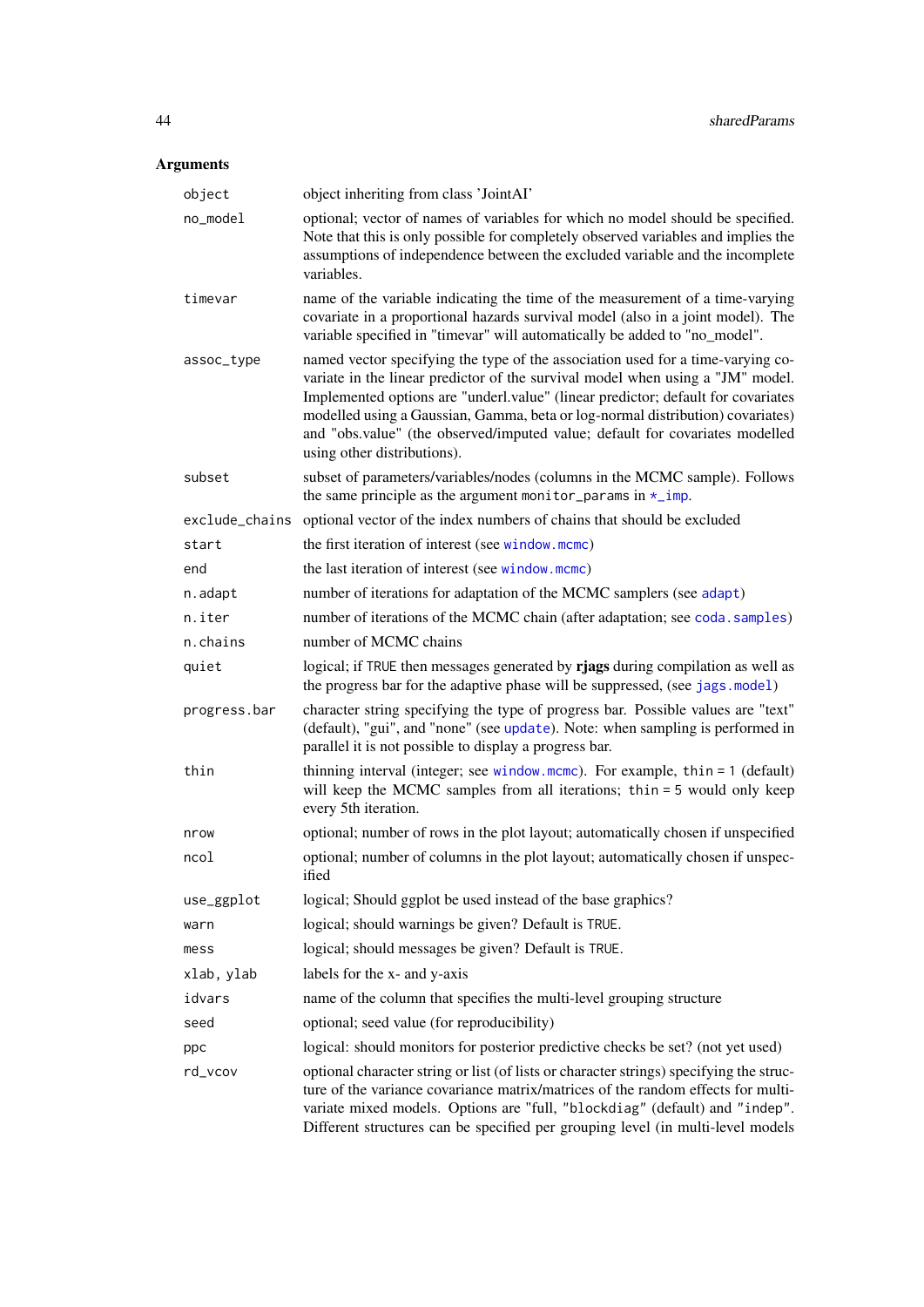<span id="page-44-0"></span>with more than two levels) by specifying a list with elements per grouping level. To specify different structures for different outcomes, a list (maybe nested in the list per grouping level) can be specified. This list should have the type of structure as names and contain vectors of variable names that belong to the respective structure.

simLong *Simulated Longitudinal Data in Long and Wide Format*

### Description

This data was simulated to mimic data from a longitudinal cohort study following mothers and their child from birth until approximately 4 years of age. It contains 2400 observations of 200 mother-child pairs. Children's BMI and head circumference was measured repeatedly and their age in months was recorded at each measurement. Furthermore, the data contain several baseline variables with information on the mothers' demographics and socio-economic status.

### Usage

simLong

simWide

### Format

simLong: A data frame in long format with 2400 rows and 16 variables simWide: A data frame in wide format with 200 rows and 81 variables An object of class data. frame with 2400 rows and 16 columns. An object of class data. frame with 200 rows and 81 columns.

### Baseline covariates

(in simLong and simWide)

GESTBIR gestational age at birth (in weeks)

ETHN ethnicity (binary: European vs. other)

AGE\_M age of the mother at intake

HEIGHT\_M height of the mother (in cm)

**PARITY** number of times the mother has given birth (binary:  $0 \text{ vs. } \geq 1$ )

SMOKE smoking status of the mother during pregnancy (3 ordered categories: never smoked during pregnancy, smoked until pregnancy was known, continued smoking in pregnancy)

EDUC educational level of the mother (3 ordered categories: low, mid, high)

MARITAL marital status (3 categories)

ID subject identifier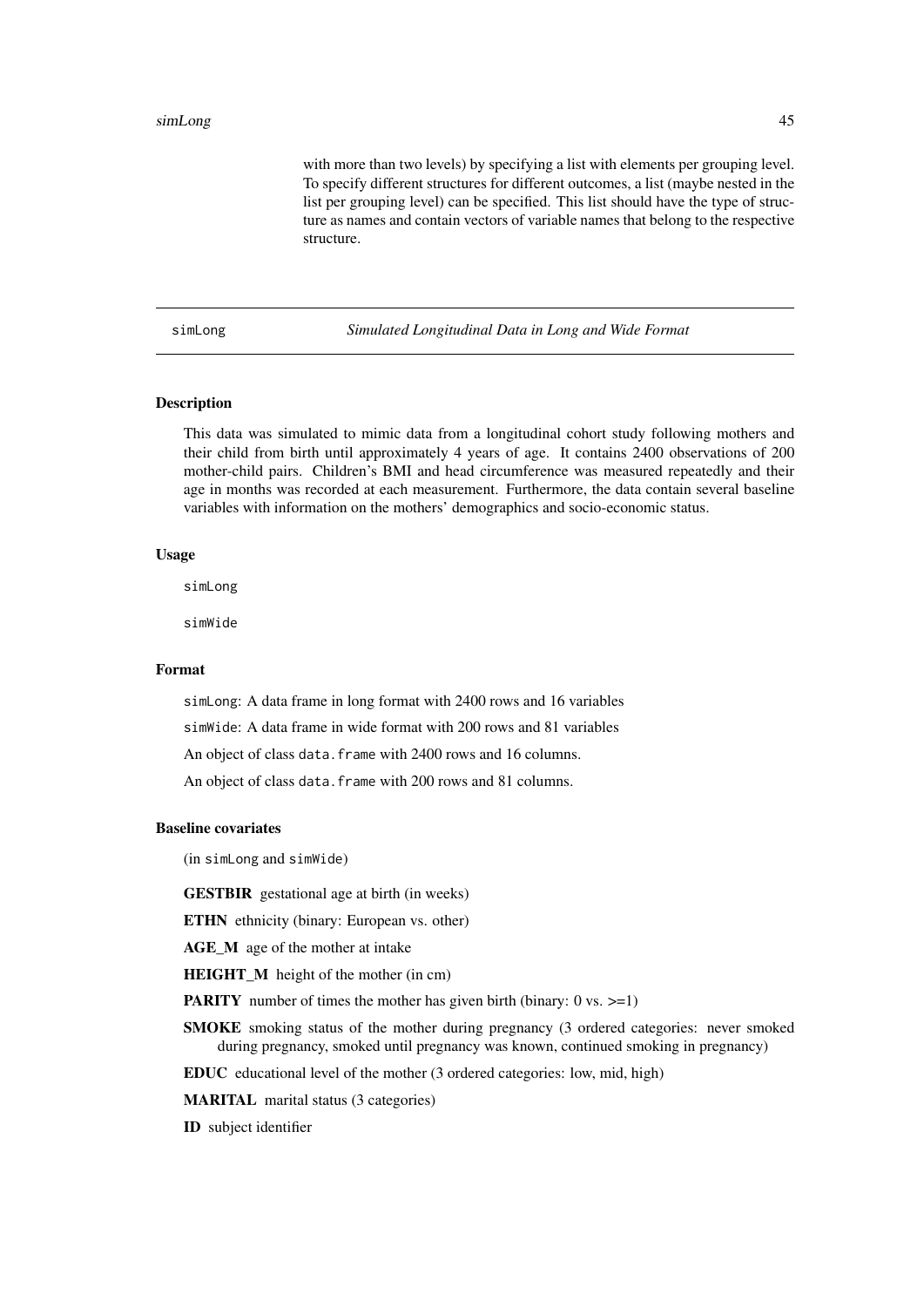#### Long-format variables

(only in simLong)

time measurement occasion/visit (by design, children should be measured at/around 1, 2, 3, 4, 7, 11, 15, 20, 26, 32, 40 and 50 months of age)

age child age at measurement time in months

bmi child BMI

hc child head circumference in cm

hgt child height in cm

wgt child weight in gram

sleep sleeping behaviour of the child (3 ordered categories)

#### Wide-format variables

(only in simWide)

- age1, age2, age3, age4, age7, age11, age15, age20, age26, age32, age40, age50 child age at the repeated measurements in months
- bmi1, bmi2, bmi3, bmi4, bmi7, bmi11, bmi15, bmi20, bmi26, bmi32, bmi40, bmi50 repeated measurements of child BMI
- hc1, hc2, hc3, hc4, hc7, hc11, hc15, hc20, hc26, hc32, hc40, hc50 repeated measurements of child head circumference in cm
- hgt1, hgt2, hgt3, hgt4, hgt7, hgt11, hgt15, hgt20, hgt26, hgt32, hgt40, hgt50 repeated measurements of child height in cm
- wgt1, wgt2, wgt3, wgt4, wgt7, wgt11, wgt15, wgt20, wgt26, wgt32, wgt40, wgt50 repeated measurements of child weight in gram
- sleep1, sleep2, sleep3, sleep4, sleep7, sleep11, sleep15, sleep20, sleep26, sleep32, sleep40, sleep50 repeated measurements of child sleep behaviour (3 ordered categories)

#### Examples

summary(simLong) summary(simWide)

<span id="page-45-1"></span>traceplot *Create traceplots for a MCMC sample*

#### Description

Creates a set of traceplots from the MCMC sample of an object of class 'JointAI'.

### Usage

```
traceplot(object, ...)
## S3 method for class 'JointAI'
traceplot(object, start = NULL, end = NULL,
  thin = NULL, subset = c(analysis_main = TRUE), outcome = NULL,
  exclude_chains = NULL, nrow = NULL, ncol = NULL, use_ggplot = FALSE,
 warn = TRUE, mess = TRUE, \ldots)
```
<span id="page-45-0"></span>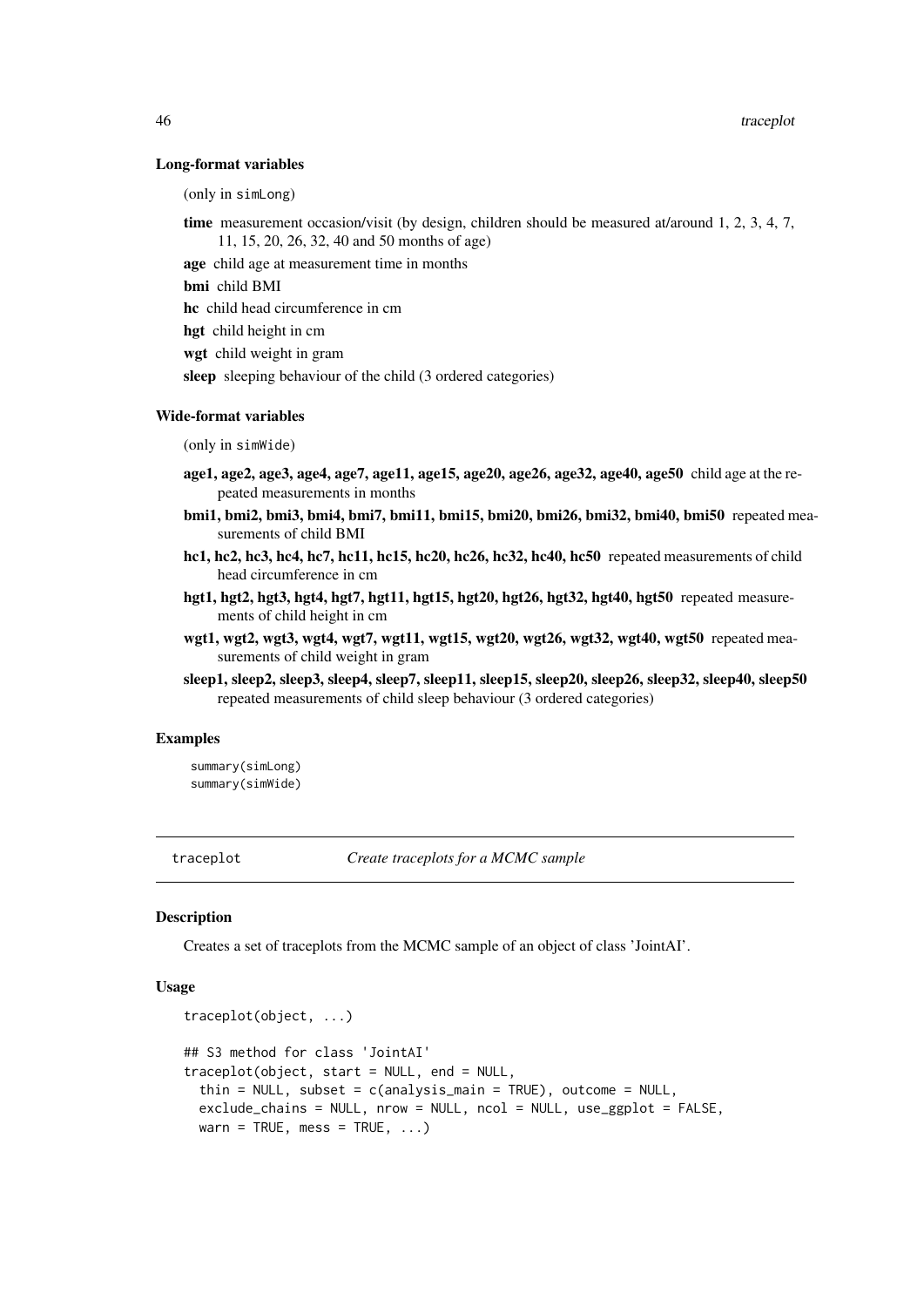#### <span id="page-46-0"></span>traceplot 47

| <b>Arguments</b> |                                                                                                                                                                                                                                                                     |
|------------------|---------------------------------------------------------------------------------------------------------------------------------------------------------------------------------------------------------------------------------------------------------------------|
| object           | object inheriting from class 'JointAI'                                                                                                                                                                                                                              |
| .                | Arguments passed on to graphics:: matplot                                                                                                                                                                                                                           |
|                  | Ity vector of line types, widths, and end styles. The first element is for the first<br>column, the second element for the second column, etc., even if lines are<br>not plotted for all columns. Line types will be used cyclically until all plots<br>are drawn.  |
|                  | lwd vector of line types, widths, and end styles. The first element is for the first<br>column, the second element for the second column, etc., even if lines are<br>not plotted for all columns. Line types will be used cyclically until all plots<br>are drawn.  |
|                  | lend vector of line types, widths, and end styles. The first element is for the<br>first column, the second element for the second column, etc., even if lines<br>are not plotted for all columns. Line types will be used cyclically until all<br>plots are drawn. |
|                  | col vector of colors. Colors are used cyclically.                                                                                                                                                                                                                   |
|                  | cex vector of character expansion sizes, used cyclically. This works as a multi-<br>ple of par ("cex"). NULL is equivalent to 1.0.                                                                                                                                  |
|                  | bg vector of background (fill) colors for the open plot symbols given by $pch =$<br>21:25 as in points. The default NA corresponds to the one of the underlying<br>function plot.xy.                                                                                |
|                  | add logical. If TRUE, plots are added to current one, using points and lines.<br>verbose logical. If TRUE, write one line of what is done.                                                                                                                          |
| start            | the first iteration of interest (see window.mcmc)                                                                                                                                                                                                                   |
| end              | the last iteration of interest (see window.mcmc)                                                                                                                                                                                                                    |
| thin             | thinning interval (integer; see window.mcmc). For example, thin = 1 (default)<br>will keep the MCMC samples from all iterations; thin = 5 would only keep<br>every 5th iteration.                                                                                   |
| subset           | subset of parameters/variables/nodes (columns in the MCMC sample). Follows<br>the same principle as the argument monitor_params in $\star$ _imp.                                                                                                                    |
| outcome          | optional; vector identifying a subset of sub-models included in the output, either<br>by specifying their indices (using the order used in the list of model formulas),<br>or their names (LHS of the respective model formula as character string)                 |
| exclude_chains   | optional vector of the index numbers of chains that should be excluded                                                                                                                                                                                              |
| nrow             | optional; number of rows in the plot layout; automatically chosen if unspecified                                                                                                                                                                                    |
| ncol             | optional; number of columns in the plot layout; automatically chosen if unspec-<br>ified                                                                                                                                                                            |
| use_ggplot       | logical; Should ggplot be used instead of the base graphics?                                                                                                                                                                                                        |
| warn             | logical; should warnings be given? Default is TRUE.                                                                                                                                                                                                                 |
| mess             | logical; should messages be given? Default is TRUE.                                                                                                                                                                                                                 |

### See Also

[summary.JointAI](#page-38-1), [\\*\\_imp](#page-0-0), [densplot](#page-5-1) The vignette [Parameter Selection](https://nerler.github.io/JointAI/articles/SelectingParameters.html) contains some examples how to specify the parameter subset.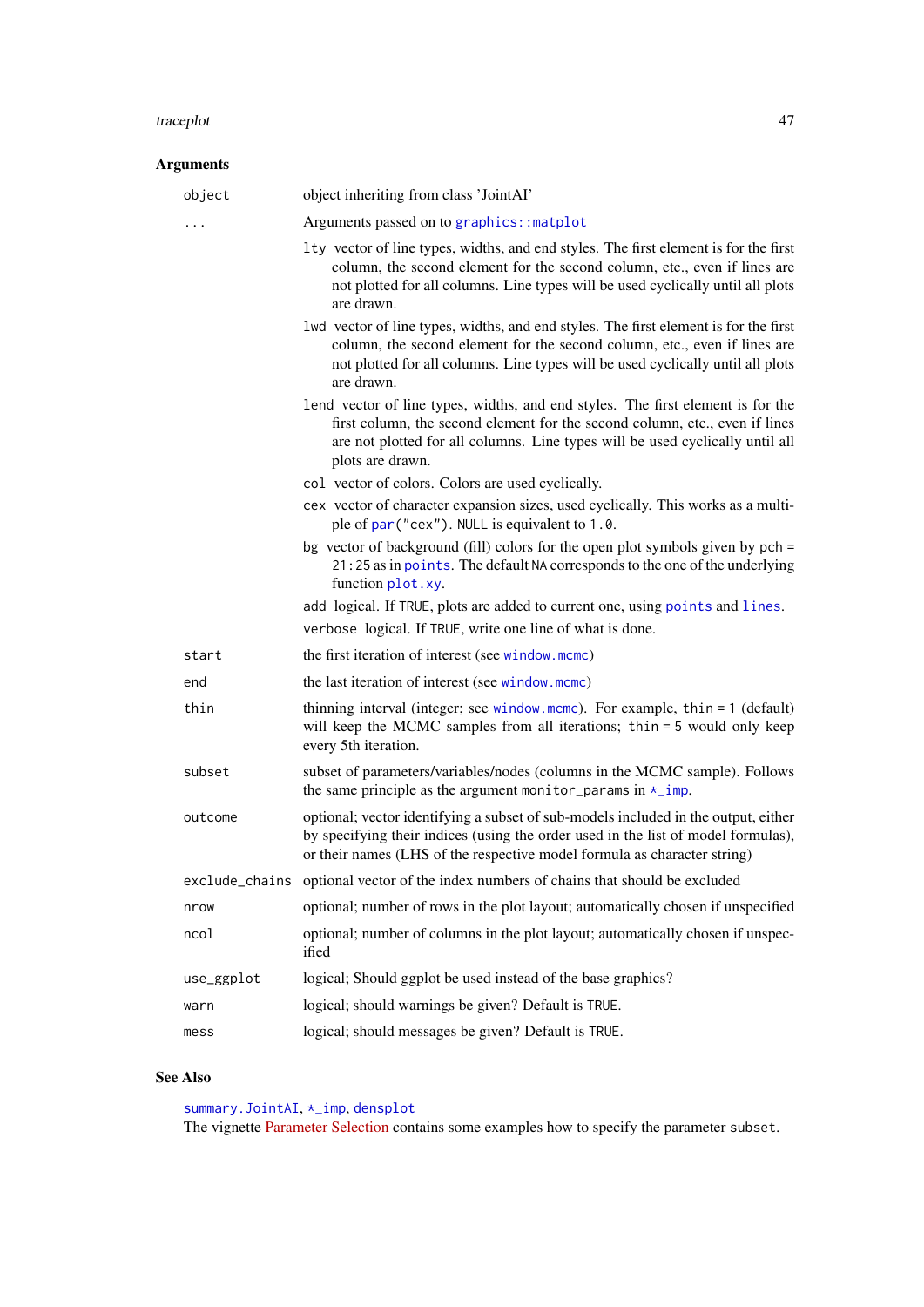### Examples

```
# fit a JointAI model
mod \le - lm\{imp}(y \sim C1 + C2 + M1, data = wideDF, n.iter = 100)
# Example 1: simple traceplot
traceplot(mod)
# Example 2: ggplot version of traceplot
traceplot(mod, use_ggplot = TRUE)
# Example 5: changing how the ggplot version looks (using ggplot syntax)
library(ggplot2)
traceplot(mod, use_ggplot = TRUE) +
  theme(legend.position = 'bottom') +
  xlab('iteration') +
  ylab('value') +
  scale_color_discrete(name = 'chain')
```
wideDF *Cross-sectional example dataset*

#### Description

A simulated cross-sectional dataset.

### Usage

data(wideDF)

### Format

A simulated data frame with 100 rows and 13 variables:

C1 continuous, complete variable

- C2 continuous, incomplete variable
- B1 binary, complete variable
- B2 binary, incomplete variable
- M1 unordered factor; complete variable
- M2 unordered factor; incomplete variable
- O1 ordered factor; complete variable
- O2 ordered factor; incomplete variable
- L1 continuous, complete variable
- L2 continuous incomplete variable
- id id (grouping) variable
- time continuous complete variable
- y continuous, complete variable

<span id="page-47-0"></span>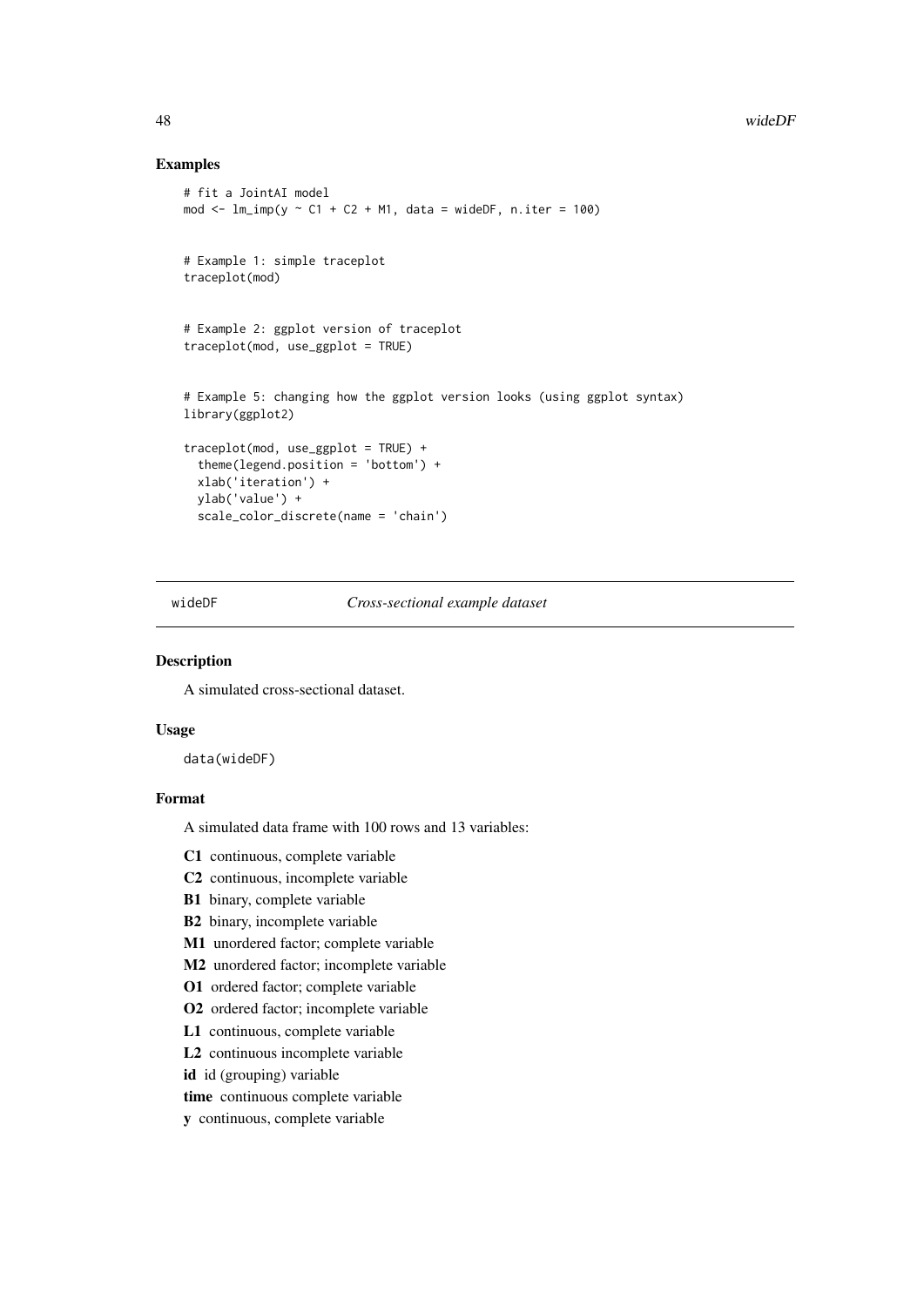# <span id="page-48-0"></span>**Index**

∗ datasets longDF, [16](#page-15-0) NHANES, [32](#page-31-0) PBC, [33](#page-32-0) simLong, [45](#page-44-0) wideDF, [48](#page-47-0) \*\_imp, *[3](#page-2-0)*, *[6](#page-5-0)*, *[9,](#page-8-0) [10](#page-9-0)*, *[13](#page-12-0)*, *[17](#page-16-0)*, *[39,](#page-38-0) [40](#page-39-0)*, *[42](#page-41-0)*, *[44](#page-43-0)*, *[47](#page-46-0)* abline, *[18](#page-17-0)* adapt, *[22](#page-21-0)*, *[44](#page-43-0)* add\_samples, [2,](#page-1-0) *[30](#page-29-0)* barplot, *[35](#page-34-0)* betamm\_imp, *[11](#page-10-0)* betamm\_imp *(*model\_imp*)*, [20](#page-19-0) betareg\_imp, *[11](#page-10-0)* betareg\_imp *(*model\_imp*)*, [20](#page-19-0) clean\_survname, [3](#page-2-0) clm\_imp, *[11](#page-10-0)*, *[40](#page-39-0)* clm\_imp *(*model\_imp*)*, [20](#page-19-0) clmm\_imp, *[11](#page-10-0)* clmm\_imp *(*model\_imp*)*, [20](#page-19-0) coda.samples, *[22](#page-21-0)*, *[44](#page-43-0)* coef(), *[12](#page-11-0)* coef.JointAI *(*print.Dmat*)*, [39](#page-38-0) confint(), *[12](#page-11-0)* confint.JointAI *(*print.Dmat*)*, [39](#page-38-0) coxph, *[12](#page-11-0)* coxph\_imp, *[11](#page-10-0)*, *[40](#page-39-0)* coxph\_imp *(*model\_imp*)*, [20](#page-19-0) default\_hyperpars, [4,](#page-3-0) *[23](#page-22-0)* densplot, [6,](#page-5-0) *[12](#page-11-0)*, *[30](#page-29-0)*, *[47](#page-46-0)* densplot(), *[12](#page-11-0)* extract\_state, [7](#page-6-0) family, *[23](#page-22-0)* formula, *[22](#page-21-0)*, *[24](#page-23-0)* gelman.diag, *[10](#page-9-0)* get\_MIdat, [8,](#page-7-0) *[12](#page-11-0)* get\_MIdat(), *[12](#page-11-0)*

get\_missinfo, [9](#page-8-0)

ggplot2::facet\_wrap(), *[36](#page-35-0)* glm, *[12](#page-11-0)* glm\_imp, *[11,](#page-10-0) [12](#page-11-0)*, *[37](#page-36-0)*, *[40](#page-39-0)* glm\_imp *(*model\_imp*)*, [20](#page-19-0) glme\_imp, *[11](#page-10-0)*, *[40](#page-39-0)* glme\_imp *(*model\_imp*)*, [20](#page-19-0) glmer\_imp, *[11](#page-10-0)* glmer\_imp *(*model\_imp*)*, [20](#page-19-0) GR\_crit, [10,](#page-9-0) *[12](#page-11-0)*, *[30](#page-29-0)* graphics::matplot, *[47](#page-46-0)* hist, *[35](#page-34-0)* jags.model, *[23](#page-22-0)*, *[44](#page-43-0)* JM\_imp, *[11](#page-10-0)* JM\_imp *(*model\_imp*)*, [20](#page-19-0) JointAI, [11,](#page-10-0) *[24](#page-23-0)* JointAIObject, [13,](#page-12-0) *[30](#page-29-0)* lines, *[47](#page-46-0)* list\_models, *[12](#page-11-0)*, [15,](#page-14-0) *[30](#page-29-0)* lm, *[12](#page-11-0)* lm\_imp, *[11,](#page-10-0) [12](#page-11-0)*, *[37](#page-36-0)*, *[40](#page-39-0)* lm\_imp *(*model\_imp*)*, [20](#page-19-0) lme, *[12](#page-11-0)* lme\_imp, *[11,](#page-10-0) [12](#page-11-0)*, *[37](#page-36-0)*, *[40](#page-39-0)* lme\_imp *(*model\_imp*)*, [20](#page-19-0) lmer\_imp, *[11](#page-10-0)* lmer\_imp *(*model\_imp*)*, [20](#page-19-0) lognorm\_imp, *[11](#page-10-0)* lognorm\_imp *(*model\_imp*)*, [20](#page-19-0) lognormmm\_imp, *[11](#page-10-0)* lognormmm\_imp *(*model\_imp*)*, [20](#page-19-0) longDF, [16](#page-15-0) MC\_error, *[12](#page-11-0)*, [17,](#page-16-0) *[30](#page-29-0)* mcmcse::mcse.mat, *[17](#page-16-0)* md\_pattern, *[12](#page-11-0)*, [19](#page-18-0) mlogit\_imp, *[11](#page-10-0)* mlogit\_imp *(*model\_imp*)*, [20](#page-19-0)

model\_imp, [20](#page-19-0)

mlogitmm\_imp *(*model\_imp*)*, [20](#page-19-0)

NHANES, [32](#page-31-0)